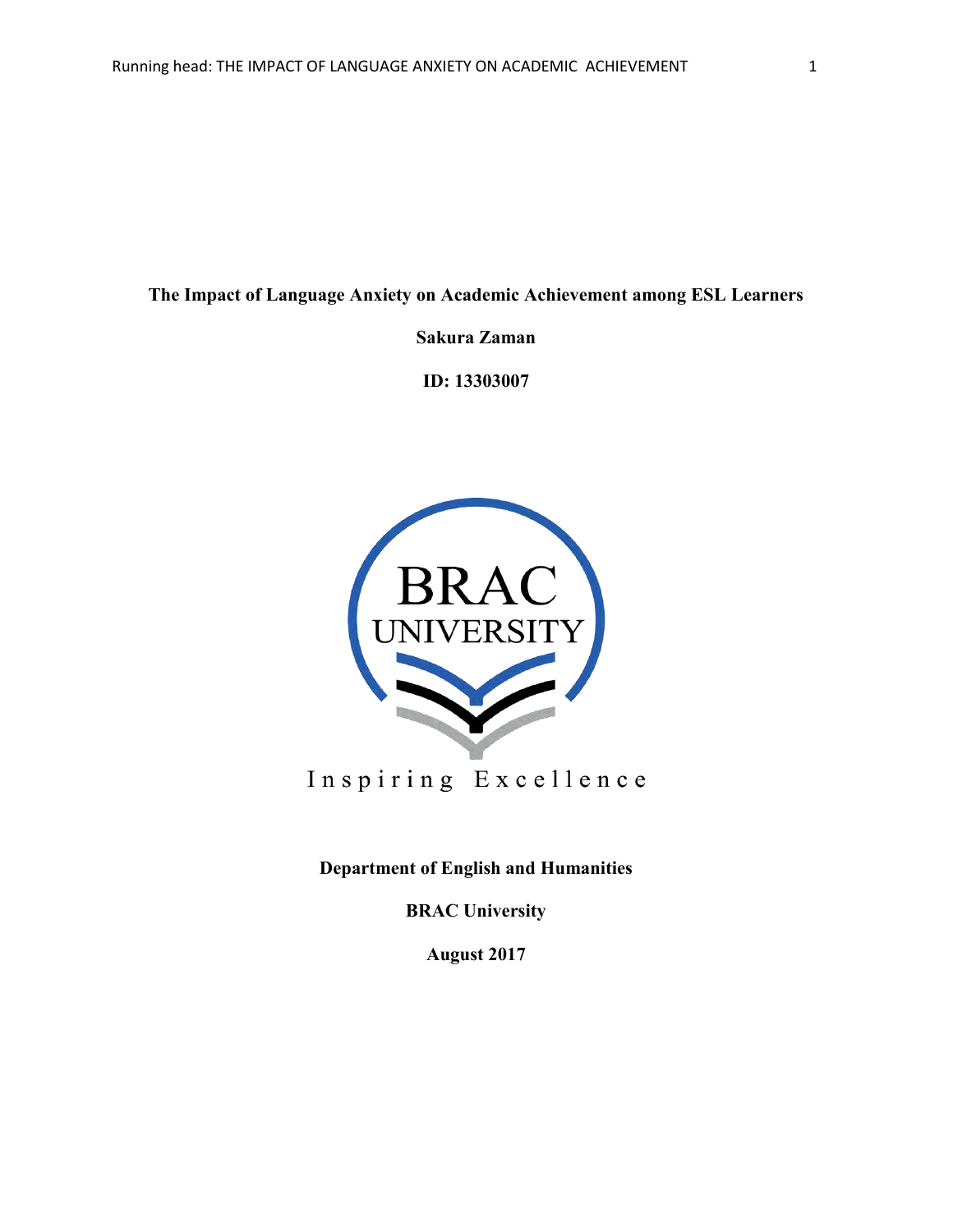# **The Impact of Language Anxiety on Academic Achievement among ESL Learners**

## **A Thesis**

# **Submitted to the Department of English and Humanities**

**Of**

**BRAC University**

**By**

**Sakura Zaman**

**ID: 13303007**

**In partial fulfillment of the requirements for the degree of Bachelor of Arts in English**

**August 2017**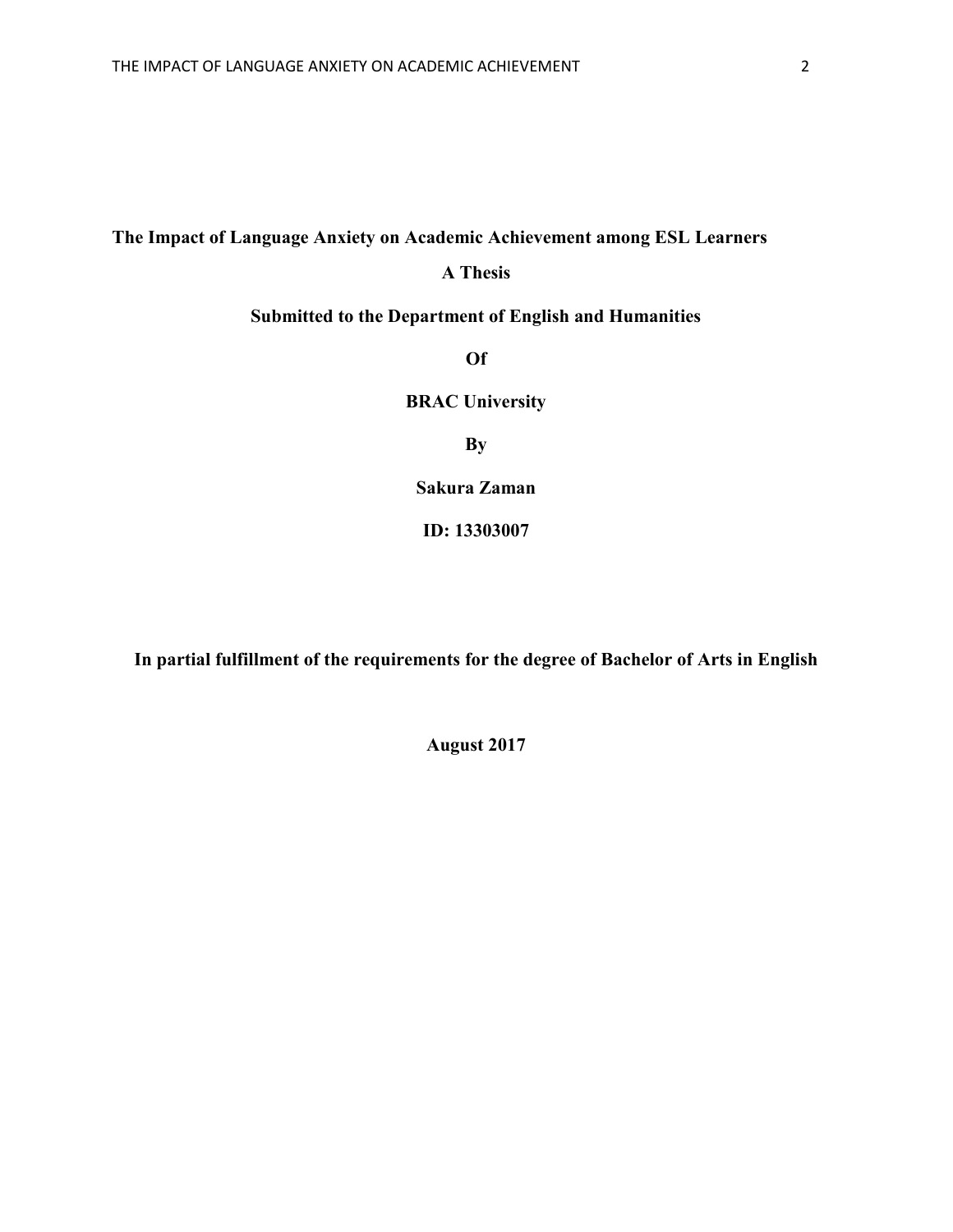## **Declaration**

I hereby assure that the study presented in this dissertation is my own research work to the best of my knowledge and belief. The contribution of other sources and information has been acknowledged wherever they have been used. I have not copied it from any other student, work or from any other institution.

> Sakura Zaman ID- 13303007 August,2017

 $\mathcal{L}_\text{max}$  . The set of the set of the set of the set of the set of the set of the set of the set of the set of the set of the set of the set of the set of the set of the set of the set of the set of the set of the set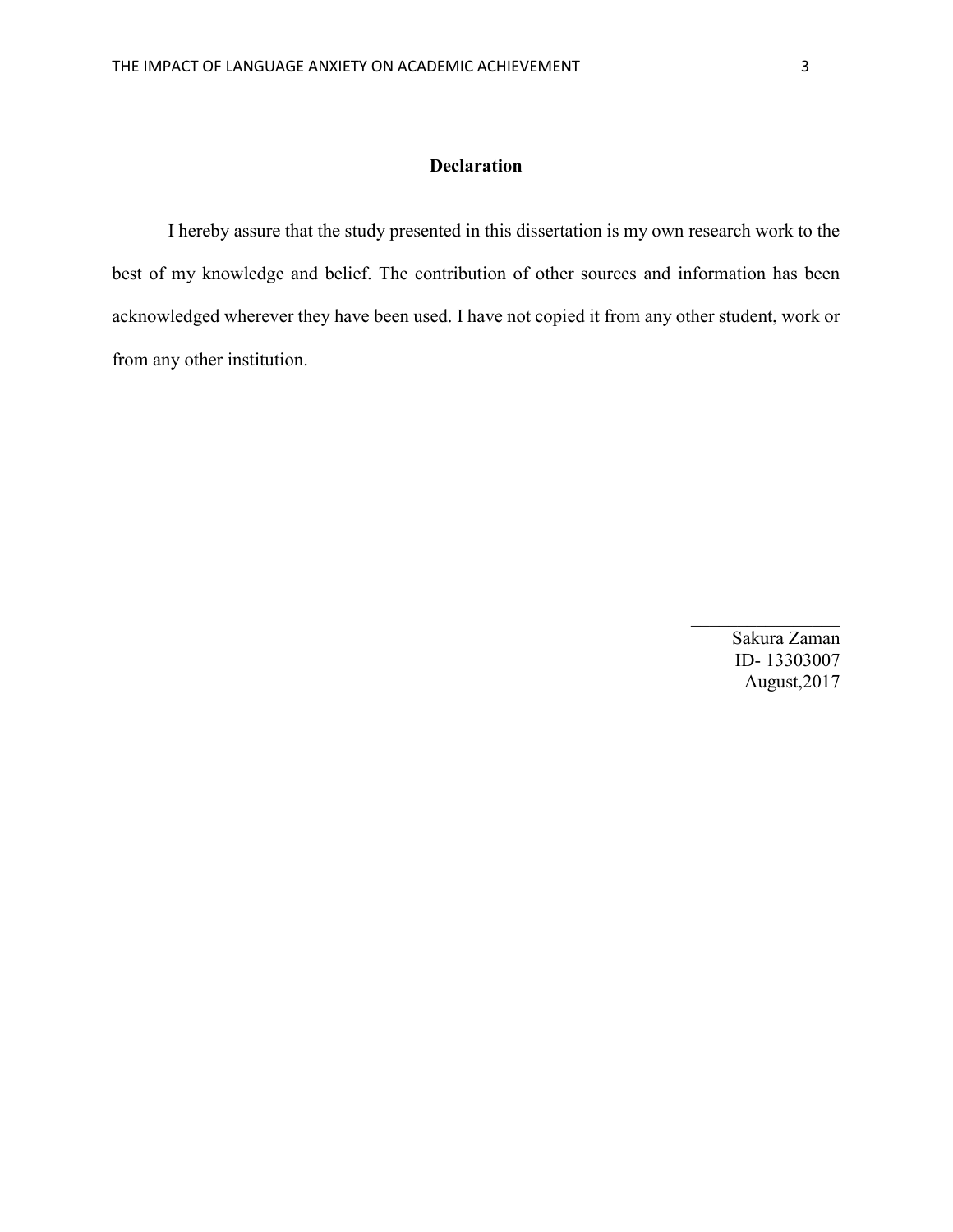### **Dedication**

This work is in dedication to my parents specially my mother who supports me in every ups and down of my life and always inspires me to do my best. Their blessings and encouragement have always been a source of motivation and power for me.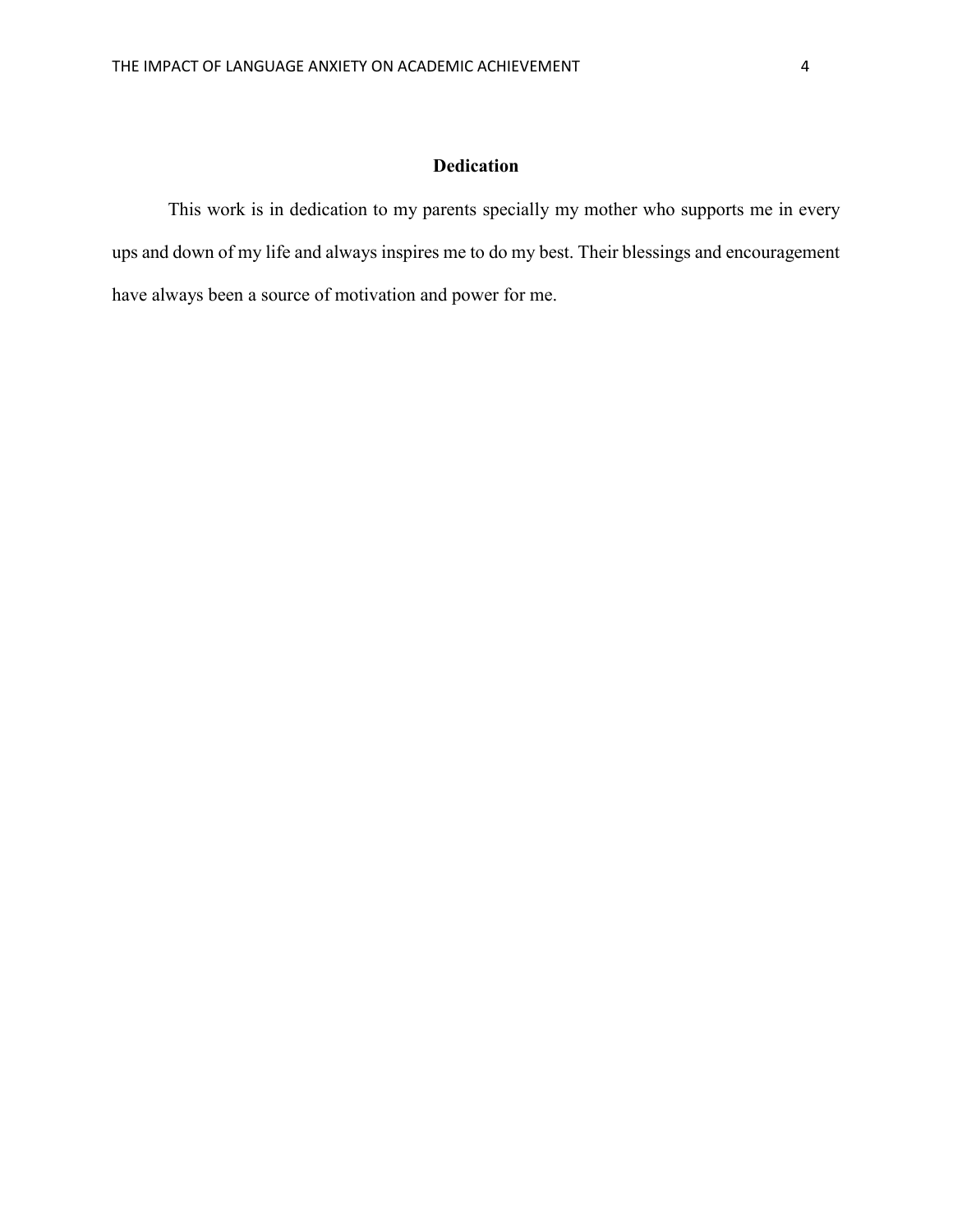Expressing my heartfelt gratitude to the Almighty Allah who has bestowed me with His blessings, I would like to start. I am truly thankful to Allah for giving me the physical as well mental strength to accomplish this research and to figure out the result successfully. Then I am deeply indebted to Dr. Asifa Sultana miss who is undoubtedly cooperative, helpful and sincere supervisor. Her guidance, advice and generous academic as well practical knowledge has shown me insights on the paper. Along with that, her support has inspired me to complete the study on time. Furthermore, I am grateful to all those students and honorable teachers who have behaved warmly as well as cooperated with me and have also participated as respondents. In addition, I wish to thank the authority of the selected Universities. Without their cooperation data collection would have become impossible. I am thankful to my family members for their support and encouragement that eventually helps me to complete the research work successfully. Their support, inspiration and care have made me dedicated to work sincerely for the research.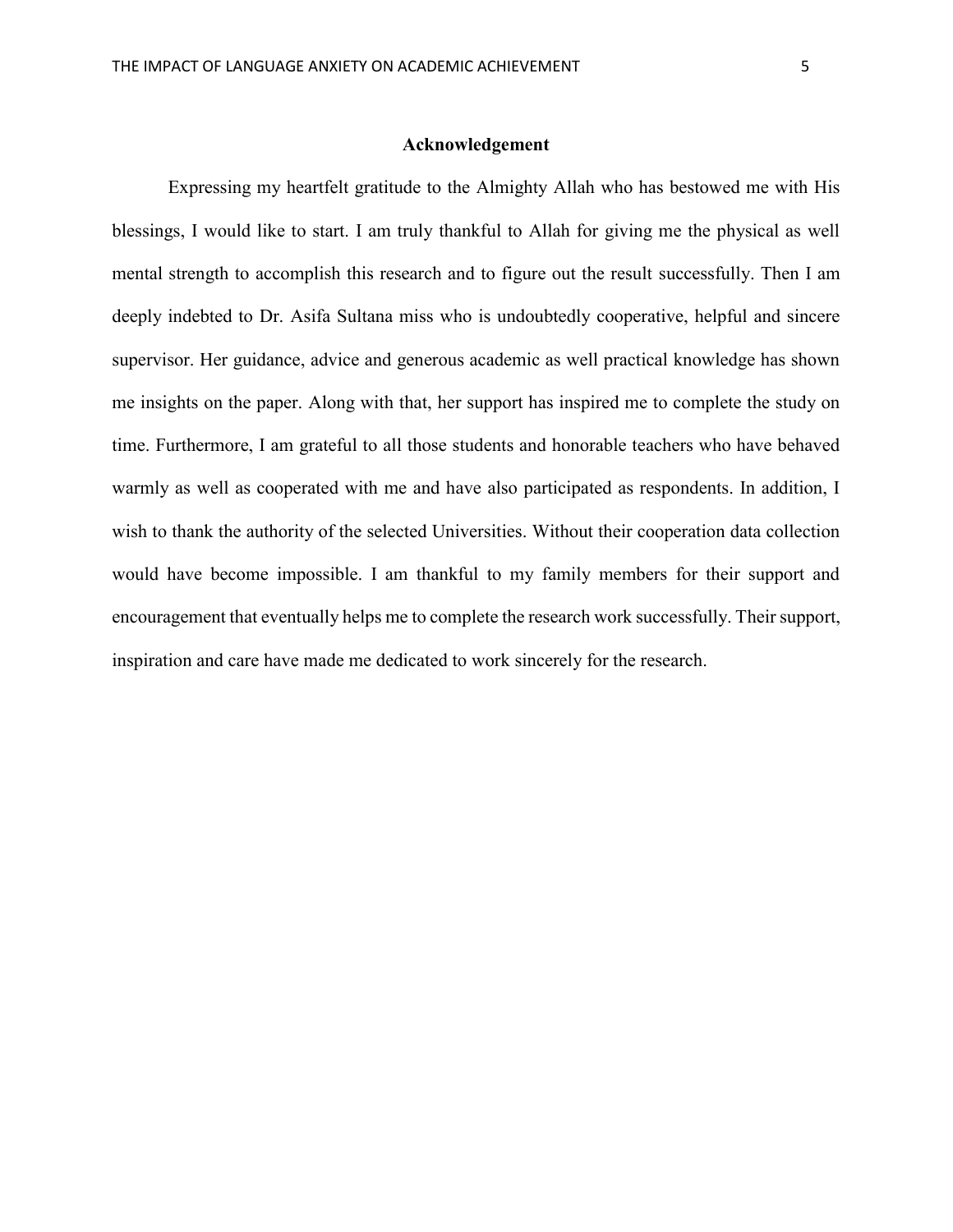### **Abstract**

Anxiety, kind of emotion which can be considered as complicated state of mind. In learning English as a foreign language classroom context language anxiety is one of the most significant variables. Anxiety influences learner physically and psychologically that makes learner uncomfortable in the ESL classroom. Therefore, making better classroom environment where students feel less anxious is one of the current challenges to ensure effective learning. In this research, a survey had been conducted to analyze 50 students from BRAC University and National University. And the result indicated that 96% of the undergraduate students of BRAC and National University had foreign language classroom anxiety that influences on their normal learning process. The possible sources of foreign language anxiety along with different strategies that can be adapted to reduce foreign language classroom anxiety had been identified. The objective of this study is to examine learner's level of anxiety in foreign language classroom context, to find out possible sources of foreign language anxiety, and also to suggest possible ways to reduce anxiety in the ESL classroom. To conduct the study different types of instruments had been used including Foreign Language Classroom Anxiety Scale (FLCAS) of Horwitz (1986) that consists of 33 items, structured in a 5-point Likert Scale ranging from "strongly agree" to "strongly disagree.". "The use of Likert-scale questionnaires seems to be well established in L2 research, and reliable, valid, Likert-scale questionnaires have value when the data they yield are appropriately analyzed" (Turner,1993, p.738). The data collected from the participants were analyzed through SPSS (Statistical Product and Service Solutions) version13.0 Windows and to calculate the means and standard deviations. Descriptive analysis such as mean and standard deviation performed for each item and each kind of anxiety. "SPSS 13.0 Base software runs on the following platforms: Windows XP, 2000, and Me. It also can be run on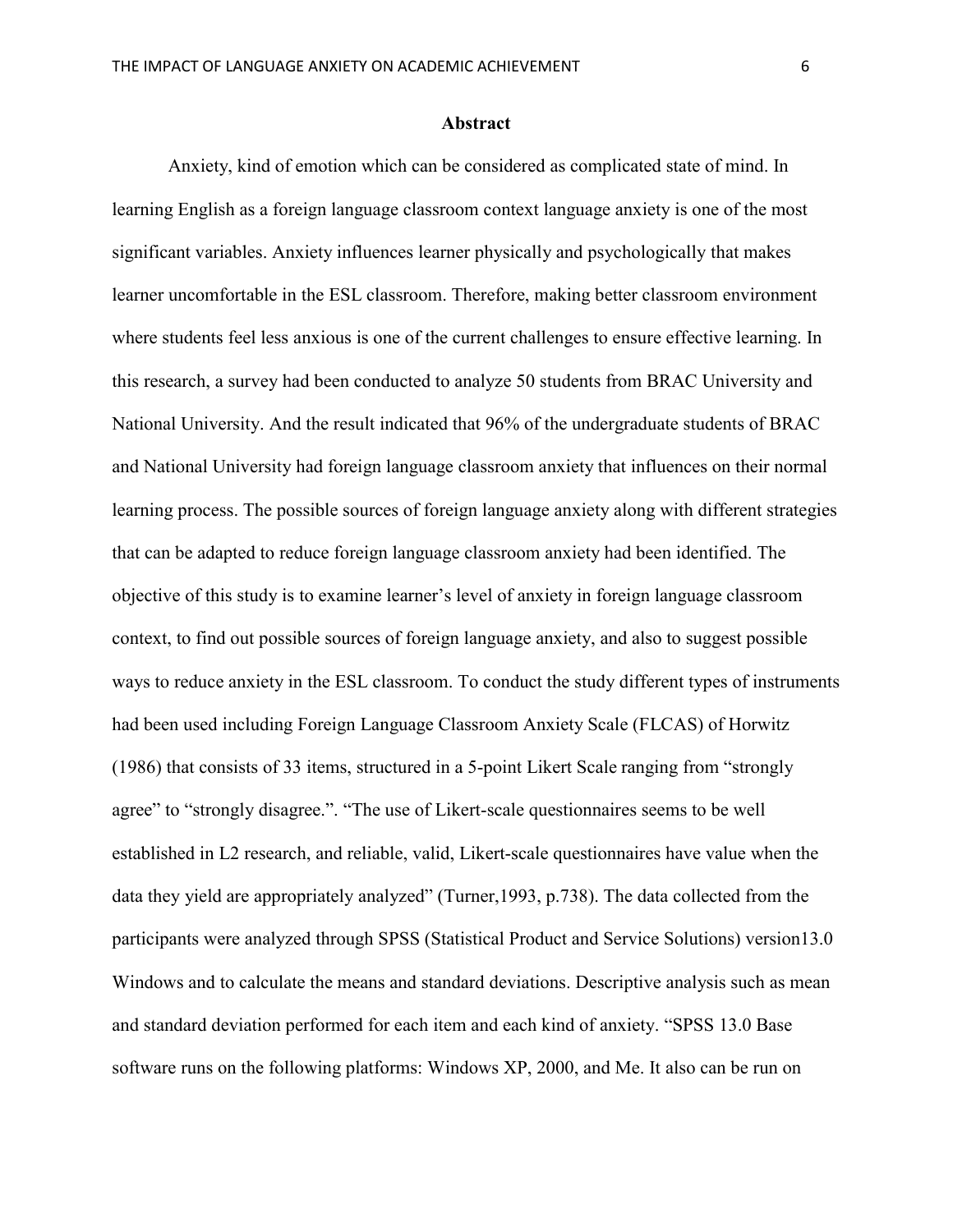Windows 98, but its speed may be slower. The software requires a Pentium compatible computer with a minimum of 128MB of RAM and 220MB of free hard drive space for the various files, including space required for temporary files. Add-on modules such as exact statistics need 512MB of RAM if it is to be used for anything but small tables. Graphics require a SVGA monitor or better" (Hilbe, 2005, p.185).

**Keywords:** Anxiety, foreign language anxiety, source, reduce, communicative techniques.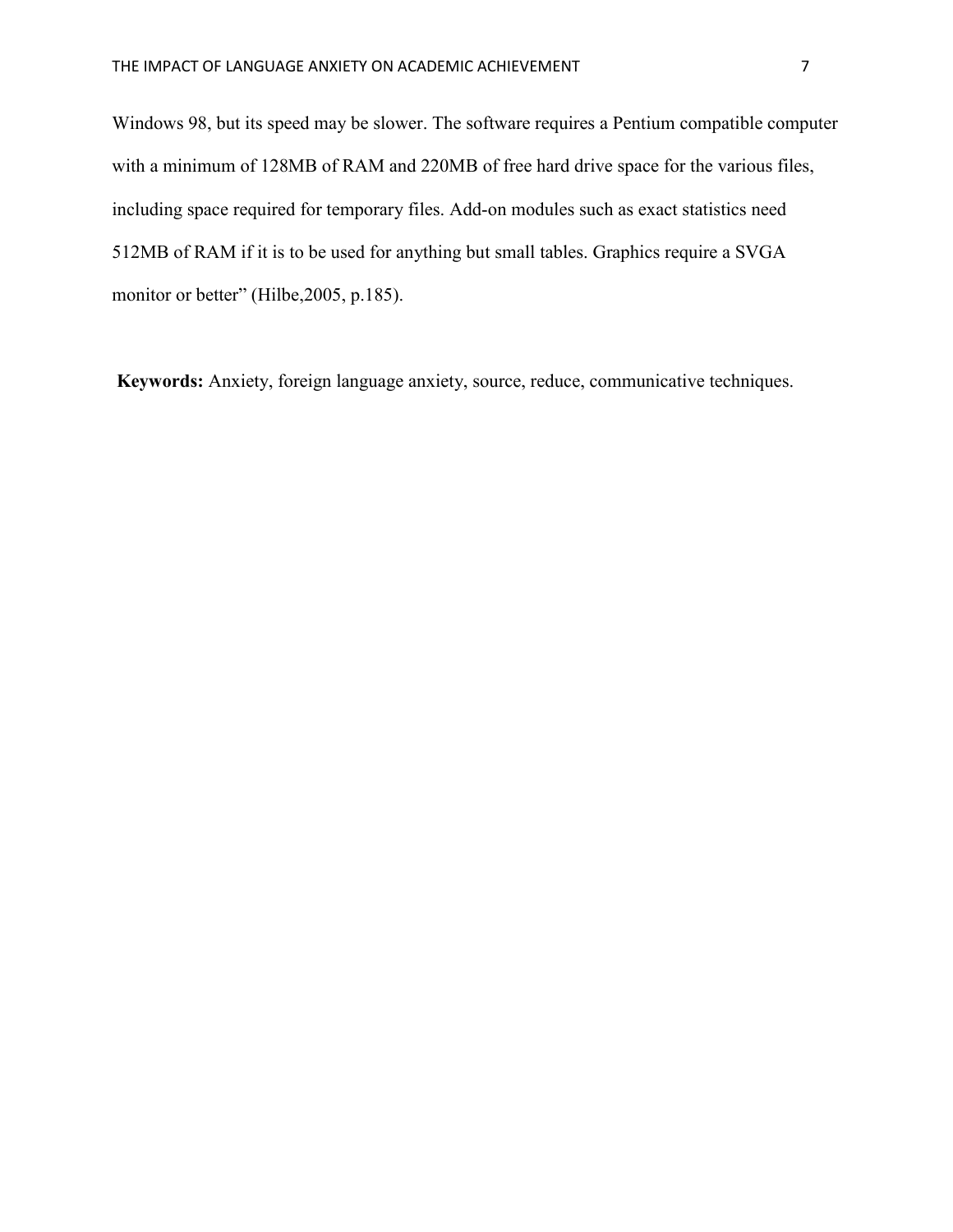# **Table of contents**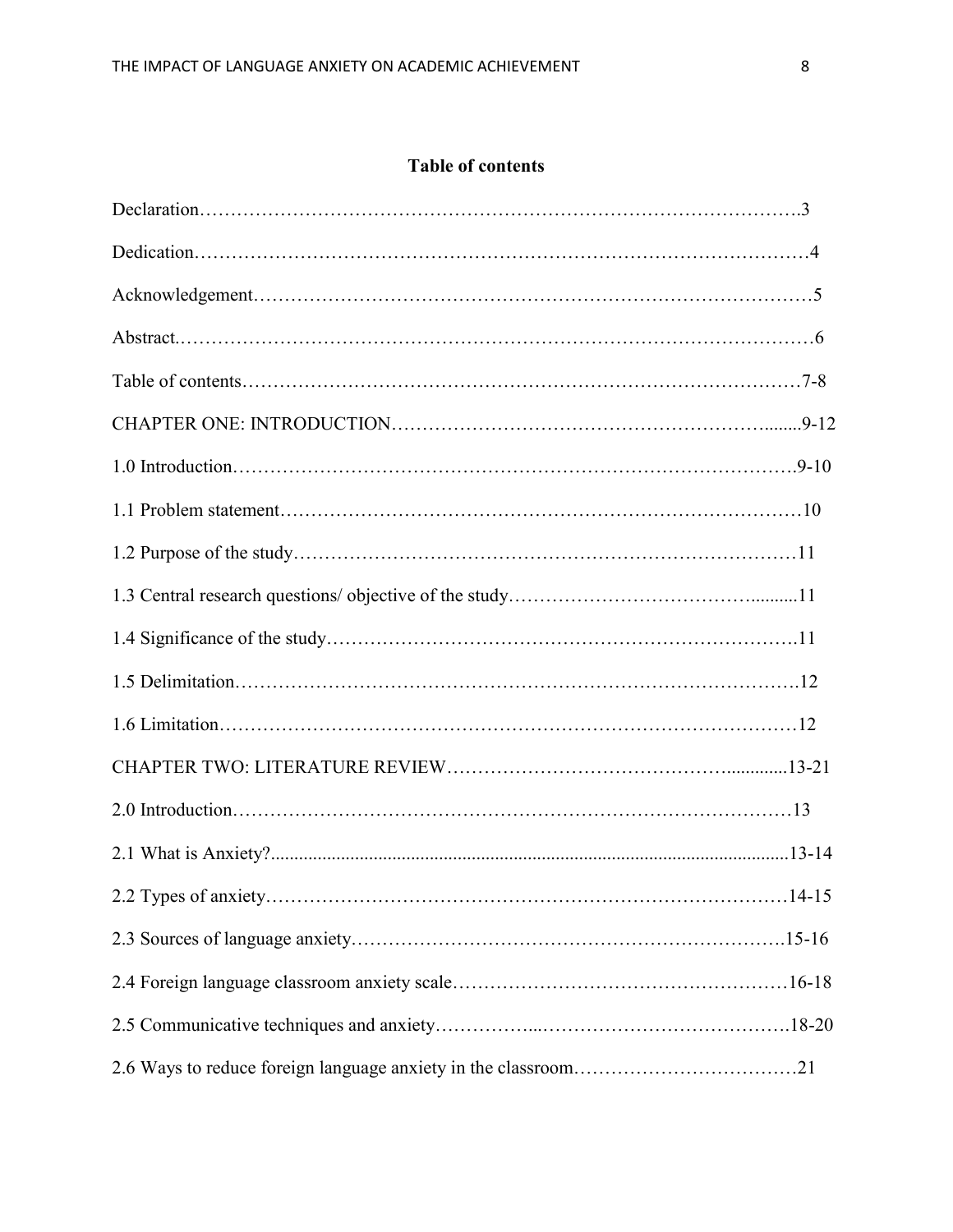| Language anxiety status of the University students according to sex and institution26 |  |
|---------------------------------------------------------------------------------------|--|
| Correlation between language anxiety and academic achievement27                       |  |
|                                                                                       |  |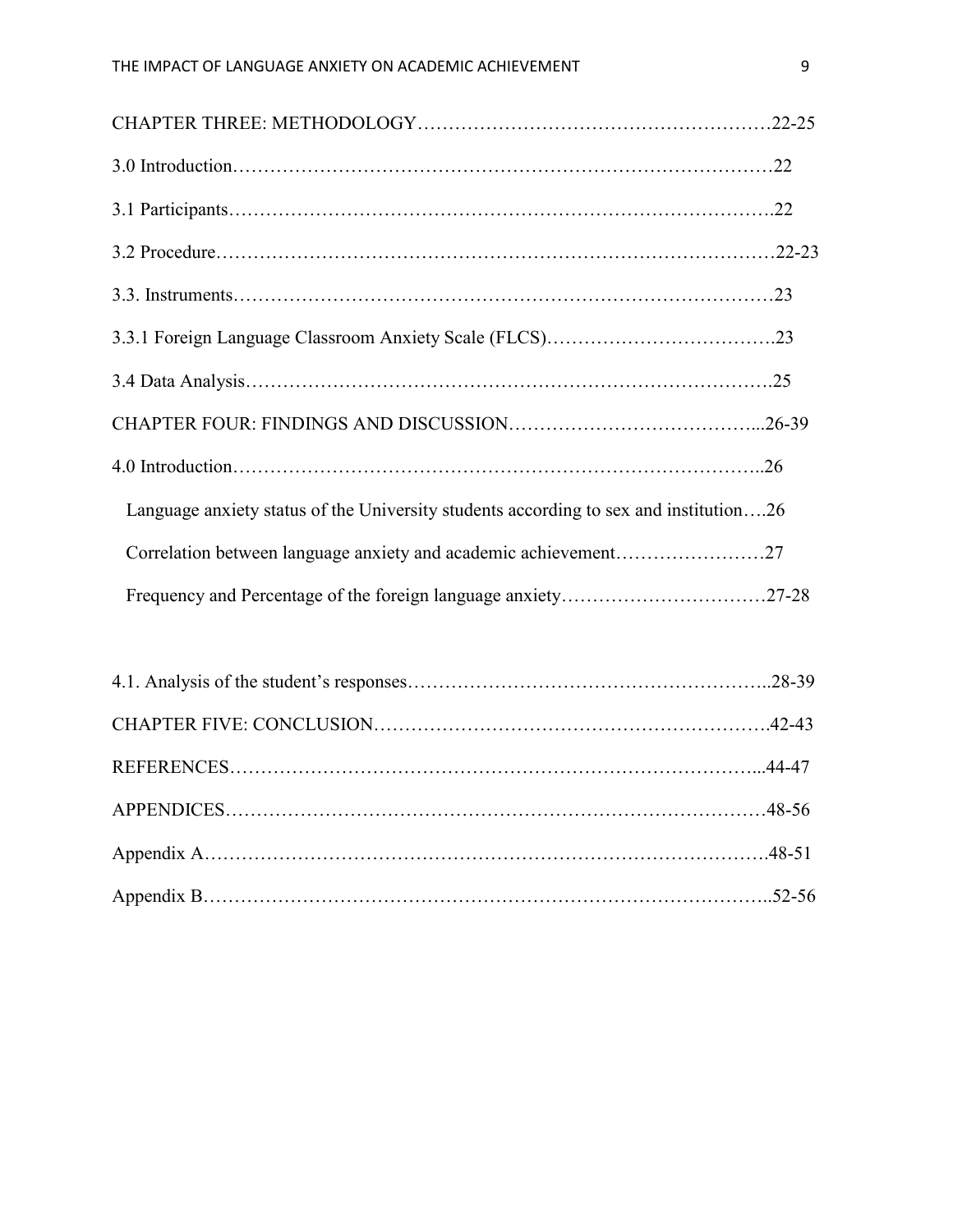### **CHAPTER ONE: INTRODUCTION**

### **1.0 Introduction**

Anxiety is a kind of emotion which can be considered as complicated state of mind. Anyone can be affected by anxiety. The feeling of anxiety is associated with fear. When we are afraid of something we know the reasons but for the anxiety, the causes are not specific, sometime it is vague. Anxiety manipulates our thought process and also regulates our feeling. We all feel anxiety at some point in our life but for some people it becomes very severe that hampers their normal lifestyle. Similarly, most of the learners go through anxiety to perform in the second language in the process of language learning. The learners do not feel the type of ease they feel for using L1. Sometimes knowing the content may not help for the feeling of anxiety. Anxiety filters out available language input that make learning very difficult one. Language anxiety influences students' performance most among the other affective factors. Language researchers are very concerned about the foreign language learners and also their affective factors. Thus Foreign language learning situations seem to be threatening for the learners who go through a high level of Anxiety. Therefore, their performance become poor in the class. According to MacIntyre &Gardener (1989), learner's learning anxiety influences their performance (p.251–275). Students experiencing high level of communicative anxiety tend to have lower scores on their oral as well as the written vocabulary test. Gardner, Tremblay and Masgoret (1997) found out from their research that foreign language anxiety is the most powerful variable that negatively affects learners' performance is correlated with language anxiety. Olivares-Cuhat (2010) also studied on the relative importance of various learner variables such as cognitive, meta-cognitive and affective variables on foreign language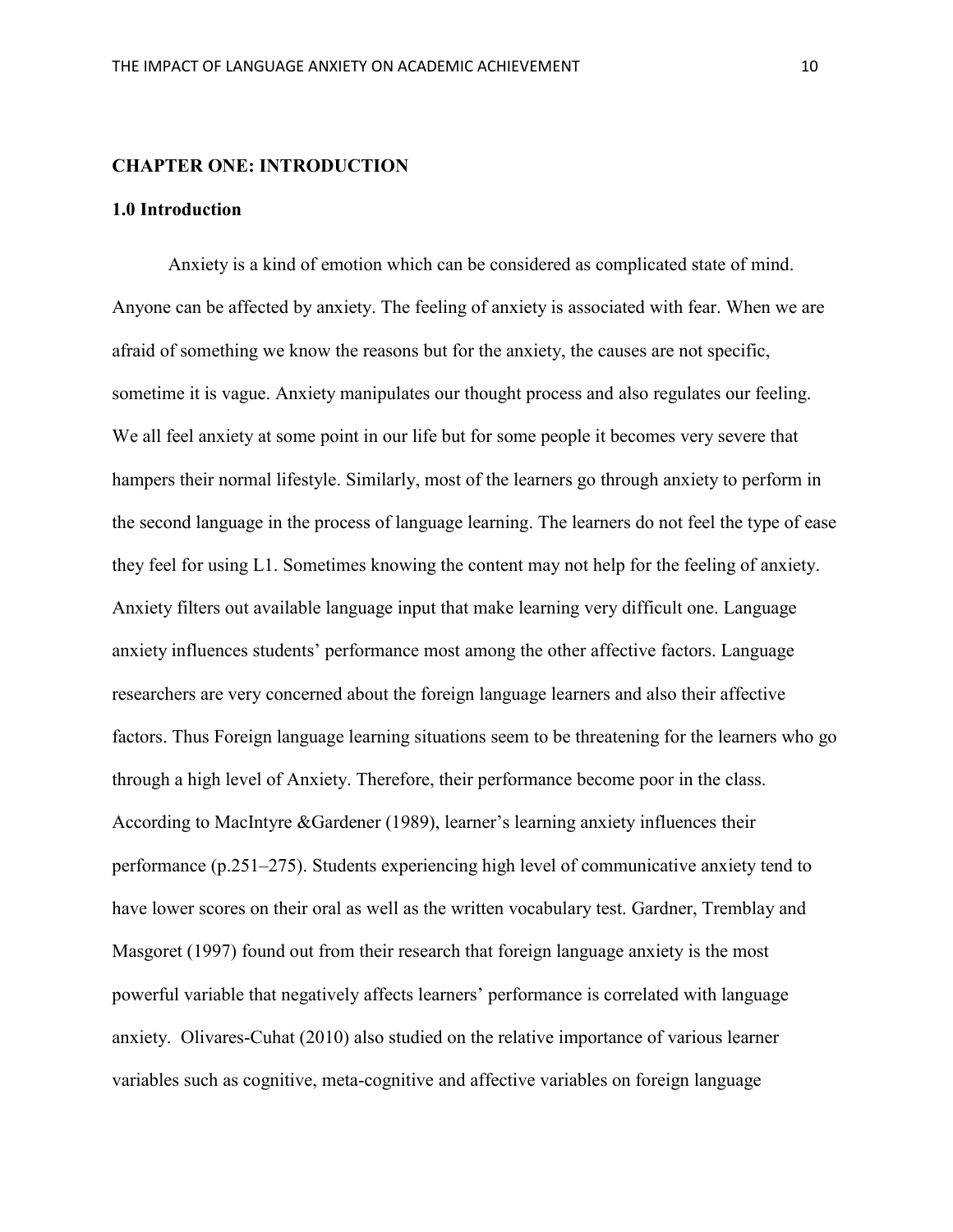performance to prove that foreign language anxiety is the important factor in learning a foreign or second language. The concern in Foreign language anxiety and its relation with achievement have increased since last few decades. According to initial studies language anxiety can be considered as a facilitator. To support the studies, a lot of work has been done that indicates achievement can be slowed down for language anxiety. Scovel (1978), to assess foreign language anxiety various measures had been used. Therefore, results were very different (p.129– 142).

### **1.1 Problem statement**

In university level students of different educational background and culture are found. Both Bengali medium and English medium students are studying in same university. In Bangladesh context, the students of Bengali medium are taught in GTM (grammar translation method). Through this process, students cannot be able to develop the communicative functions of the second language. They may know the rules and grammaticality but most of the time cannot produce communicative language. Moreover, most of the Bengali medium schools of our country do not have any speaking and listening type activity in their academic curriculum. So, students cannot be able to develop their speaking and listening skills. The only focus in Bengali medium schools is to develop good writing skills. According to Mukalel (2013) said that GTM assists to gain the skill of "flawless writing" (p.55). Therefore, students of Bengali medium background experiences different types of language anxiety related symptoms. Some of the problems are extreme level and some are mild. Students are struggling inside to cope with the new environment where they have to use their L2 for classroom discussion as well as participation. Therefore, it becomes very difficult for them to switch their language learning process from GTM to communicative teaching approach. The number of Bengali medium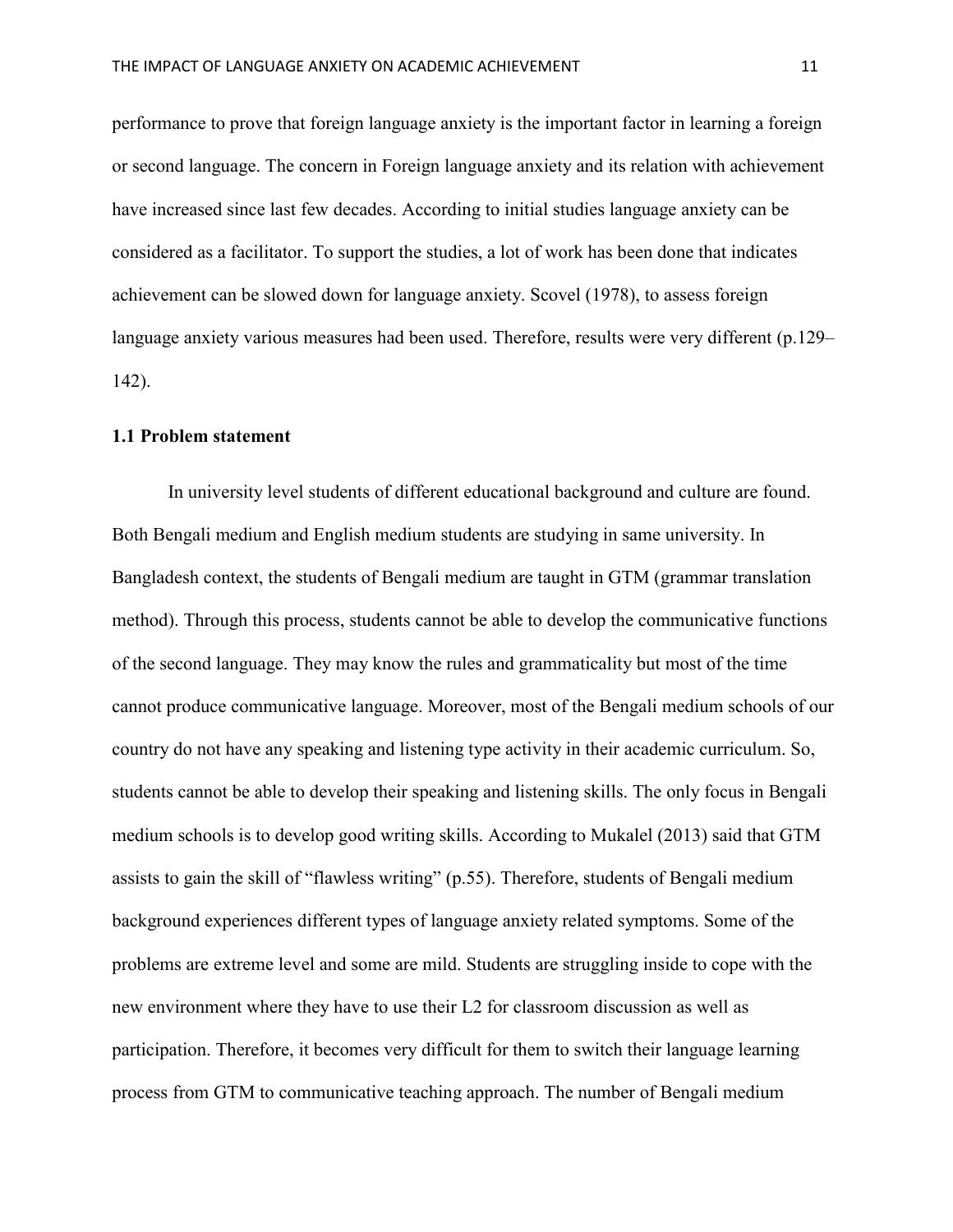students are comparatively high than English medium students. As most of the students in a class are struggling with language anxiety it actually affects their normal learning process.

### **1.2 Significance of the study**

This study would try to identify undergraduate students' anxiety perspectives on their feeling of foreign language anxiety in the ESL classroom. In addition, this paper also tries to find out the ESL classroom activities that makes learners more anxious. Moreover, possible ways to cope with the foreign language anxiety suggested by the students are included in this paper. Finally, in this study the researcher illustrates on communicative techniques in relation to foreign language anxiety.

### **1.3 Purpose of the study**

This research aims to find out the correlation between foreign language anxiety and academic achievement, to examine students' anxiety level when learning foreign language and to identify the factors that the students believe can contribute to foreign language anxiety (FLA)

### **1.4 Research Questions**

- 1. Is there any relationship between students' level of language proficiency and anxiety?
- 2.What are the possible sources of language anxiety?
- 3. Is there any relationship between students' academic achievement and language anxiety?

4. Does language anxiety differ in terms of gender?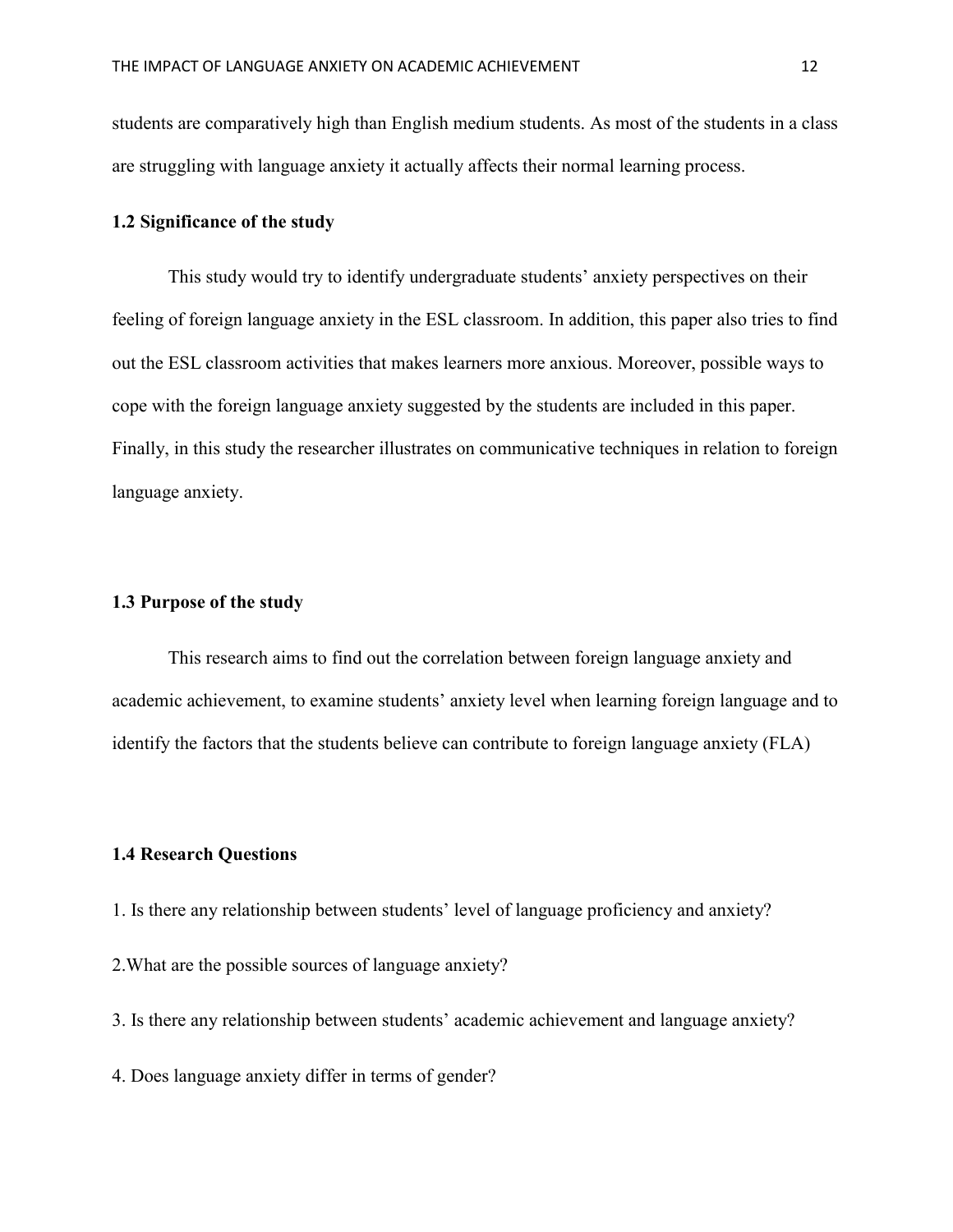5.Are there possible ways to make classroom environments less anxious?

6.Is there any relationship between communicative techniques and language anxiety?

### **1.5 Limitations:**

This research has several limitations. This study was primarily limited by its small sample size. The sample size could have been expanded by including more participants. An earlier start in data collection would have increased the time needed to survey more participants. More contact between the researcher and the participants may have increased participation. The participants represented a narrow range of ethnicity/ages. A larger sample with more diversity would have benefited the results. Including multiple colleges/groups on campus could have diversified the ethnicities/ages represented in the sample.

### **1.6 Delimitation**

Even if this is just a small attempt for measuring and identifying the relationship between language anxiety and academic achievement among university level students. This area of research is very specific that provides measurable data and makes the way for a vaster study in future. In future it can also be considered as a secondary source of data. Notably, the quantitative data analysis system used to assemble and investigate the data is something which tends to give a more information based data comparing to the qualitative data analysis process. As a result, the researcher hopes that this paper will at least assist its purpose of assembly and investigating data on foreign language classroom anxiety.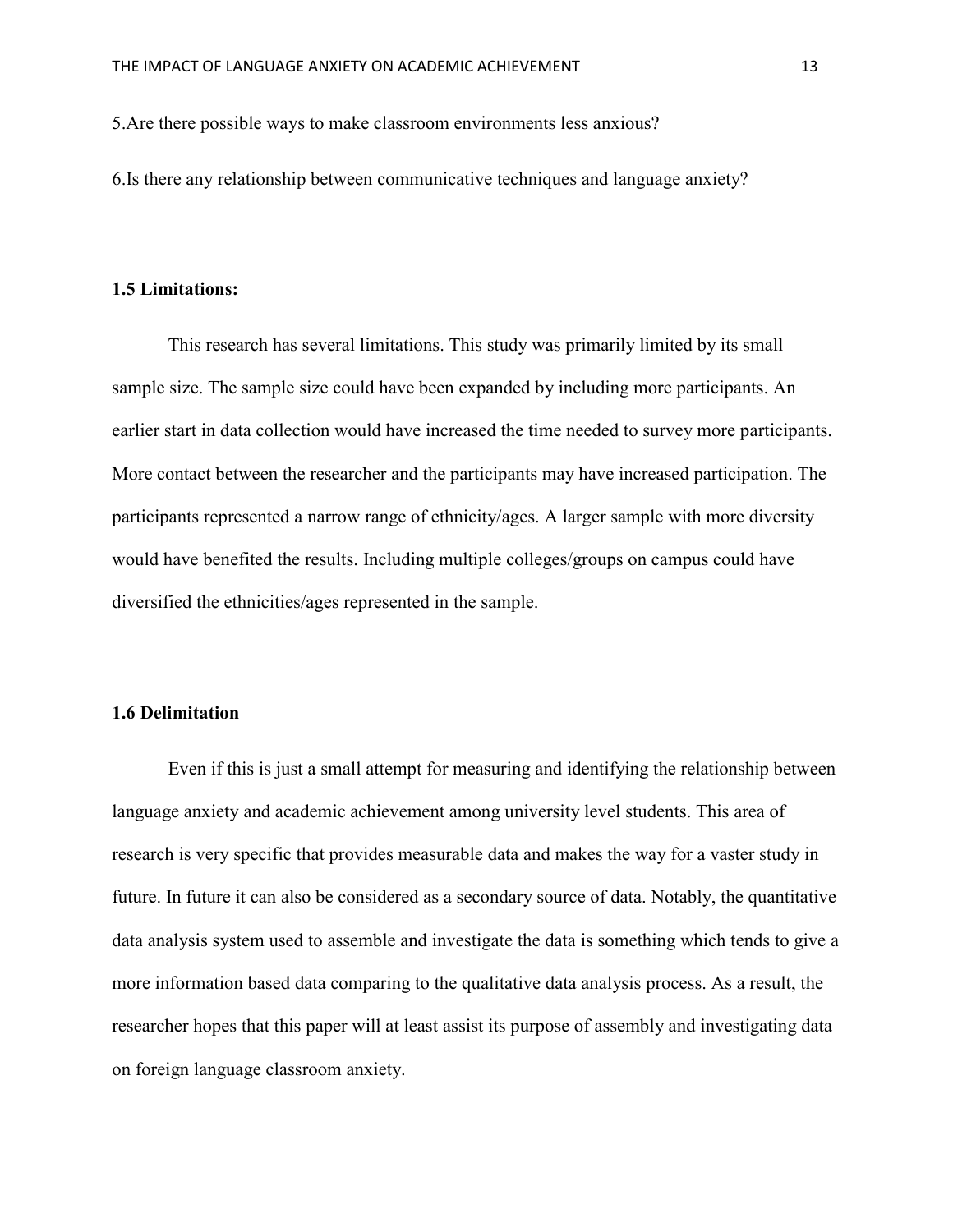### **CHAPTER 2: LITERATURE REVIEW**

### **2.0 Introduction**

Literature review clarifies the "context" for a study along with the results, "strengths" and "weaknesses of previous studies" (Mackey and Gass, 2010, p.310). Literature sheds light on the specific areas those are required to be concentrated on. The opportunity to gather relevant information and knowledge is provided by the literature. Moreover, connecting the previous studies with the present studies will be useful for conducting the research. Therefore, this chapter will discuss the theoretical overviews on anxiety, types of language anxiety, sources of language anxiety, foreign language classroom anxiety scale, communicative techniques and anxiety etc.

### **2.1 What is Anxiety?**

Anxiety can be referred as a feeling of unease or nervousness. It is a psychological construct that includes different variables. According to Horwitz, Horwitz, & Cope (1986), "Anxiety is the subjective feeling of tension, apprehension, nervousness, and worry associated with an arousal of the autonomic nervous system". Scovel (1978) refers anxiety "a state of apprehension, a vague fear …". From the following definitions of anxiety, we can regard learners' anxiety a state of negative feelings that affect learning. We all feel anxiety more or less while we are learning a foreign language. We tend to feel anxious when we are doubtful on our ability for preforming a particular task. In addition, it creates a feeling of fear in mind about the failure. Young (1991) suggests, "people with low self-esteem worry about what their peers think" (p.426). Researchers have found out that "anxiety" and "performance" are correlated. The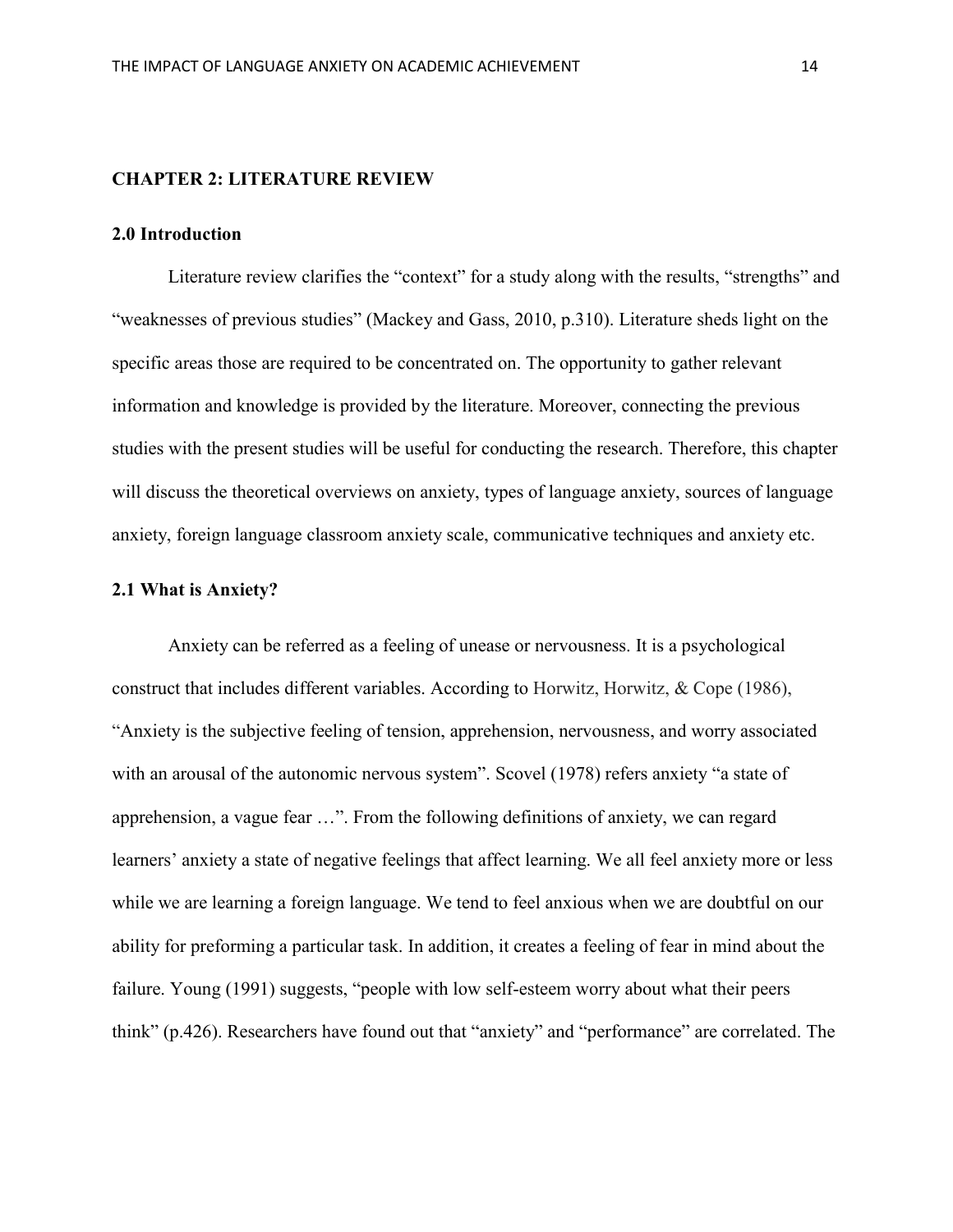recent studies suggest making a learner-centered and low anxious classroom environment for reducing students' anxiety level.

### **2.2 Types of anxiety**

According to Cassady and Johnson (2002), "Anxiety has been linked to the application of cognitive learning strategies and the investment of individual resources such as attention, effort, or time" (pp. 270-295). Anxiety can be categorized as facilitating and debilitating anxiety. Anxiety can also be categorized as trait anxiety and state anxiety. State anxiety is situational. People generally faces state anxiety for exercising unpleasant stimulus. state anxiety is a temporary feeling of anxiety. On the other hand, People suffering from trait anxiety likely experience extreme worry regularly. Trait anxiety is long lasting originated from continuous over thinking about the future events. The people with trait anxiety experiences problems like neuroticism. The term situational anxiety is also known as "stage fright". MacIntyre and Gardner (1991) explains situational anxiety as "the apprehension experienced when a situation requires to use of a second language with which the individual is not fully proficient" (p.296). Situational anxiety is associated with fear of public speaking. Stage fright is a normal phenomenon experienced by almost all. Even if most renowned public speakers also face it. As a symptom of stage fright, one may feel faint, impulsive, or fidgety while he/she is undergoing stage fright. It also happens that heart beat becomes so faster, mouth feels dry and feels problem in normal breathing. These are the very general symptoms of anxiety that can be get rid of. Anxiety is not always bad. Eventually, the anxiety of moderate level is helpful for us. This type of anxiety is known as facilitating anxiety. As the name goes, it facilitates our energy. On the other hand, debilitating anxiety is a kind of anxiety that hampers our normal activity. Facilitating anxiety encourages to "fight" the challenge.it encourages the learner mentally for taking the appropriate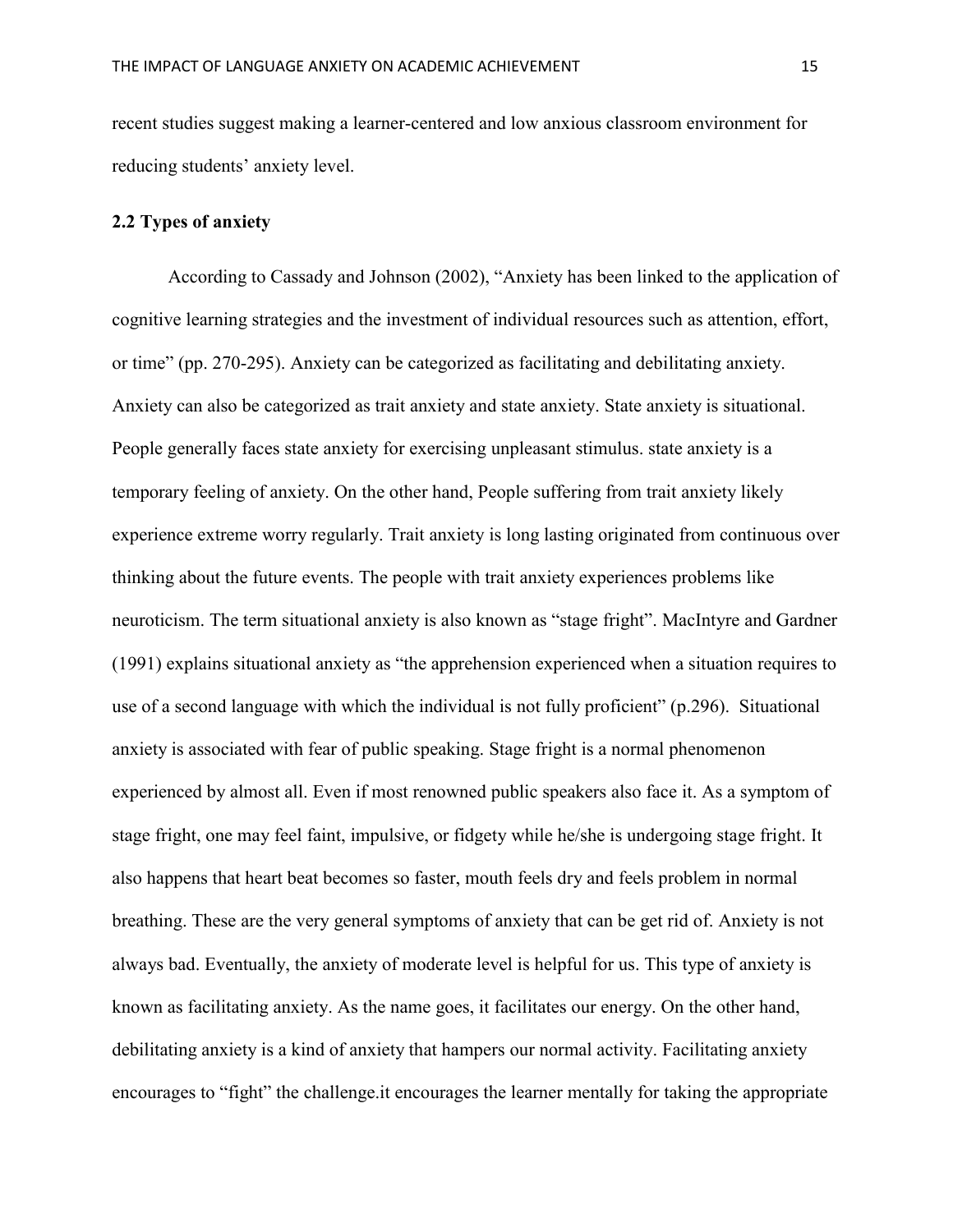action. In contrary, debilitating anxiety encourages the learner to "flee" the challenge. it motivates the learner psychologically to avoid the appropriate behavior. The effects of facilitating and debilitating anxieties are studied by many researchers including Alpert and Haber (1960), Bailey, (1983), Scovel, (1978) and Oxford (1999). Scovel (1978) defines facilitating and debilitating anxiety "the source of all affective arousal."

### **2.3 Sources of language anxiety:**

The sources of language anxiety are connected with learners, teachers and the practice of instruction. (Young 91, p.427) According to Young (1991), the factors responsible for language anxiety are "1) personal and interpersonal anxieties; 2) learner beliefs about language learning; 3) instructor beliefs about language teaching; 4) instructor-learner interactions; 5) classroom procedures; and 6) language testing." Horwitz's (20) study on language learner shows that language learner generally have the following characteristics "1) expressed great concern over the correctness of their utterances; 2) placed a great deal of stress on speaking with "an excellent accent"; 3) supported the notion that language learning is primarily translating from English; 4) believed that two years is enough time to become fluent in another language; and 5) believed some people were more able to learn a foreign language than others." Among them, many of the learner beliefs are quite impractical and illogical which eventually creates learners' anxiety. Among the beginning level learners, only a few (highly motivated student) could grasp the native-like accent. Therefore, he who believes pronunciation is the prime factor of a language will become frustrated and depressed on learning. Similarly, learners get frustrated when they believe they can be fluent in the particular language within a specific time period. Young (1991) suggests, "when beliefs and reality clash, anxiety result." There are various reasons for language anxiety. Palacios (1998) listed different factors associated with teacher that creates language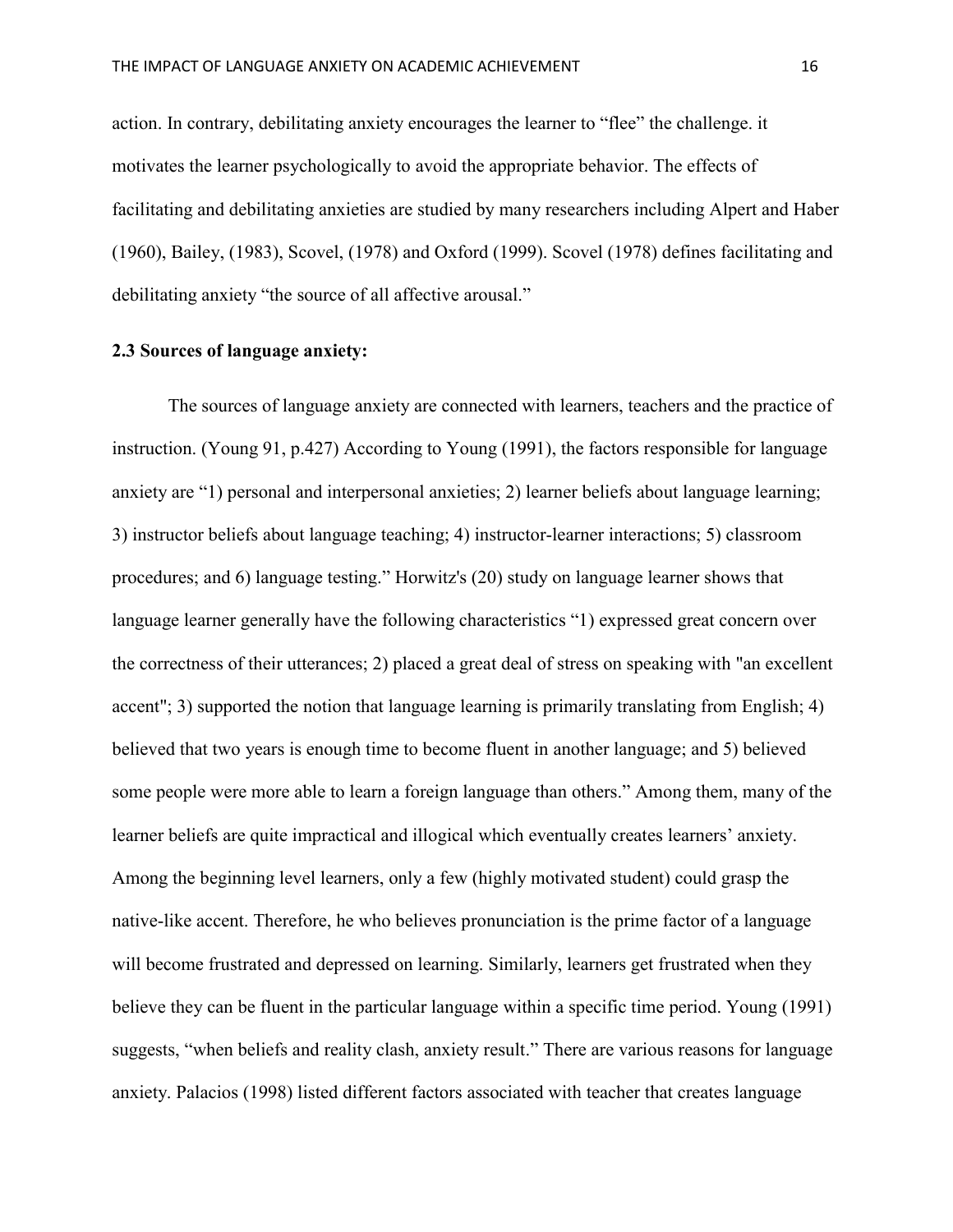anxiety "absence of teacher's support, unsympathetic personalities, lack of time for personal attention, favoritism, absence that the class does not provide students with the tools necessary to match up with the teacher's expectations, and the sense of being judged by the teacher or wanting to impress the teacher." According to Wu (2010), "Learner self-esteem, language testing, teacher attitudes, peer competitiveness, academic levels, the experience of visiting an FL country, gender differences, and work experience are possible sources that contribute to learner FL anxiety" (p.174).

### **2.4 Foreign Language Classroom Anxiety Scale (FLCAS)**

The self-report measures give clearer picture of anxiety of the students than other measures (Horwitz, Horwitz, and Cope, 1986). Therefore, self-report of students can provide very important information for making effective treatment and intervention plans (Horwitz, Horwitz, and Cope, 1986; MacIntyre and Gardner, 1991). Horwitz et al. (1986) developed the most commonly used tool for assessing the Foreign Language Classroom Anxiety Scale (FLCAS) which was used as a research tool to determine the students' foreign language anxiety level. To identify the degree of anxiety and its' type we need a measurement instrument that can be regarded as anxiety scale. Horwitz, Horwitz, and Cope (1986) were the first to introduce language anxiety scale in the field of foreign language learning. They gathered students of beginner level language learner for their research purpose. The participants were asked about the language learning difficulties they face. The participants bring out different issues like fear of oral performance, various symptoms they suffer before test taking like headache, trembling, nervousness. Later on, these experiences shared by the participants were used develop a foreign language anxiety scale that is abbreviated as FLCAS. This scale basically consists of anxiety measurement, communication apprehension, test anxiety and fear of negative feedback in foreign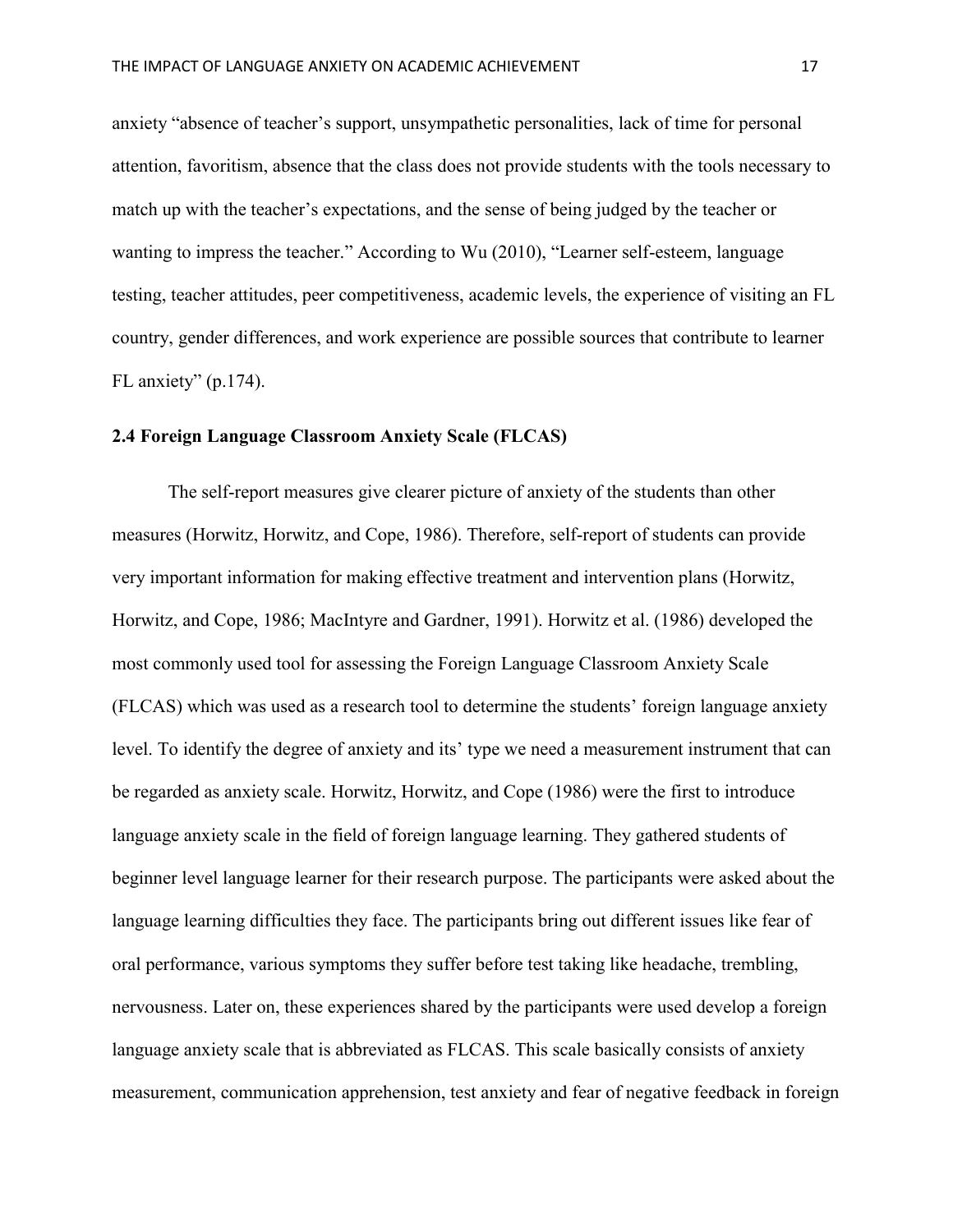language learning situation. Communication apprehension refers to the understanding of the message of the target language. If a learner is anxious or frustrated, he/she cannot be able to understand the message. Test anxiety is another type of anxiety. The language learner feels more anxious when they are taking a test. The anxious learner may not perform well even if he/she is well prepared for the exam. Moreover, a student feel anxiety for answering in front of the class for the fear of negative evaluation from the teacher and also the peers. The learners in a language learning class believe everyone will judge him/her based on his/her performance so he/she rarely performs any risk taking activity. The anxiety scale was given to students of Spanish classes. Later on, this result was showed to other students to know whether they agree or disagree with the questionnaire statement. The overall result of the research shows that majority of the students are afraid of speaking in a foreign language. Therefore, they anxious learners are hesitant to participate in language classes for the fear of being judged. So, it can be said that anxious learners are common in language classroom. The FLCAS can be used to identify the anxious learner having same type of problems so that useful suggestions can be proposed to help them. FLCAS is proved to be effective as it is centered on the issues of fear (Horwitz, 1991; Young, 1991; Horwitz et al; 1986; Gardner, Moorcroft & MacIntyre, 1987). For instance, choices are suggested by Horwitz, Horwitz and Cope (1986) for teachers when dealing with anxious learners: teachers can support them to adjust with their current anxiety issues (p.125). Another way is making the classroom environment more comfortable and relaxing rather than competitive so that learner may not feel any stress regarding foreign language anxiety. Ganshow and Sparks (1996) asserts that there is no connection between performance and anxiety. In addition, they believe that cognitive disabilities are responsible for learner's poor performance that creates anxiety (Horwitz, 2000). This idea of Ganshow and Sparks is not accepted by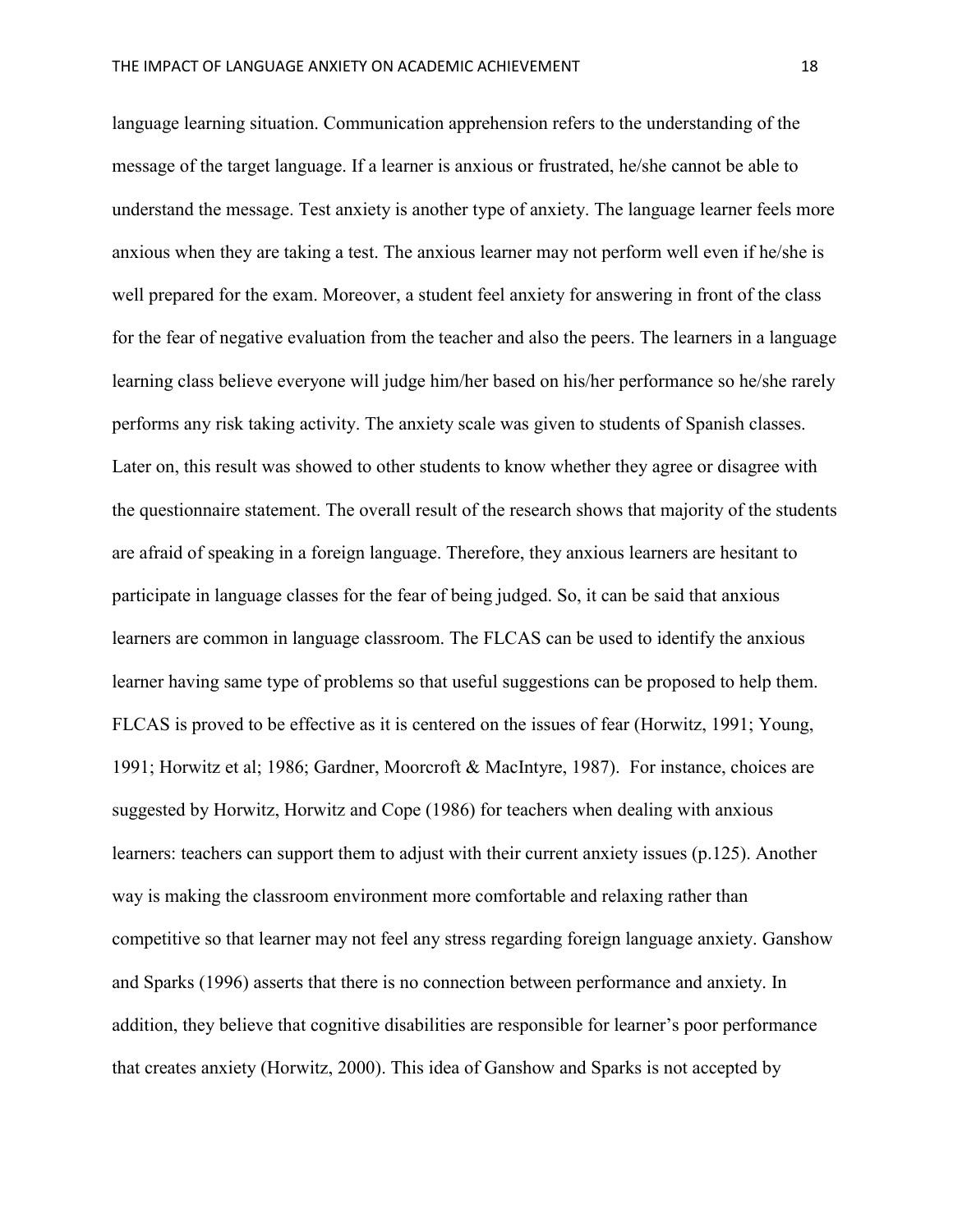Horwitz. Horwitz eventually rejects their idea. She thinks learners of prominent colleges in America experience anxiety when they are learning a foreign language. Therefore, it is impossible to assume all students having cognitive disabilities. Horwitz (1996) states that language anxiety is experienced by many foreign language teachers as well as advanced level learners so that the hypothesis related with cognitive disabilities seems illogical. Moreover, the study of Horwitz is criticized by Ganshow and Sparks (1996) as it does not say anything about learner's native language skills whether they had any difficulties for acquiring their native language. On the other hand, MacIntyre (1995) states that Horwitz et al. might have ignored "native language deficits as the cause of both higher anxiety and lower proficiency, so aptitude influences both proficiency and anxiety". Macintyre believes that for the correlational studies the third variable could influence the existing variables related to the study. In addition, he does not support the idea of self-report questionnaire of Ganshow and Sparks for the measurement issue. MacIntyre, Gardner and Moorcroft (1987) pointed out that the study of Horwitz et al. is based on oral test situation and they suggested to include some other aspects like written test and also test anxiety. They claimed FLCAS as a useful tool as it is centered to the leaner's fear in foreign language learning process rather than the linguistic instruments for reducing the learner's anxiety.

### **2.5 Communicative techniques and language anxiety**

There is a relationship between the strategies of foreign language learning and anxiety in foreign language classroom. To fully understand the learner's perception about their learning English studies have been done to correlate foreign language classroom anxiety scale and communicative language teaching attitude. The studies show that though students of foreign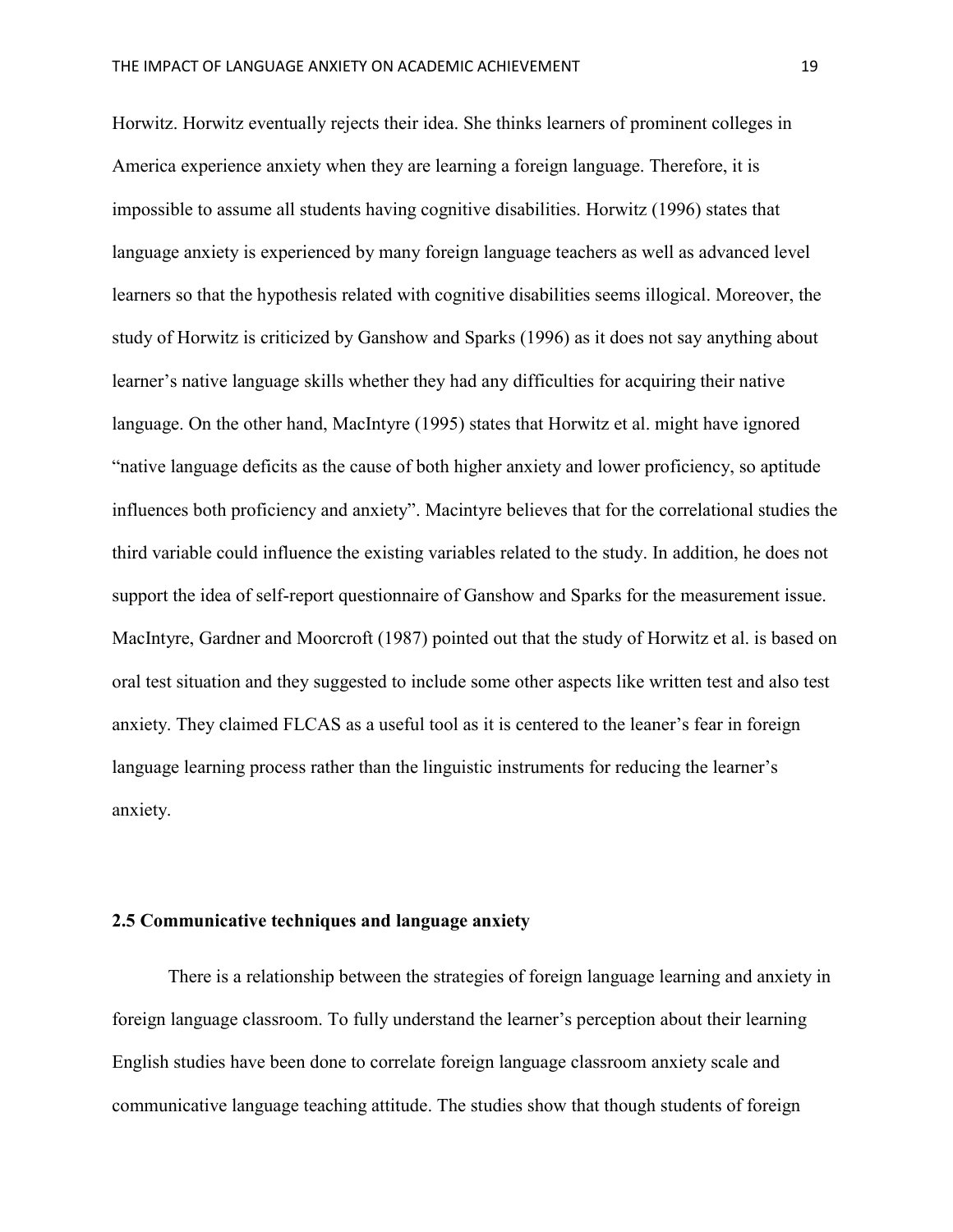language learner are very positive about the communicative approach, they also express their feeling of anxiety in the classroom. As anxiety always affects learner's acquisition of second language, the teachers of language classes try to achieve the objective of language learning classes. The language learning strategies are meant to facilitate learning. For most of the students learning a foreign language in the classroom is very challenging. Learning a foreign language in class is difficult to them for the affective factors like language anxiety. language learner finds it difficult to cope with the completely new language setting. Foreign language is taught using different approaches meant for particular purposes. After the grammar translation method and audio-lingual method, the communicative approach of language learning becomes a preferable technique of language learning since 1970's. Learning is proved to be effective in meaningful context rather in isolated linguistic setting. The methods in communicative language teaching are centered to improve students' communicative language competence (Hymes, 1972). The difference between traditional learning approach and the communicative approach is that one is teacher centered and the other is learner centered. MacIntyre (1998) states students are unwilling to participate in foreign language classes because "readiness to enter into discourse at a particular time with a specific person or persons, using a L2."it has been found that the learners from Asia like China, Japan, Taiwan, Hong Kong and South Korea are inactive and reluctant to patriciate in the classroom. studies of Flowerdew, J. and Miller, L., 1995; Ferris, D. and Tagg, T., 1996 explores that previous education and cultural background are responsible for student's unwillingness and inactiveness of language learners. language learners feel motivated when they can correlate the reasons of using the strategies and success in language learning. In traditional teacher-centered teaching pedagogy students do not get opportunity to practice language in classroom. Therefore, they lack real life communication skills. They hardly use the target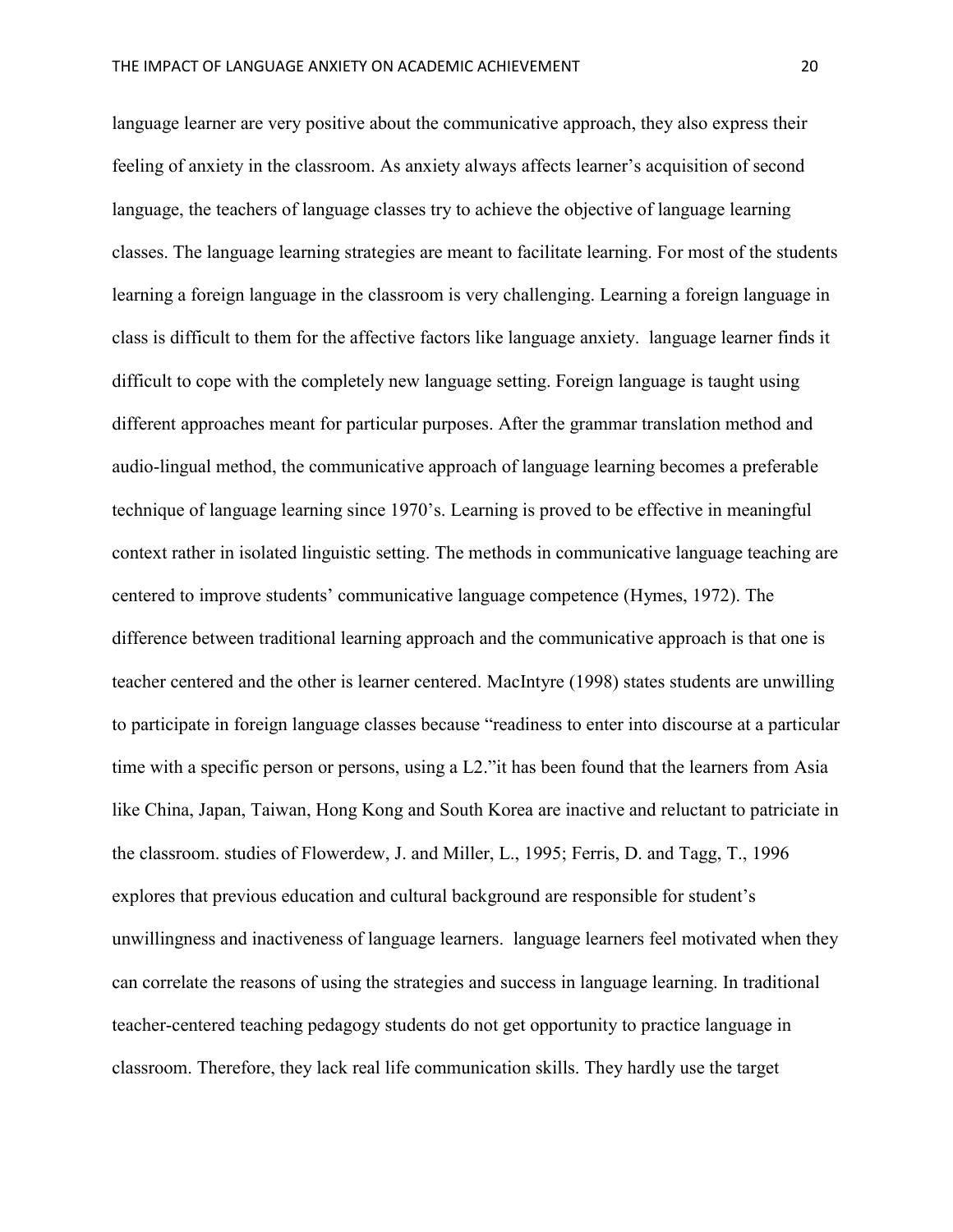language to communicate in class rather most of the time they are using their L1 in class. Students who are habituated with traditional method may face problems in coping with learning environment of the communicative classroom. In some cases, students in the class willing to participate in class activity may remain silent in class because of their low proficiency over the language. The sources of language anxiety are intertwined in a sense that various factors are responsible for creating language anxiety in the classroom like teachers, pair work/ group work activities, pedagogical practices, assessment and so on. Kashan's affective filter hypothesis illustrates the issue of creating less threatening classroom environment for the anxious learners to make their learning effective. In CLT classes students are supposed to participate in activities that generate negotiation of meaning. According to Wu (2010), "in the EFL context, native teachers in the classroom are regarded as one of the anxiety-provoking factors". Therefore, as many students feel anxious in language classroom the native teachers need to be very supportive and sensitive to the students' problem. Teachers' continuous encouragement and non-threatening instruction can be a good way to overcome learners' anxiety. It will be hard for learners to take active roles in class when they have difficulties using the target language. If language learners have fewer problems with language, both in perception and production, they are more likely to take active roles in class. The most important thing that teachers should be concerned about is finding ways to improve their teaching skills and to handle challenges such as professional training, linguistic and sociolinguistic competence, and understanding better the needs of students.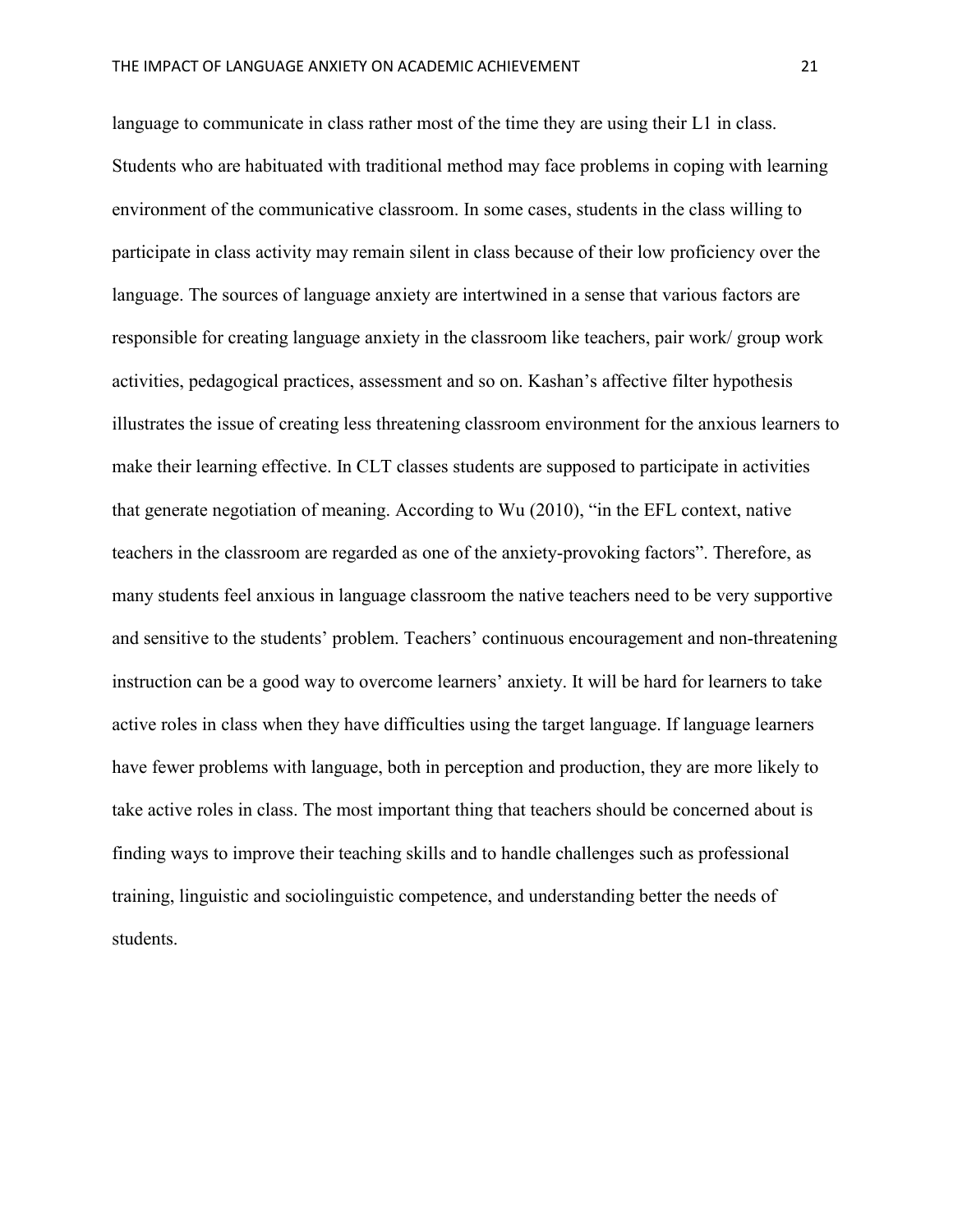### **2.6 Ways to reduce foreign language anxiety in the classroom**

All students are unique. Therefore, the symptoms of anxiety are displayed in various ways. The language related anxiety generally results from perfectionism, avoidance, procrastination, feeling overwhelmed, easily frustrated, fear of failure, worrying about time limitation and routine changes and so on. Teachers can take some initiative to help the students feel calm, comfortable and understood. Some extra effort can be given to make the classroom environment less anxious. For examples, activities like presentation in front of the whole class can be replaced by video or poster presentation. Students feel more anxious when they work in a large group so the group size can be made shorter so that everyone can voice their opinions. Moreover, students feel overwhelmed by the rules they need to learn in that case their lessons can be broken down into small sections. Many a time students feel anxious for the competitive activities, in that case, it can be replaced by relaxing one. Sometimes, the students who are perfectionist try to avoid speaking in front of class for the fear of negative impression. Here the teacher can play a role like a mediator who assures him/her that no one is going to judge him/her.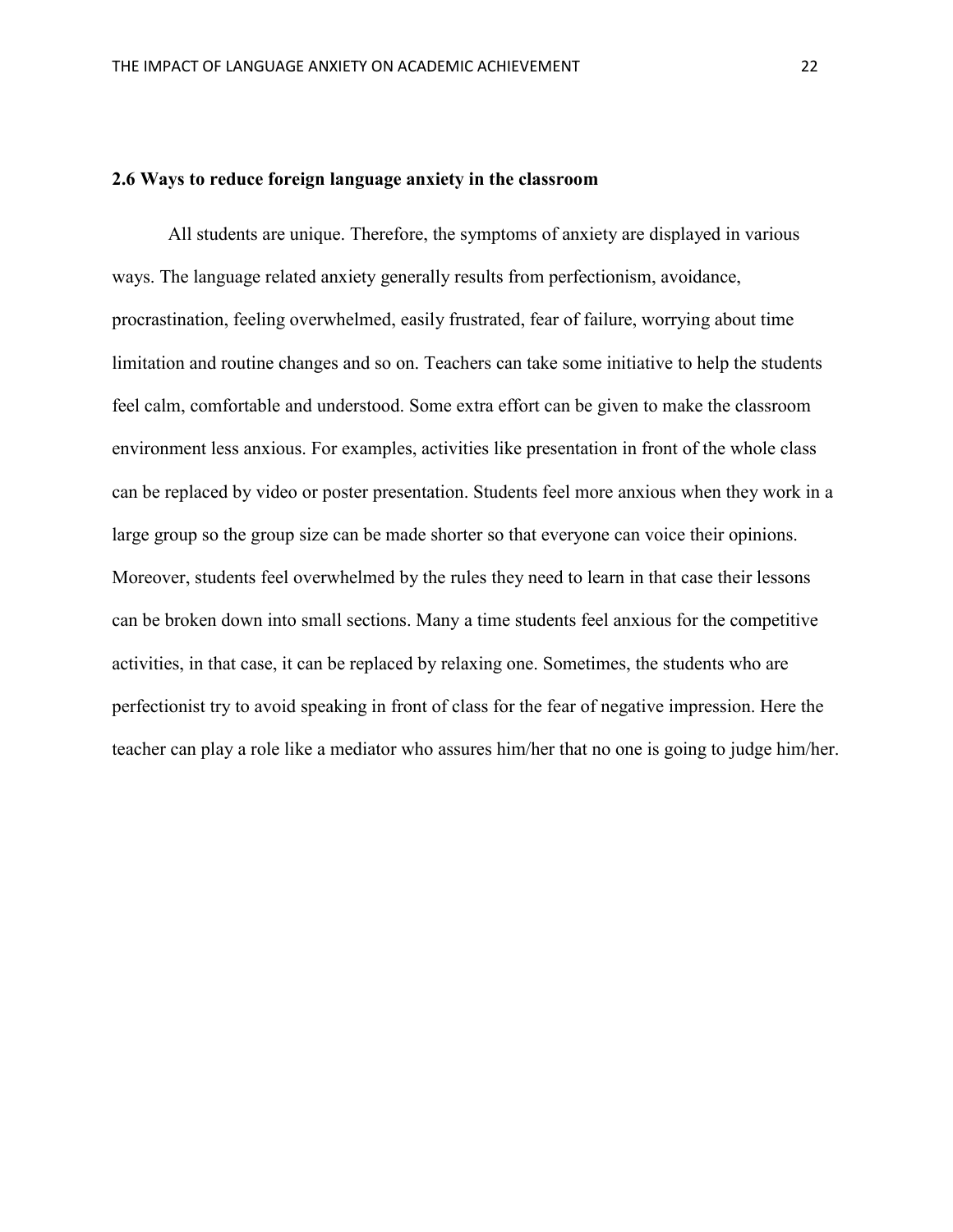### **CHAPTER 3: METHODOLOGY**

### **3.0 Introduction**

In this chapter, the procedure of conducting the study will be explored. The research tends to investigate foreign language classroom anxiety among university level students and the effect of language anxiety on academic achievement. The study is held in universities. The study is intended to complete through correlational analysis and descriptive analysis of survey questionnaires which would be represented by table. Likert scale is used to define the attitude of the respondents regarding the items. The collected data is presented on the basis of mean score so that the data can be analyzed numerically as well as reliably.

### **3.1 Participants:**

The sample for this study consists of 50 students (30 males, 20 females) studying in two different University National University and BRAC university. The participants are from department of English and humanities. The participants are mostly Honours 1<sup>st</sup> year student and their age range is (19-23) yrs. The native language (L1) of the participants are same. Their proficiency level is from mid intermediate to low advanced. Most of them are from Bengali medium background.

### **3.2Procedure**

The data collection places were also selected in accordance with the participants' convenience, such as ‐ University campus, specially department class room and library. participants were all informed about the purpose of the study. After getting the permission of the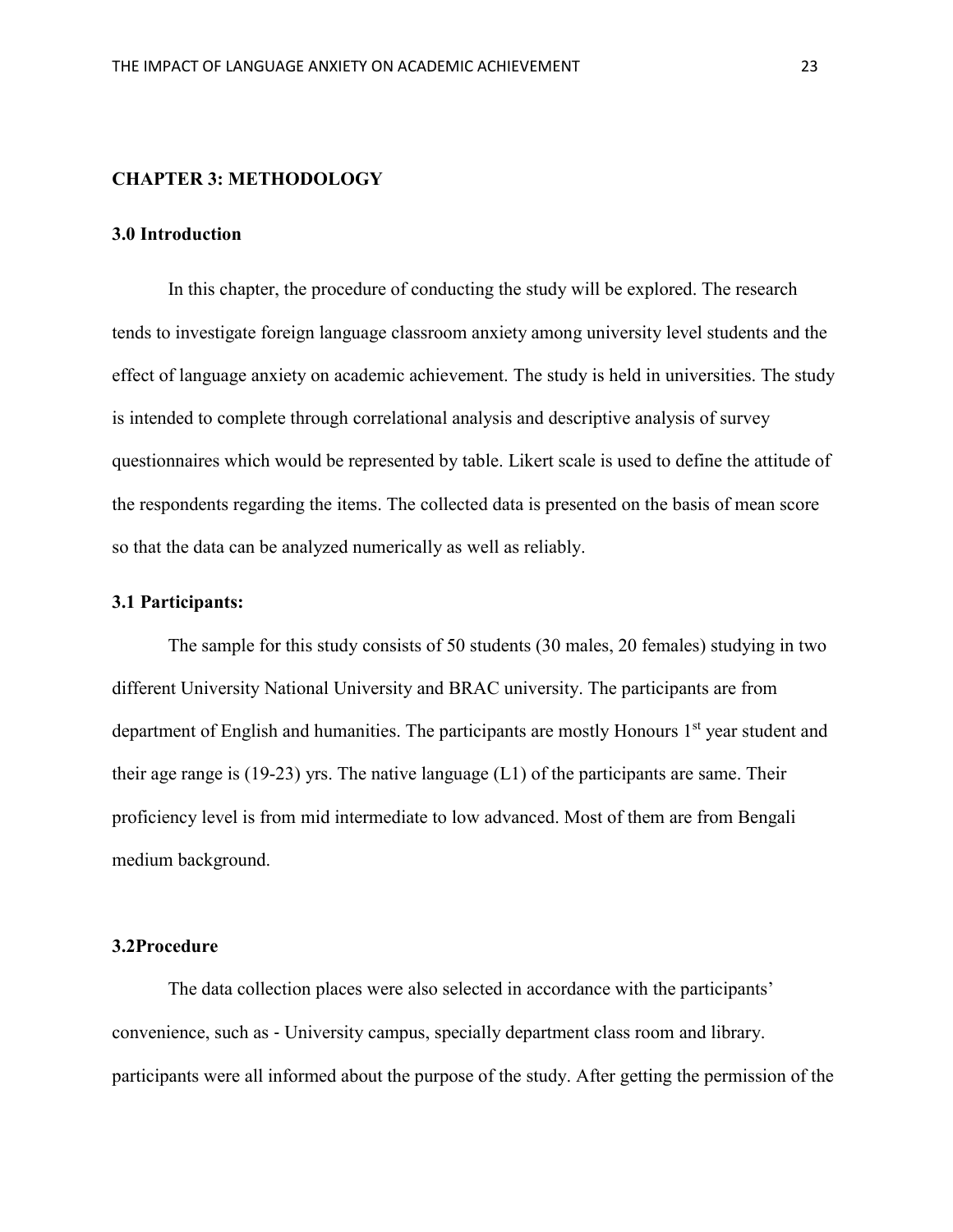participants, a friendly rapport was established to make them comfortable. Voluntary participation was appreciated and students were assured about the confidentiality of the collected data. The questionnaire was distributed to 50 first-year non-English undergraduate students. Forty-nine copies were collected back from the students and forty-eight responses were found statistically valid. All the participants provided their CGPA of last semester as they are assured their name need not to be mentioned.

### **3.3 Instruments**

The questionnaire used in this study consisted of two sections one is objective type question where participants are provided with 5 point "Likert Scale" (a. Never sometimes c. Often d. Usually e. Always) and the second part is like an interview session where participants are asked different question related to their reasons of anxiety, their preference of classroom activities, the difficulties they face using L2 in class, possible steps to overcome classroom language anxiety, their perceptions about interactive classes. The collected answers will be used for the purpose of this study. The questions provided in this part are both objective and subjective type.

### **3.3.1Foreign Language Classroom Anxiety Scale (FLCS)**

For this study Foreign Language Classroom Anxiety Scale by Horwitz, Horwitz & Cope is used as a research instrument. This scale is designed focusing on communication apprehension, test anxiety and fear of negative feedback. This scale consists of 33 statements in a five point Likert type scale ranging from strongly disagree to strongly agree. It includes 8 items for communication anxiety (1, 9, 14, 18, 24, 27, 29, 32), 9 items for fear of negative evaluation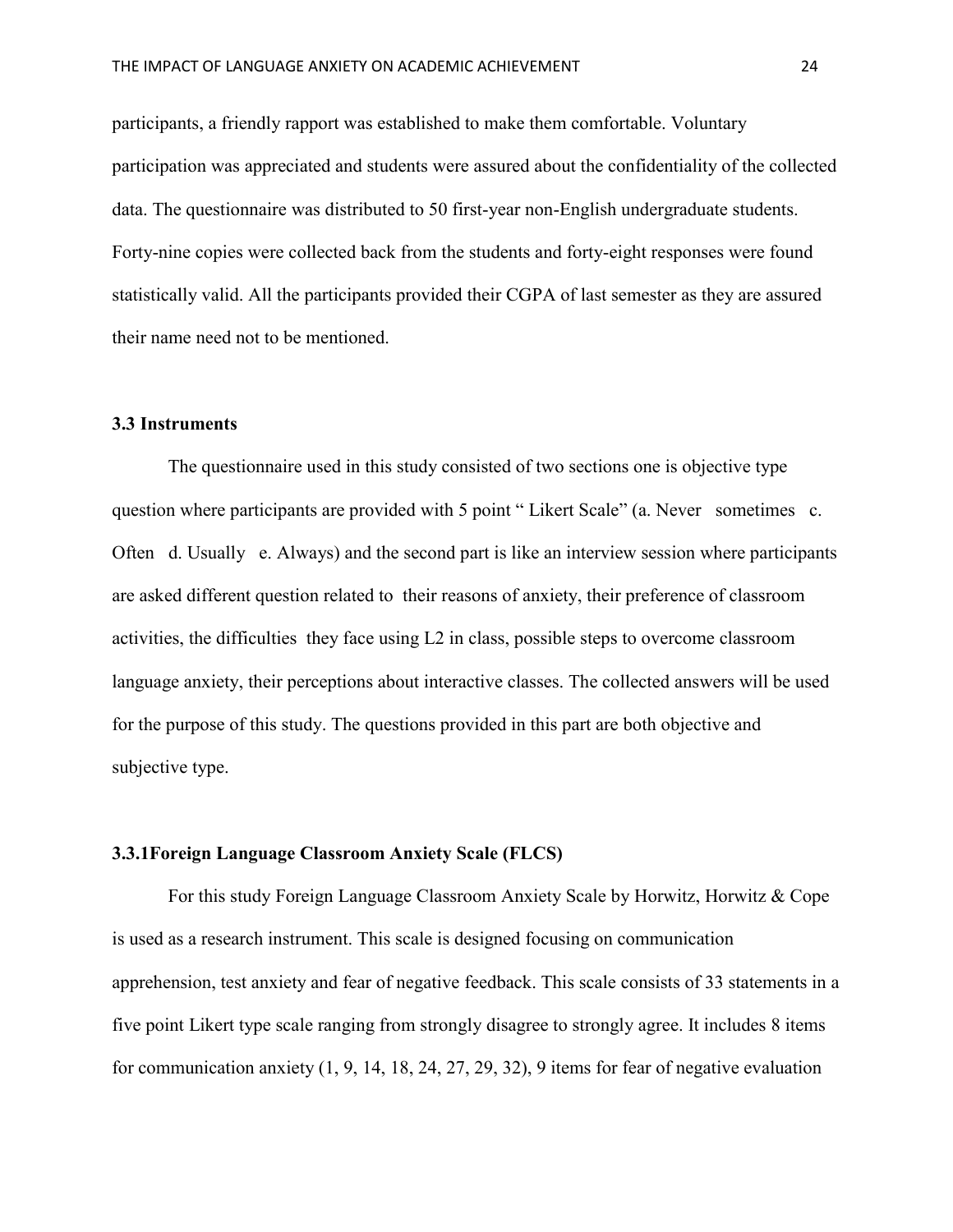(3, 7, 13, 15, 20, 23, 25, 31, 33) and 5 items for test anxiety (2, 8, 10, 19, 21). The students were asked to rate each item on a five-point Likert scale. "Likert scales present individuals with positively or negatively stated propositions and solicit respondents' opinions about the statements through a set of response keys. Generally, the students are required to point out their agreement and disagreement from this five point Likert scale. For neutral or undecided responses an option 'neither agree/ disagree' is given in the scale. The underlying construct are hypothesized to reveal from the positive statements. The responses are structured with integers like strongly agree would be equated as 0, agree would be equated as 1 and the other options would be equated in the same way. Negatively worded items are reverse scored. The items are summed, creating an index that indicates the degree to which the respondent exhibits the traits in question" (Duncan & Stenbeck, 1987, p. 245–259). This scale is regarded as a reliable tool for measuring foreign language classroom anxiety. This scale is generally used to measure the degree of language anxiety faced by the language learner. By using this scale, we can identify both the anxious and less anxious learners. The Bangla version (Fatema-Tu-Zohra Binte Zaman Md. Abdus Sabur Pramanik Shimul,2013) of foreign language anxiety scale (Horowitz, 1986) was used to identify the language anxiety patterns among the participants in Bangla. The FLCAS includes four self-report measures that is Communication Apprehension, Fear of Negative Evaluation, Test Anxiety and Anxiety of Foreign Language Classes. These sub scales give a general anxiety measure that shows Foreign Language Classroom Anxiety. According to FLCAS scale adapted from outing's scale individuals can be classified as very anxious learner (124-165), anxious (108-123), mildly anxious (87-107), relaxed (66-86), very relaxed (33-65). There are 9 positive statement in the questionnaire they are 2,5,8,11,14,18,22,28, 32.the negative statements

are 1,3,4,6,7,9,10,12,13,15,16,17,19,20,21,23,24,25,26,27,29,30,31,33. The reversed score is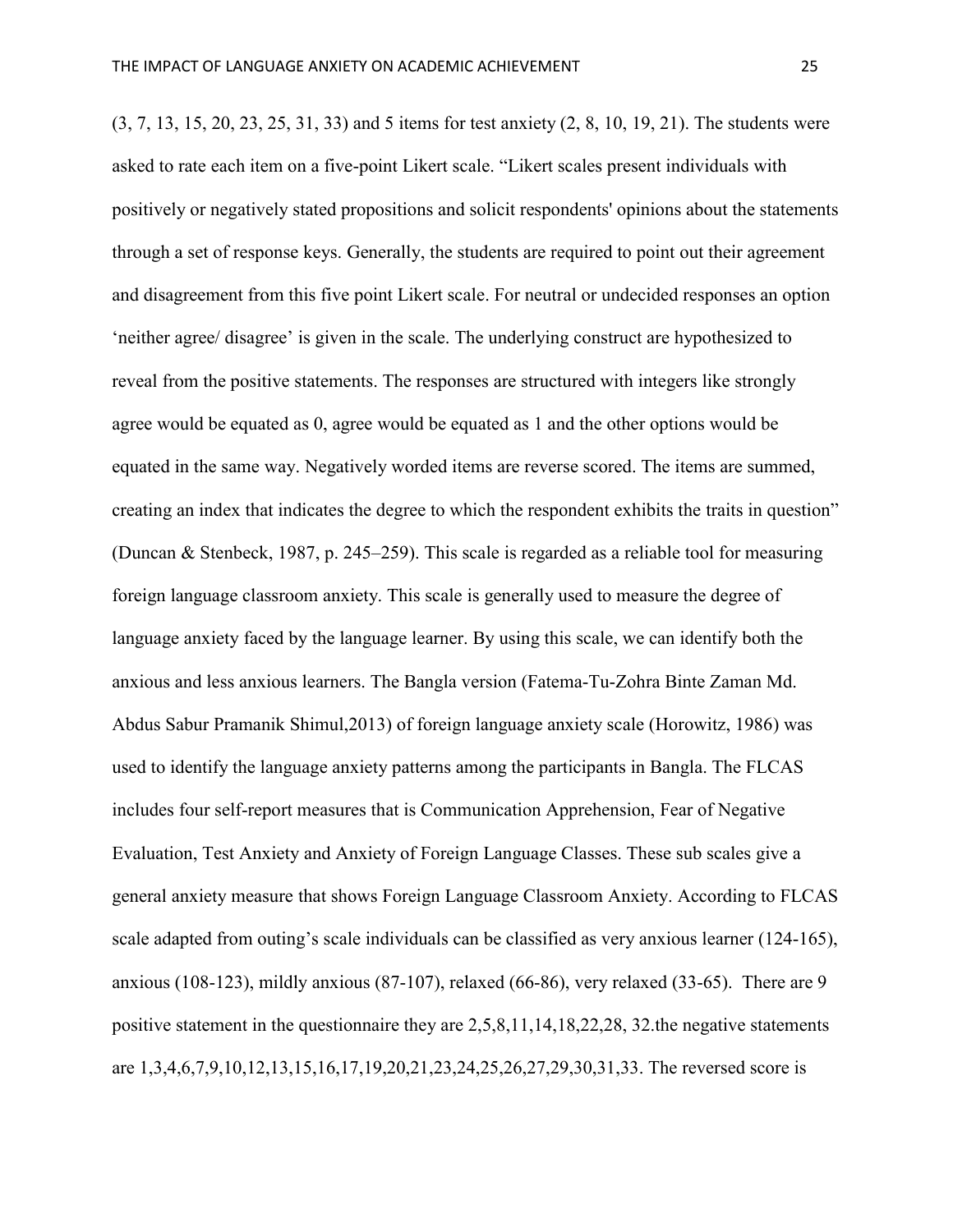(strongly agree=5from strongly disagree=1). The Bangla version of the scale was found culturally appropriate for the study as it has satisfactory level of validity and reliability factors.

### **3.4 Data Analysis**

Statistical analysis was performed by using 'Statistical Package for Social Sciences (SPSS)', Version 16. Errors and outlier's data were cleaned. In this research, association of language anxiety and academic achievement was determined by Pearson correlation coefficient and t test analysis and also using descriptive statistics, in which frequency, mean, standard deviation.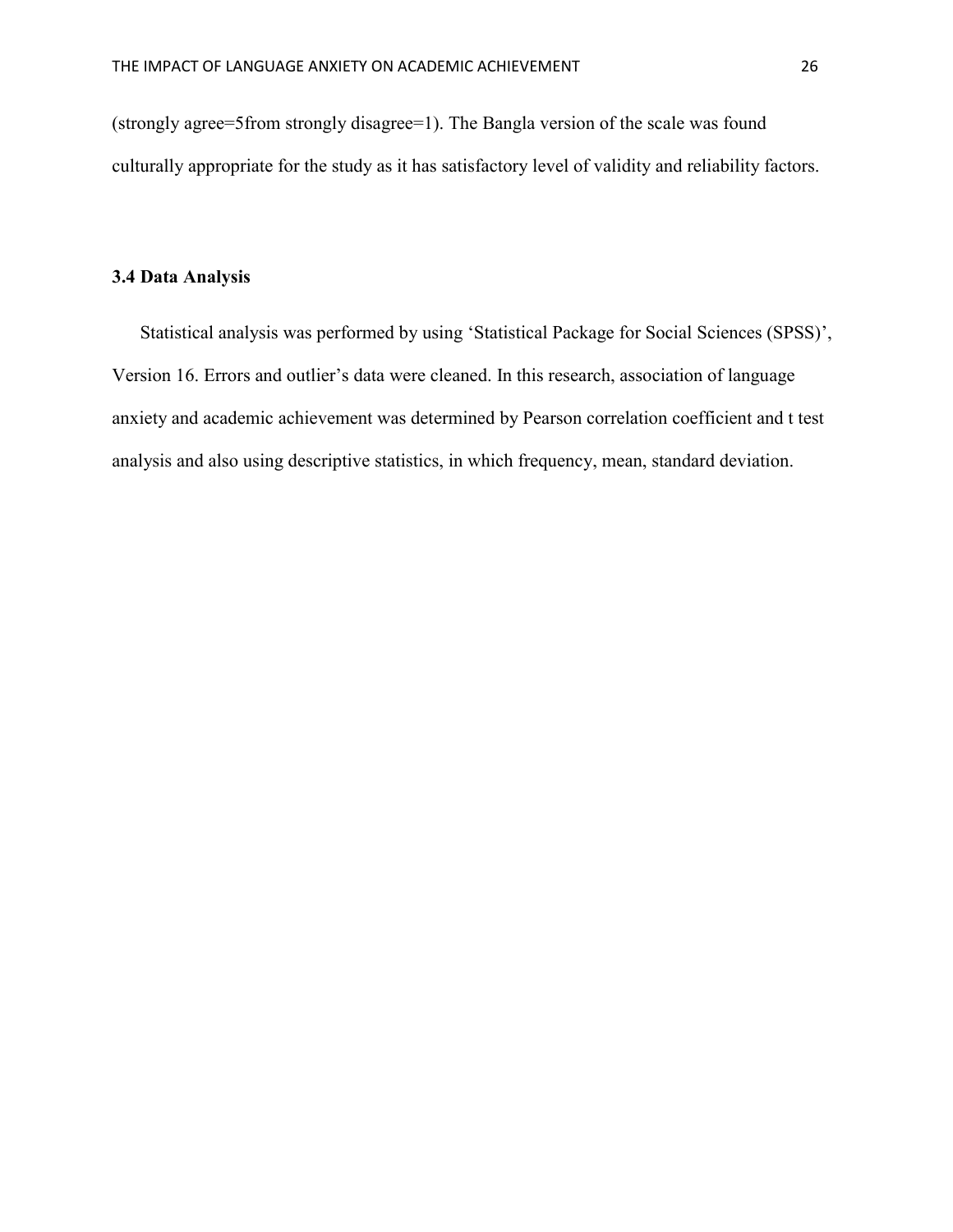### **CHAPTER 4: FINDINGS AND ANALYSIS**

## **4.0 Introduction**

To analyze the research data collected from the participants to find out the impact of language anxiety on academic achievement among ESL learners is the purpose of this chapter.

**Table-1: Language anxiety status of the University students according to sex and institution.**

| Variable  | Characteristics | Frequency | Language     | $\mathbf T$ |
|-----------|-----------------|-----------|--------------|-------------|
|           |                 | $(\%)$    | anxiety      |             |
|           |                 |           | (mean, SD)   |             |
| Sex       | Male            | 28(56)    | 82.43(14.60) | 0.430       |
|           | Female          | 22(44)    | 80.68(13.82) |             |
| Institute | <b>Brac</b>     | 20(40)    | 86(12.32)    | 1.812       |
|           | University      |           |              |             |
|           | National        | 30(60)    | 78.77(14.73) |             |
|           | University      |           |              |             |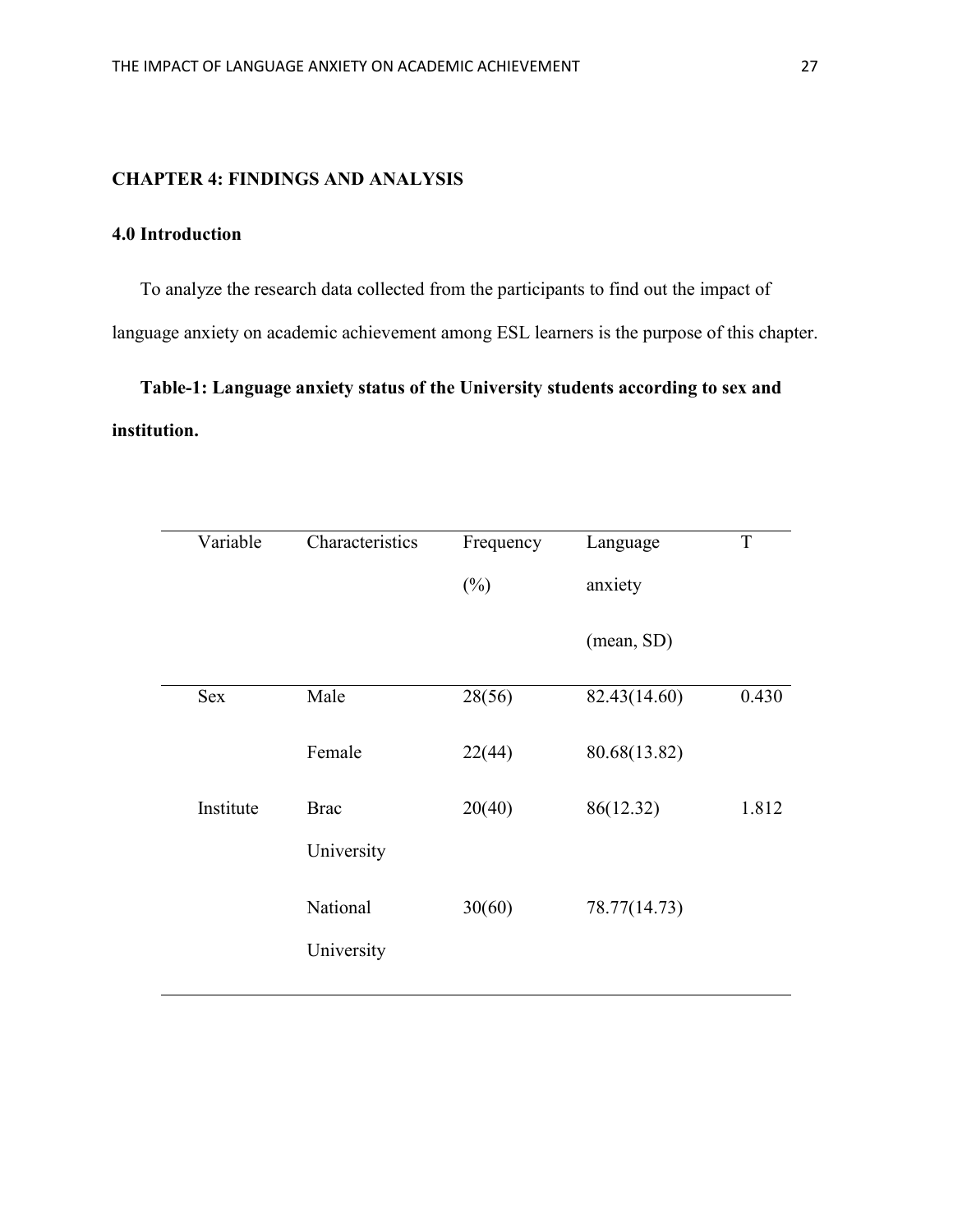# **Table-2 Correlation between language anxiety and academic achievement**

| 2. Language | 0.174 |  |
|-------------|-------|--|
| anxiety     |       |  |
| 1. CGPA     |       |  |

# **Table-3 Frequency and Percentage of the foreign language anxiety**

|         | Frequency | Percent |
|---------|-----------|---------|
| Relaxed | 4.0       | 8.0     |
| Anxious | 46        | 92      |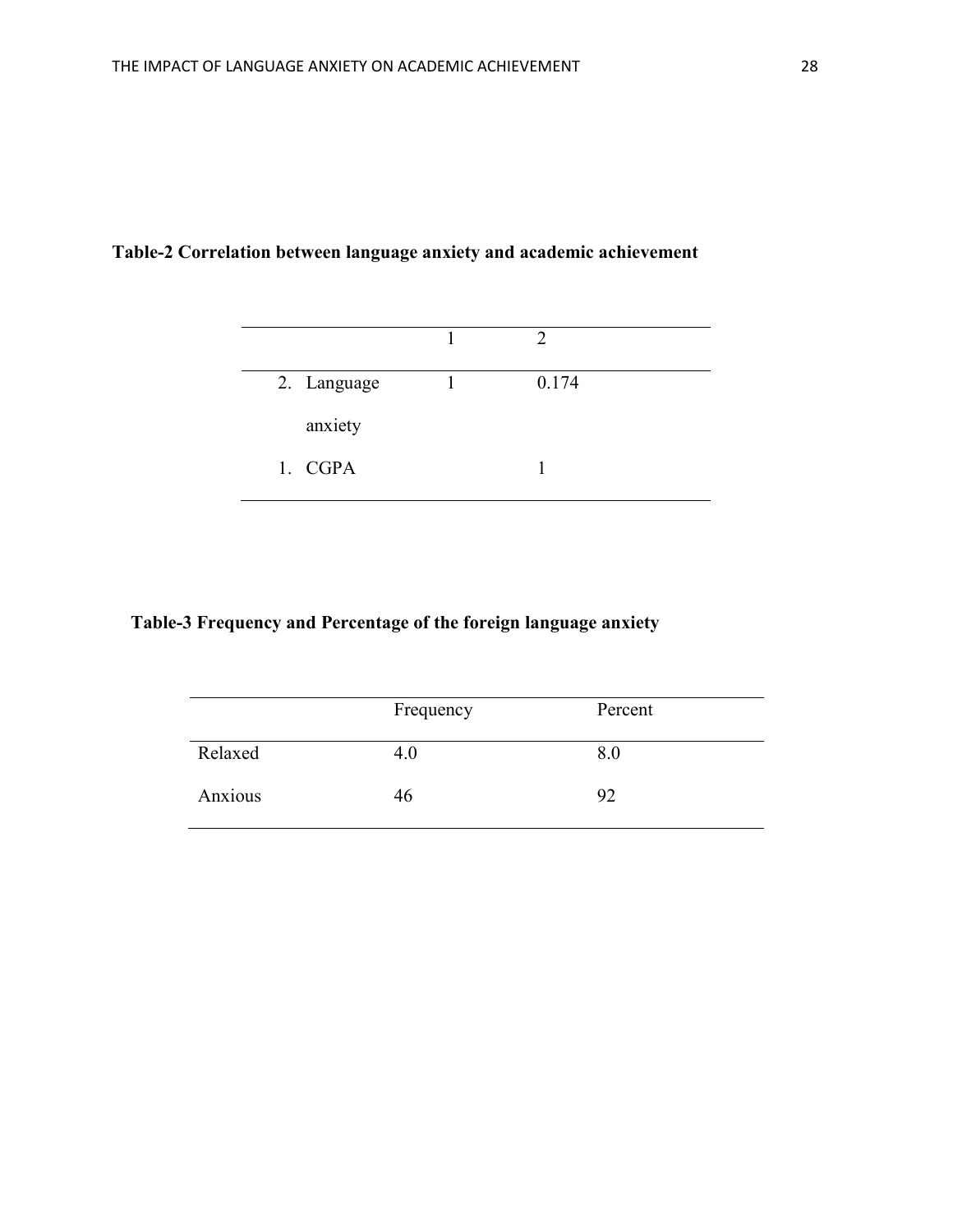Table 1 shows the consistency of language anxiety of University students according to institution and sex. According to the results of the study, 56% of male students and 44% female students experience language anxiety. Participants especially feel anxious when they are asked to speak in front of the class. The mean value of language anxiety for male students is 82.43 and the SD is 14.60. Similarly, the mean value of language anxiety for female students is 80.68 and the SD is 13.82. The T test value for male and female is 0.430. As I mentioned before that the participants are from two different universities, according to the research findings 40% participants of BRAC University and 60% participants of National University experience language anxiety. The mean value for BRAC University is 86 and SD is 12.32. Likewise, the mean value for National University is 78.77 and the SD is 14.73. The T value for both the institutions are 1.812.

### **4.1 Students' Responses:**

## **1.How often do you participate in classroom discussion?**

|          | Frequency | Percent |
|----------|-----------|---------|
|          |           |         |
| Never    | 7         | 14.0    |
| Sometime | 23        | 46.0    |
| Often    | 6         | 12.0    |
| Usually  | 9         | 18.0    |
| Always   | 5         | 10.0    |
|          |           |         |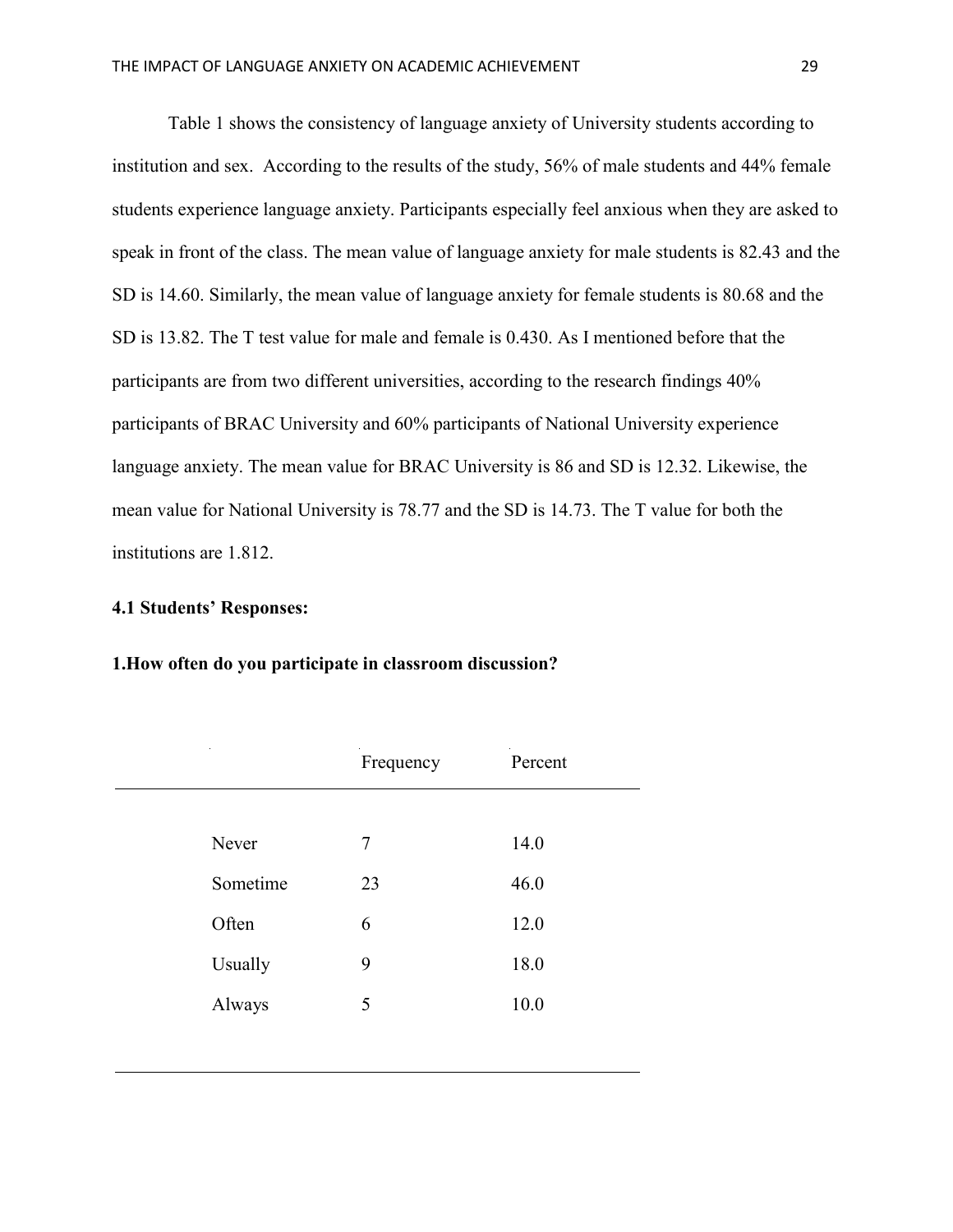According to the responses of this question 14% of them answered 'Never",46% participants answered 'Sometime', !2% replied often, 18% replied usually, only 5 of the participants (10%) replied always.

## **2.How often do you use English in class?**

|             | Frequency | Percent |
|-------------|-----------|---------|
| Never       | 14        | 28.0    |
| Sometime 17 |           | 34.0    |
| Often       | 11        | 22.0    |
| Usually     | 6         | 12.0    |
| Always      | 2         | 4.0     |
|             |           |         |

According to the responses of the participants 28% replied 'Never', 34% replied 'Sometime', 22% replied 'Often', 12% replied 'Usually' and only 4% participants replied 'Always'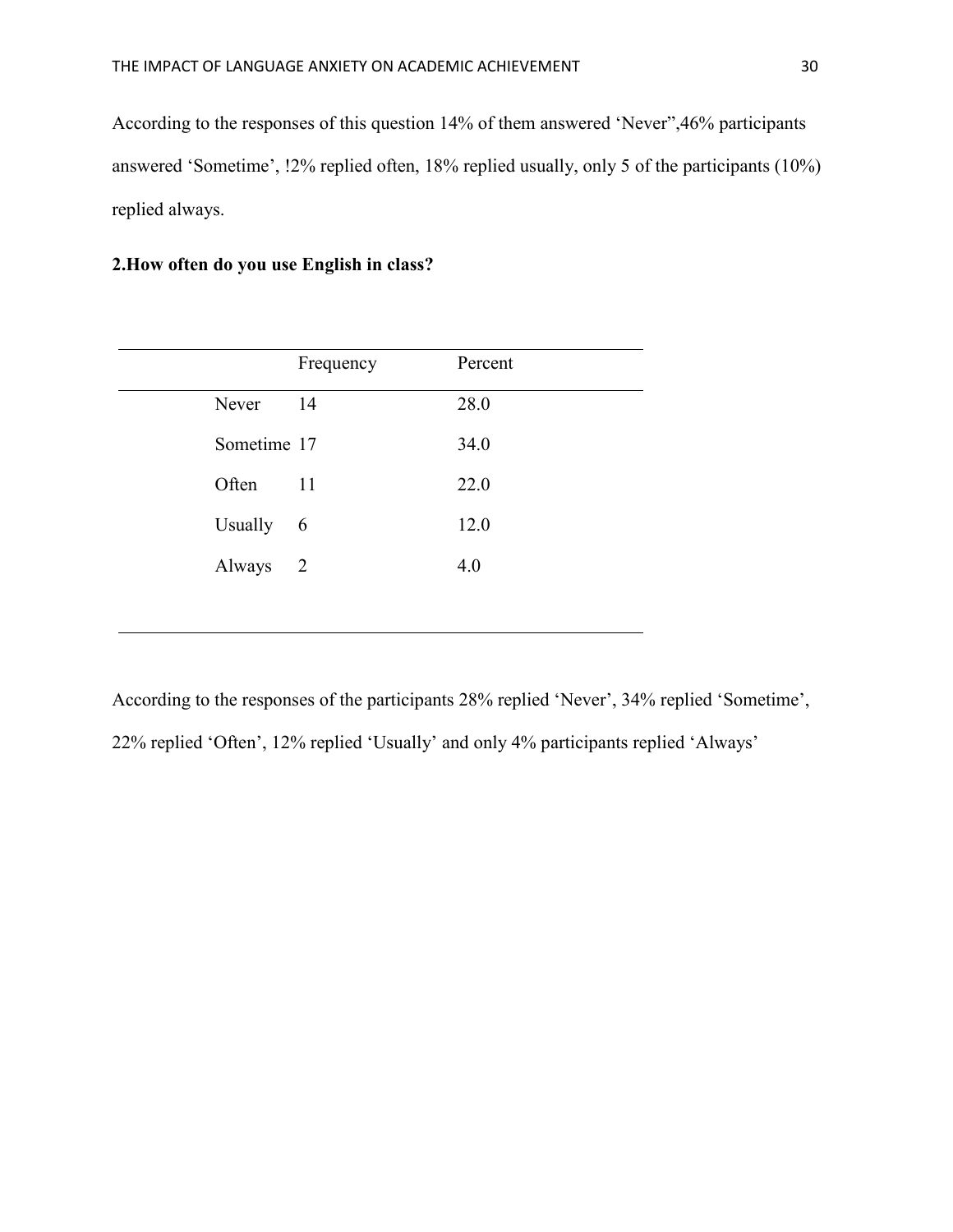# **3.How often do you use English while talking with your peers?**

|          | Frequency | Percent |  |
|----------|-----------|---------|--|
| Never    | 5         | 10.0    |  |
| Sometime | 9         | 18.0    |  |
| Often    | 11        | 22.0    |  |
| Usually  | 12        | 24.0    |  |
| Always   | 13        | 26.0    |  |
|          |           |         |  |

According to the responses of the participants 48% replied 'Never', 30% replied 'Sometime', 16% replied 'Often' and 6% of them replied 'Usually'.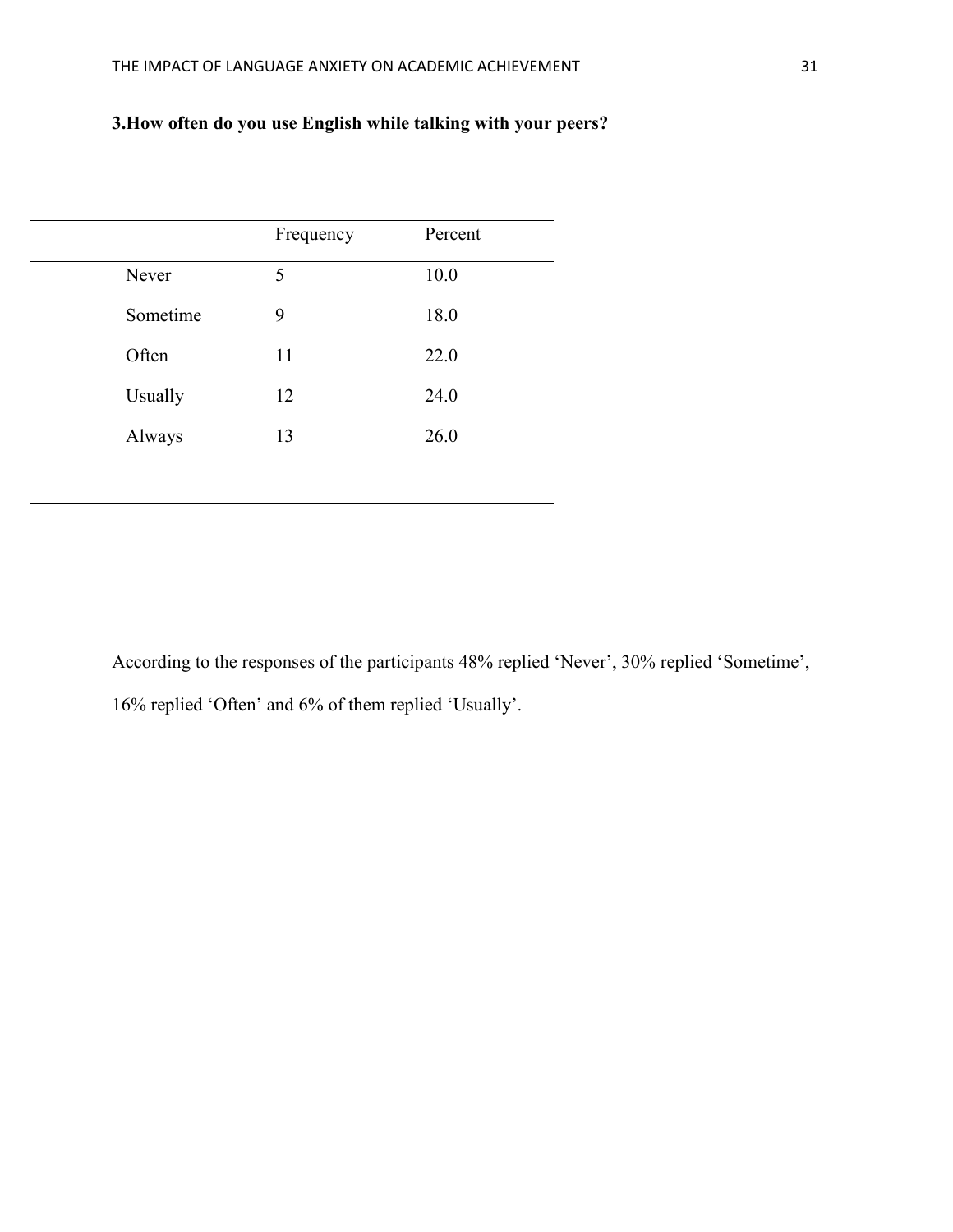|          | Frequency | Percent |
|----------|-----------|---------|
| Never    | 5         | 10.0    |
| Sometime | 9         | 18.0    |
| Often    | 11        | 22.0    |
| Usually  | 12        | 24.0    |
| Always   | 13        | 26.0    |

# **4.How often do you use your L1 while asking question to your course instructor?**

In response to this question 10% of the participants replied 'Never', 18% replied 'Sometime', 22% replied 'Often',24% replied 'Usually' and 26% replied 'Always'.

# **5.How often do you avoid classroom participation for the fear of pronunciation error?**

| Frequency | Percent |
|-----------|---------|
| 22        | 44.0    |
| 13        | 26.0    |
| 4         | 8.0     |
| 4         | 8.0     |
| 7         | 14.0    |
|           |         |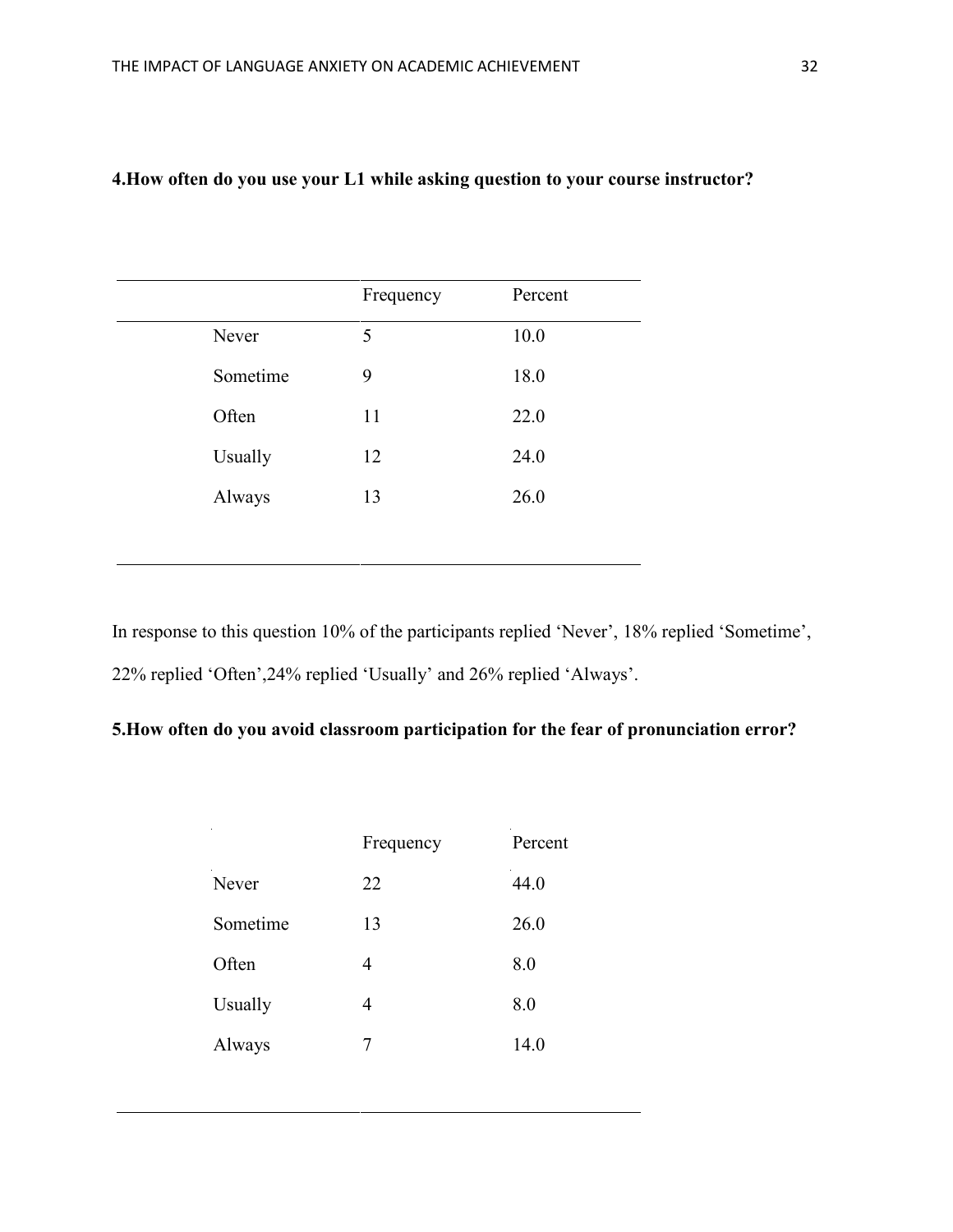In response to this question 44% of them replied 'Never', 26% participants answered

'Sometime', 8% of them answered 'Often' ,8% replied 'Usually', 14% replied 'Always'.

# **6.How often do you feel motivated to overcome your language anxiety?**

|     | Frequency | Percent |
|-----|-----------|---------|
| Yes | 44        | 88.0    |
| No  | h         | 12.0    |

According to the responses of the participants 88% of them replied 'Yes' and rest of them (6%) replied 'No'.

**7.How often do you feel different symptoms of anxiety while you are asked to speak in the class?**

|     | Frequency | Percent |  |
|-----|-----------|---------|--|
| Yes | 45        | 90.0    |  |
| No  | C         | 10.0    |  |
|     |           |         |  |

Majority of the participants (90%) replied 'Yes' and only 5 of them (10%) replied 'No'.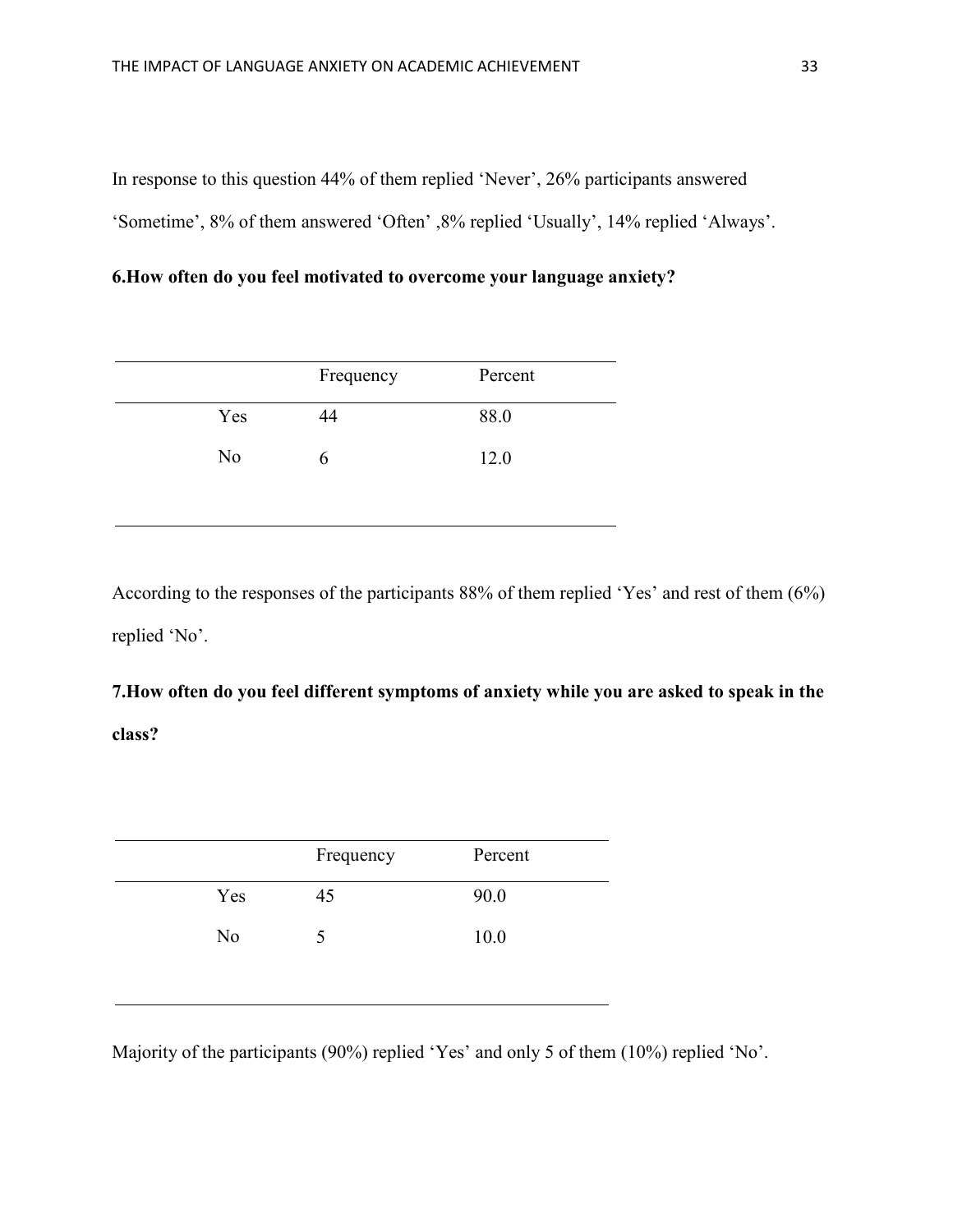# **8.Do you think people in your classroom will react if you make mistakes?**

|     | Frequency | Percent |
|-----|-----------|---------|
| Yes | 45        | 90.0    |
| No  | 5         | 10.0    |

In response to this question 90% students replied 'Yes' and 10% replied 'No'.

# **9.How often do you feel your language proficiency hinders you to participate in class?**

|                | Frequency | Percent |  |
|----------------|-----------|---------|--|
| Yes            | 33        | 66.0    |  |
| N <sub>o</sub> | 17        | 34.0    |  |
|                |           |         |  |

According to the responses 66% of them replied 'Yes' and 34% replied 'No'.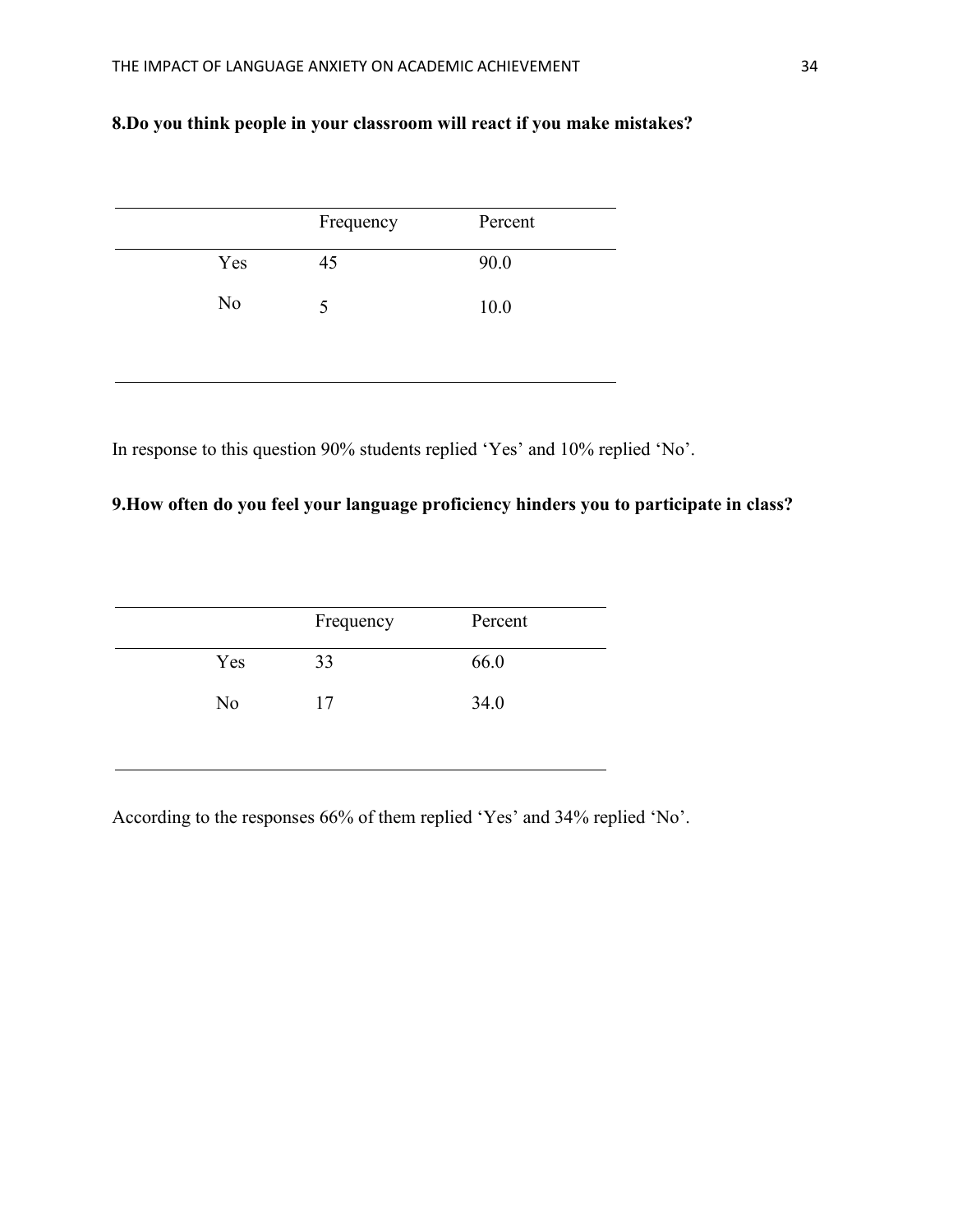# **10.Do you feel nervous when the teacher pointed to you to answer in the target language?**

|                | Frequency | Percent |
|----------------|-----------|---------|
| Yes            | 37        | 74.0    |
| N <sub>0</sub> | 13        | 26.0    |

According to the responses 74% participants replied 'Yes' and 26% replied 'No'.

# **11.Do you feel your language anxiety is responsible for your academic result?**

|     | Frequency | Percent |
|-----|-----------|---------|
| Yes | 29        | 58.0    |
| No  | 21        | 42.0    |

According to the participants' responses 58% replied 'Yes' and 42% replied 'No'.

## **12. Do you ever think of skipping the class for the fear of speaking on front of the class?**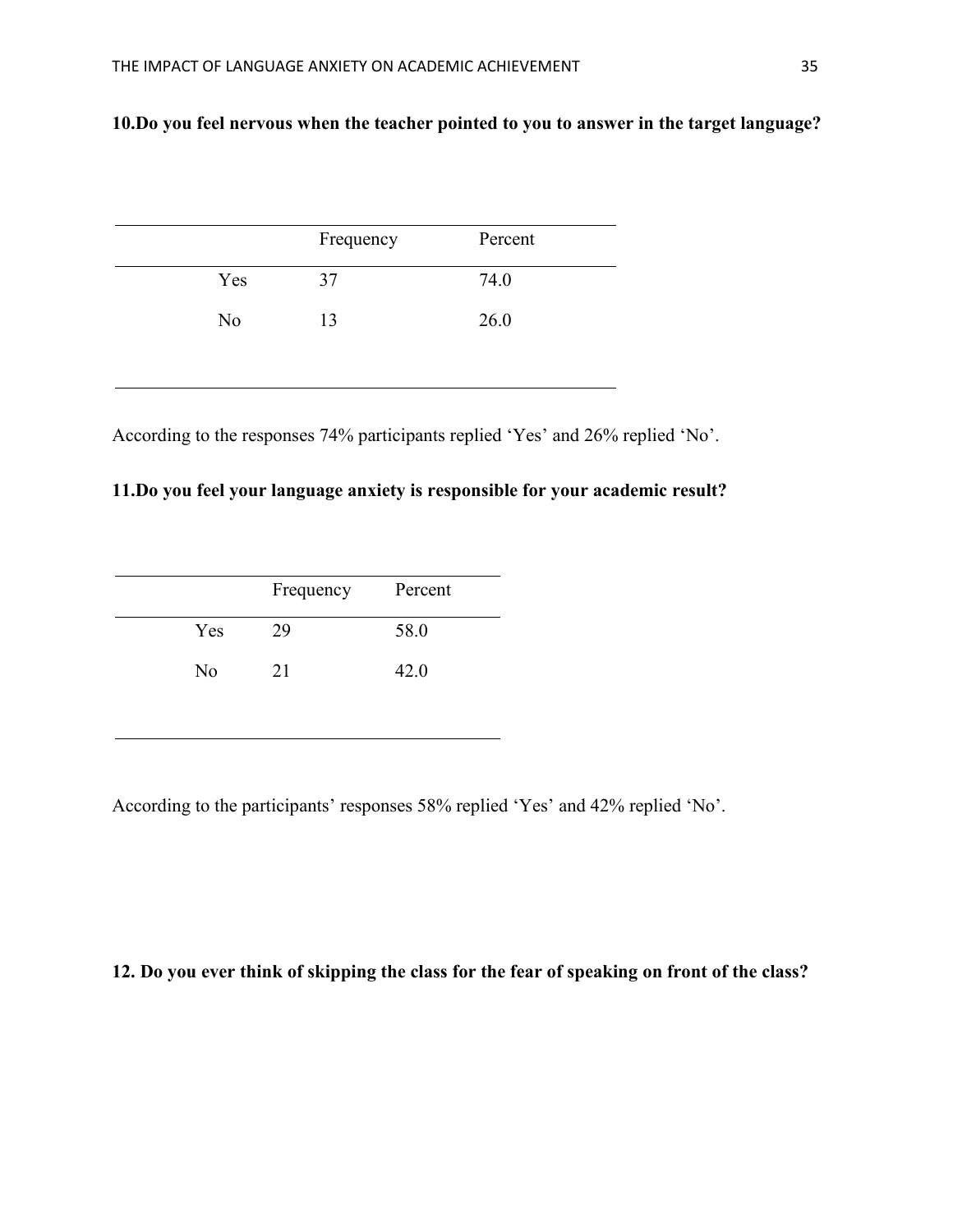|     | Frequency | Percent |
|-----|-----------|---------|
| Yes | 27        | 54.0    |
| No  | 23        | 46.0    |

According to the students' responses 54% answered 'Yes' and 46% answered 'No'.

# **13. Do you ever think of skipping the class for the fear of speaking in ups and front of the class?**

|     | Frequency | Percent |
|-----|-----------|---------|
| Yes | 27        | 54.0    |
| No  | 23        | 46.0    |

Among the participants 54% replied 'Yes' and 46% replied 'No'.

## **14. What are the difficulties you face while participating in classroom discussion in L2?**

Their responses of this questions indicates that almost all of them experiences different types of difficulties while participating in L2 discussion in classroom. There are multiple responses for this questions. Some of them want to skip class for the fear of participation in L2. They hardly make eye contact with the teacher for the fear of being asked. When they are asked about their opinion in class they avoid long answers. They tend give answers only in short forms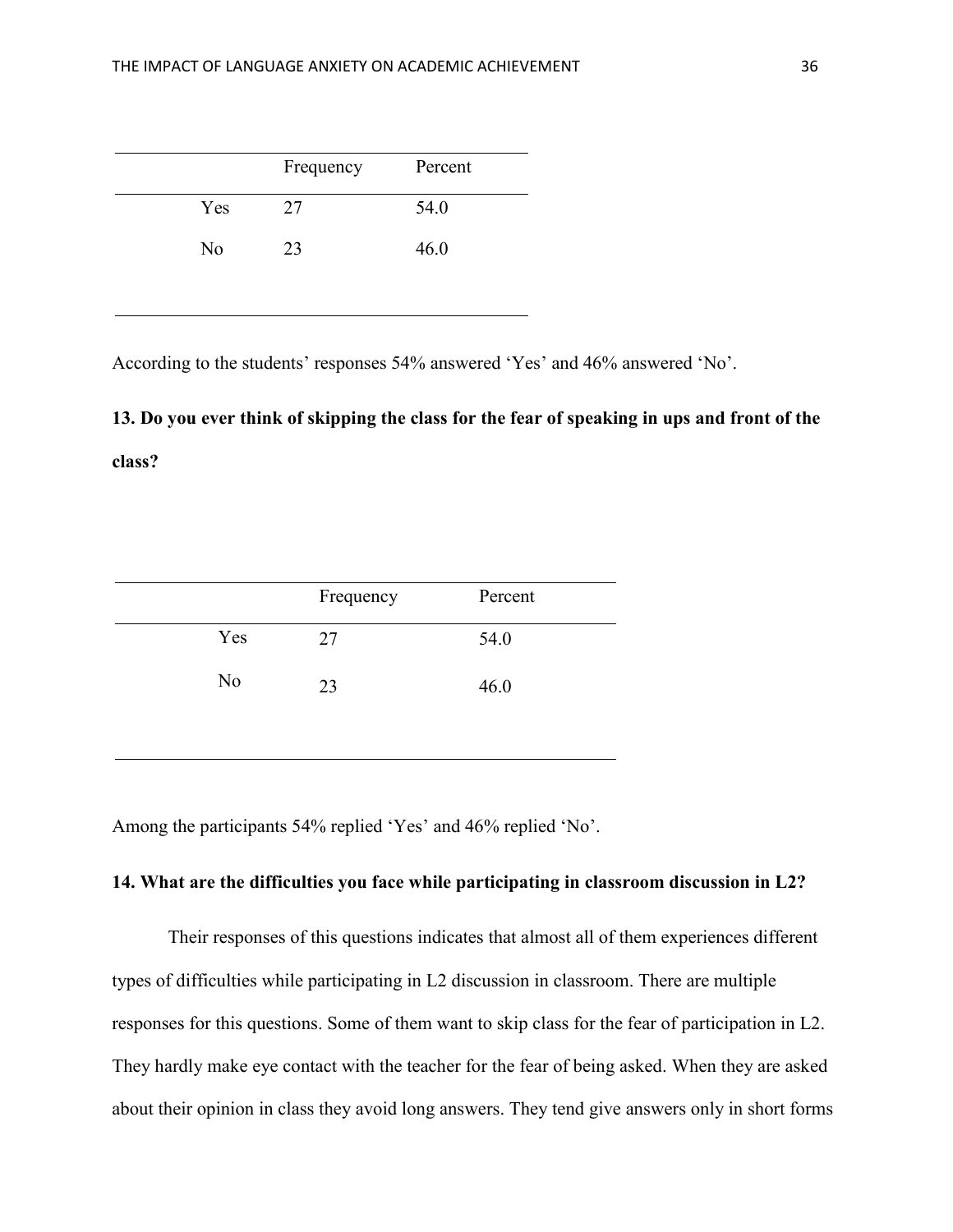to avoid mistakes. Their answers were likely, "Vocabulary problem", "Stammered", "Frequently forget the words I want to say", "Conscious off making pronunciation mistake," "Out of word", "Lack of vocabulary," "Nervousness," "Every time I think English medium students' pronunciations are better than Bengali medium students that makes me very self-conscious," "Sometime I feel less confident to speak in l2 but happens for the very first time. Later, I try to recover myself", "Poor vocabulary", "problem in fluency", "choosing appropriate words", "Eye contact and grammatical error". From the following responses it can be said that students in foreign language classroom are very much anxious of negative evaluation. They are very much afraid of public speaking. As a result, while using L2 publicly they became very self-conscious that causes high affective filter. So, students face different types of difficulties for English language usage in the classroom discussion and try to avoid participating.

### **15. What kind of classroom activities triggers anxiety in the classroom? Why is it?**

Most of the participants are afraid of the activity like giving presentation or speaking related activity. According to their responses it can be said that they tend to avoid speaking related activity for the fear of negative impression. The responses from the participants are like, "Speaking in English", "Presentation because everyone is listening to me", "Participation in classroom discussion, "Speaking in front of the whole class, "Fear of public speaking, "The classroom activities that includes debates or one to one question answer", "Classroom setting based on communicative language learning as I feel more anxious in class, "Pop up presentation and inadequate preparation", "Critical thinking, "Peer teaching and presentation because I fear speaking publicly in L2","Ice –breaking Session. I have to introduce myself in L2 in front of others. It makes me uncomfortable as it is the very first time I am speaking in L2 in front of unknown people, I don't want to make any mistake and create negative impression about me."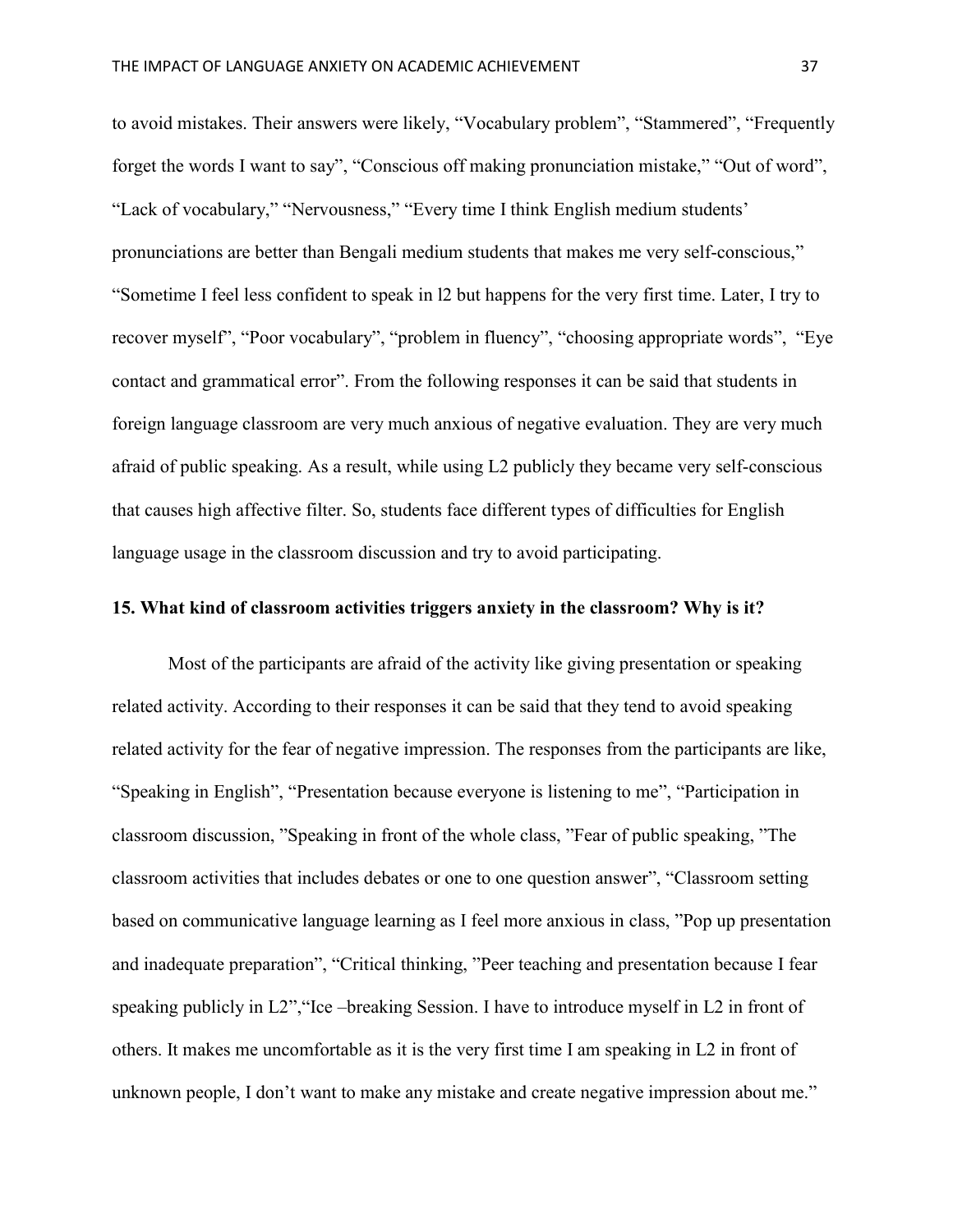### **16. What are the types of classroom activities you feel less anxious? why is it?**

The responses received from the participants to this question are mostly writing activity. They think writing is less challenging than any other activity. They can get enough time to think and to develop on the writing topic. As nobody will judge instantly so they feel less threatened to writing activity. They replied "Writing activity, more comfortable and can be precise". Other responses are like, "Paper writing, "Group activities", "Presentation is less anxious because one can easily get away with it by memorizing the speech", "Classroom setting based on GTM because students can be relaxed and teacher does all the works", "Reading in front of the class, I think I am good at pronunciation, "essay writing", "Group work and written assessments because it sometime does not require much talking in L2","Where there is no ice-breaking conversation, no question session, it makes me less anxious. I usually do not like to talk too much in class unnecessarily."

# **17. What kind of skills (reading, writing, speaking, listening) do you feel confident the most in English class?**

As the majority of the participants are from Bengali medium background they hardly used L2 for speaking. They are only habituated with writing papers in English. So, they do not show enough confidence for their speaking and listening skill. They feel comfortable only with reading and writing skills. They feel very anxious when they get any activity of speaking and listening skill. Some of the responses collected from the participants are like "I feel comfortable in reading, writing, listening skills", "Reading speaking", "Writing", "Reading listening", "Writing listening reading", "All of the above", "Reading writing listening".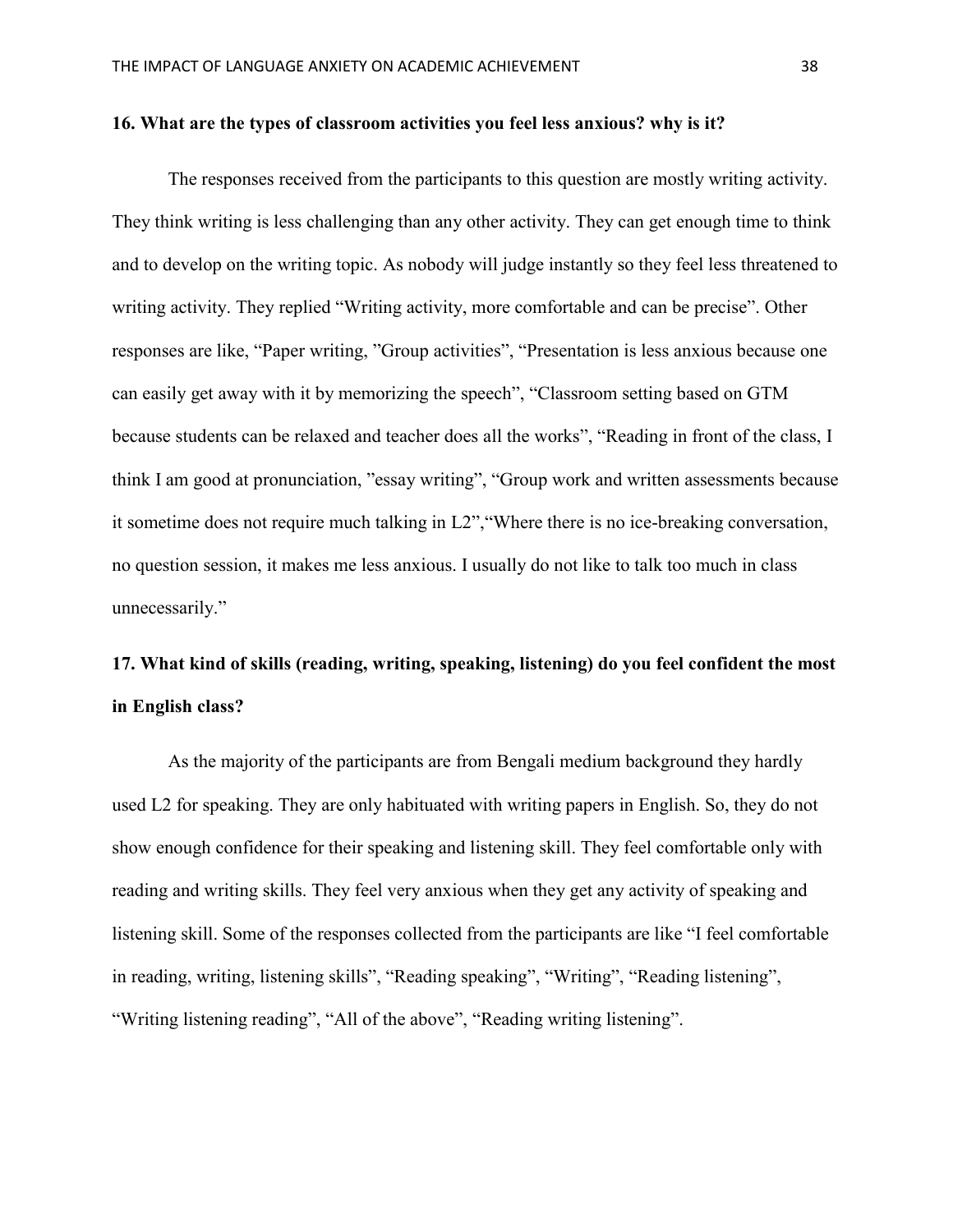# **18. What kind of skills (reading, writing, speaking, listening) do you feel nervous the most in English class?**

Many a researcher (Horwitz et al., 1986; Young, 1990) agree that anxiety in foreign language learning manifests itself primarily in listening and speaking in the foreign language. Most of the responses centered around speaking and listening. Some of them also mentioned about reading skill. The responses are like "I feel a bit nervous while speaking in English but not too much", "Speaking", "Writing speaking", "Reading", "Speaking and reading".

# **19. Do you agree communicative techniques are suitable for language learning? If yes, why and if not why not mention the reasons?**

The participants respond positively to this question. They appreciate communicative techniques for learning a foreign language. Some of them mentioned about different advantages of using communicative techniques in their language learning process. Though it is difficult for some of them to adjust in a communicative classroom environment but they understand it will be helpful to assist their learning. Some of the responses collected from the students are like "Yes, it helps to develop their speaking skill", "It is the effective way to learn communicative English", "Yes, because it helps us to learn English practically and we feel less anxious", "Yes, we get to know varieties of contexts", "Yes, I can learn real life conversation", "Yes, it gives students the opportunity to overcome speaking anxiety in second language", "Yes, good way to practice", "Communicative techniques, the only way to improve the command over English because interactive and shared discussion is very effective in learning English", "I don't think only communicative techniques can bring out the effective language learning. Mixture of all kind of/ suitable teaching techniques is the best because these things depend on many factors like settings, environment, students, content etc.", "Yes, communication triggers the fluency and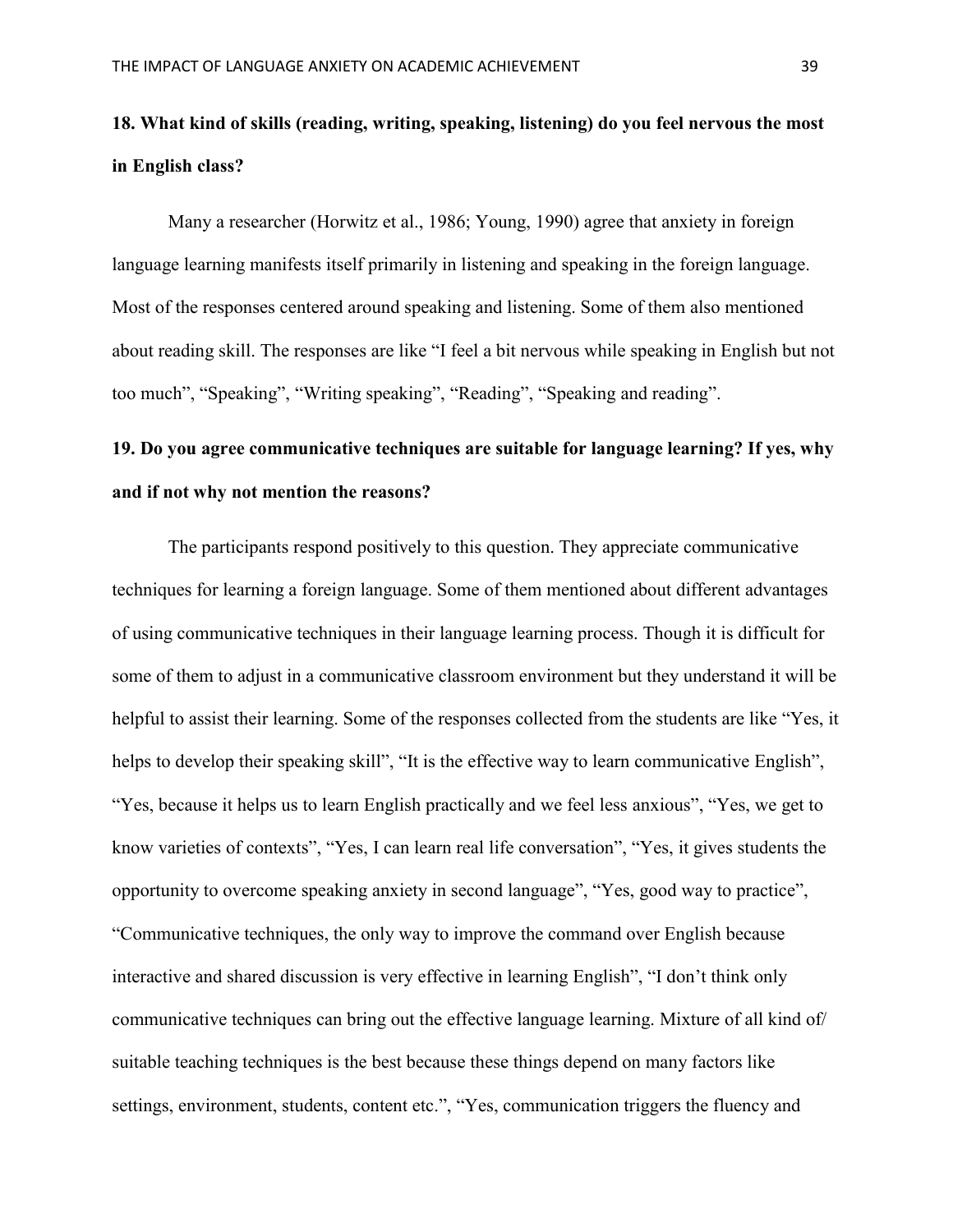enriched our vocabulary in L2", "Yes, it is. Those techniques are effective cause instructor can communicate", "Yes, because it helps the students to overcome fears by competing in class communication", "Yes, because it involves students in participation which ultimately improves their language learning", "Speaking in L2 is more suitable for learning language as it develops one's listening, speaking skills simultaneously. As we have less time to think before communicate, it enables us for quick responsive conversation and enrich our fluency in L2. Moreover, it also helps us to think critically to implement new vocabularies and build up appropriate sentence structure in no time."

# **20. What are the symptoms you face while you are feeling worried about your language use?**

Here students mentioned about various symptoms of anxiety they experience in the foreign language classroom. Almost all of them said they feel very much anxious in the foreign language classroom. Very few students only 3of them said they don't feel anxious in the foreign language classroom rather they feel confident in those classes. Their responses are like "nervousness", "Pronouncing wrong", "Stuttering", "Became blank", "Trembling", "Anxiety", "Fear", "Stammering", "None", "Anxiety", "Panicky", "Blank headed", "I feel nervous, my heart pounds faster, my mouth becomes dry at the very first time because I want to deliver my speech perfectly."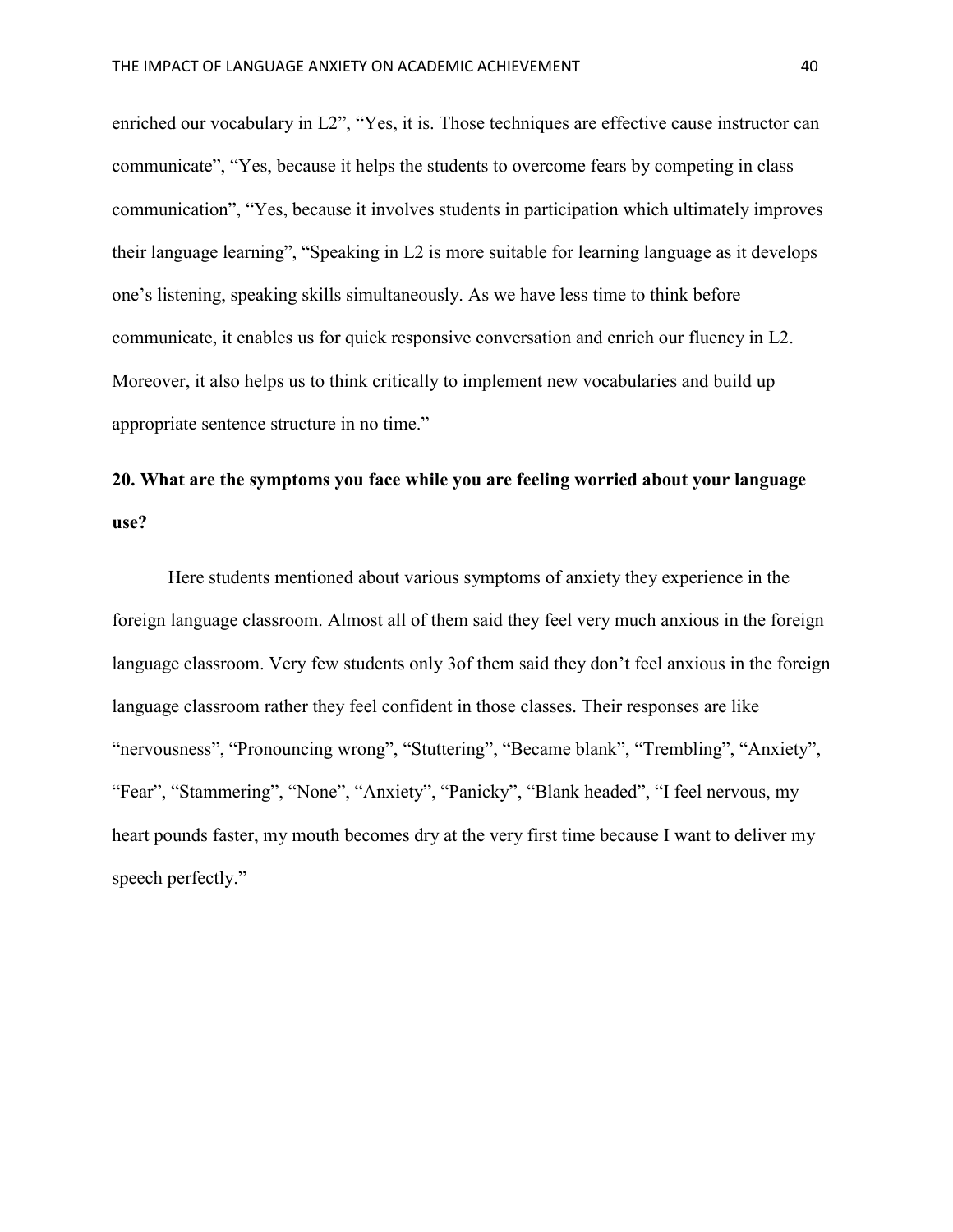### **CHAPTER 5: DISCUSSION**

Almost all studies reviewed have revealed that foreign language anxiety was found to be significantly and negatively correlated with English achievement such as the studies of Dordinejad and Ahmadabad (2014) and Awan et al., (2010), Gardner (1997), Horwitz (2001), Park and Lee (2005), Liu (2006), and Atasheneh & Izadi (2012). Before starting the study, it was hypothesized by the researcher that excessive nervousness or anxiety leads to poor academic achievement. It was also hypothesized that female students are more anxious than male their male counterparts. In contrast to the previous studies the results of the current study showed that there is a positive correlation between anxiety and academic achievement. According to the findings of my research the outcome of correlational analysis is 1 that is positive. This positive 1 indicates that there is a positive correlation between language anxiety and academic achievement. In a sense, it indicates that the more anxious the learners are the higher grades they achieve. It means that learners struggling with language difficulties do their best to achieve their academic goals. Students feeling more relaxed are unlikely to achieve good grades. On the other hand, the students were those who felt moderate level of anxiety are tend to achieve good grades. Motivation lays behind employing much effort to achieve academic goals that afterwards results in anxiety symptoms. This corresponds with other studies results that revealed that instrumental motivation is more than integrative motivation in situations where English is a crucial for progress and economic benefits. Another surprising point about results found from the study us that there are no statistically significant differences in the scores of participants based on the gender/grade factor. learners facing learning difficulties have the same type of symptoms. The observation of the academic grades and their level of anxiety reveals that the moderate anxious students are doing good in academics in compare to the relaxed students. The current study was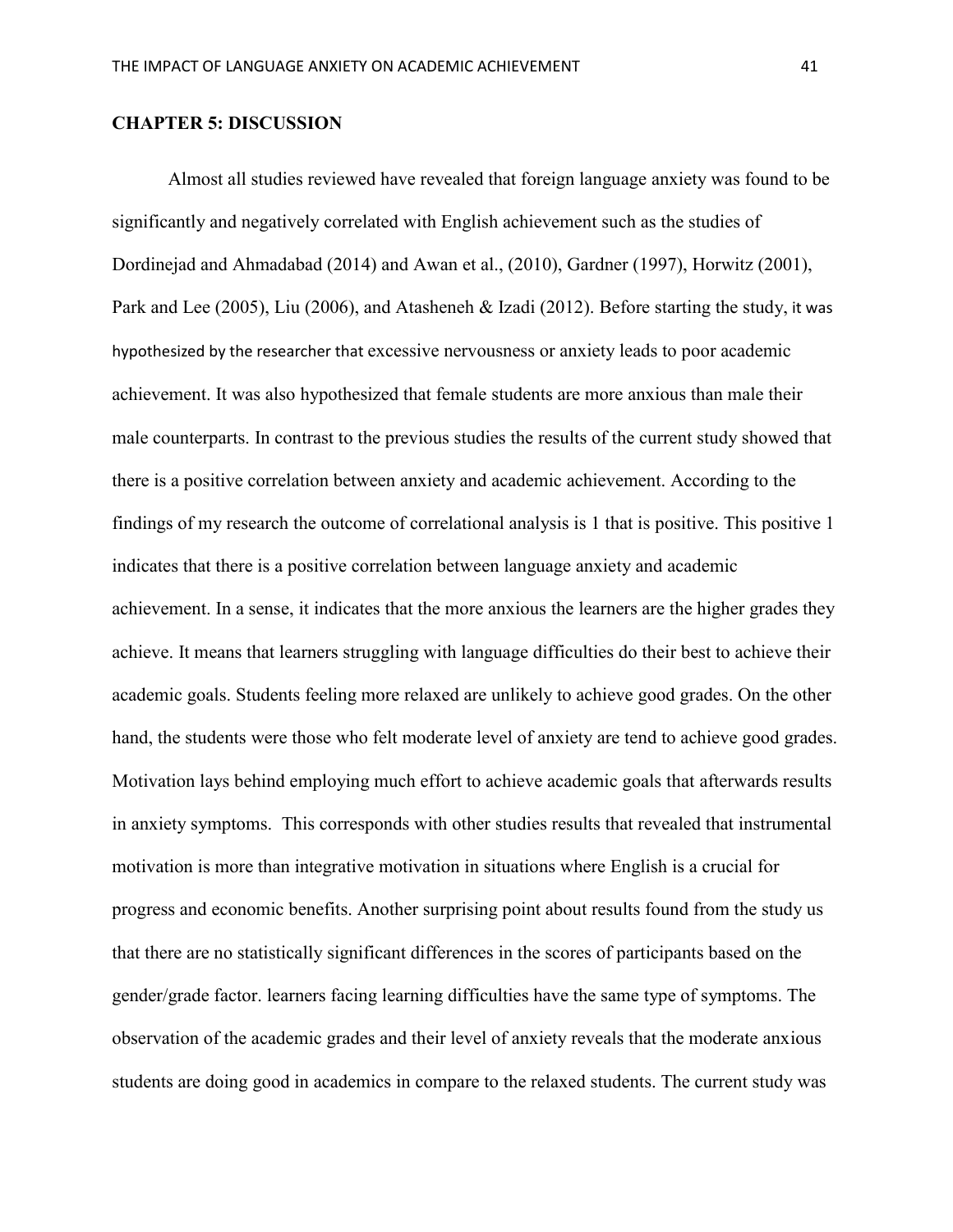conducted to investigate prevalence of language anxiety among BRAC and National University students in order to examine its relation with academic achievement. A total of 50 students from both Universities participated in this study in which 70% belongs to faculty of English and humanities and other 30% belong to institute of Business studies. Result shows that 100% students have language anxiety. From which 28% was moderate and severe and 72% students was identified below moderate level anxious. Result of the study does not support that excessive nervousness or anxiety leads to poor academic achievement that does not match with the first hypothesis of study. While comparing both universities' student's researcher has found out that students' of national University have more language related anxiety in compare to BRAC University students. Results indicated that average number of anxious students is higher in National University than BRAC university. Similarly, the result of this study shows that language anxiety in male is higher in compare to female. The mean score of male in language anxiety is 82.43 and female 80.68. Furthermore, t-score for the comparison of both genders is 0.430 shows no significance of test. So, according to the outcome of the study it can be said that language anxiety does not have any significant relationship with academic achievement.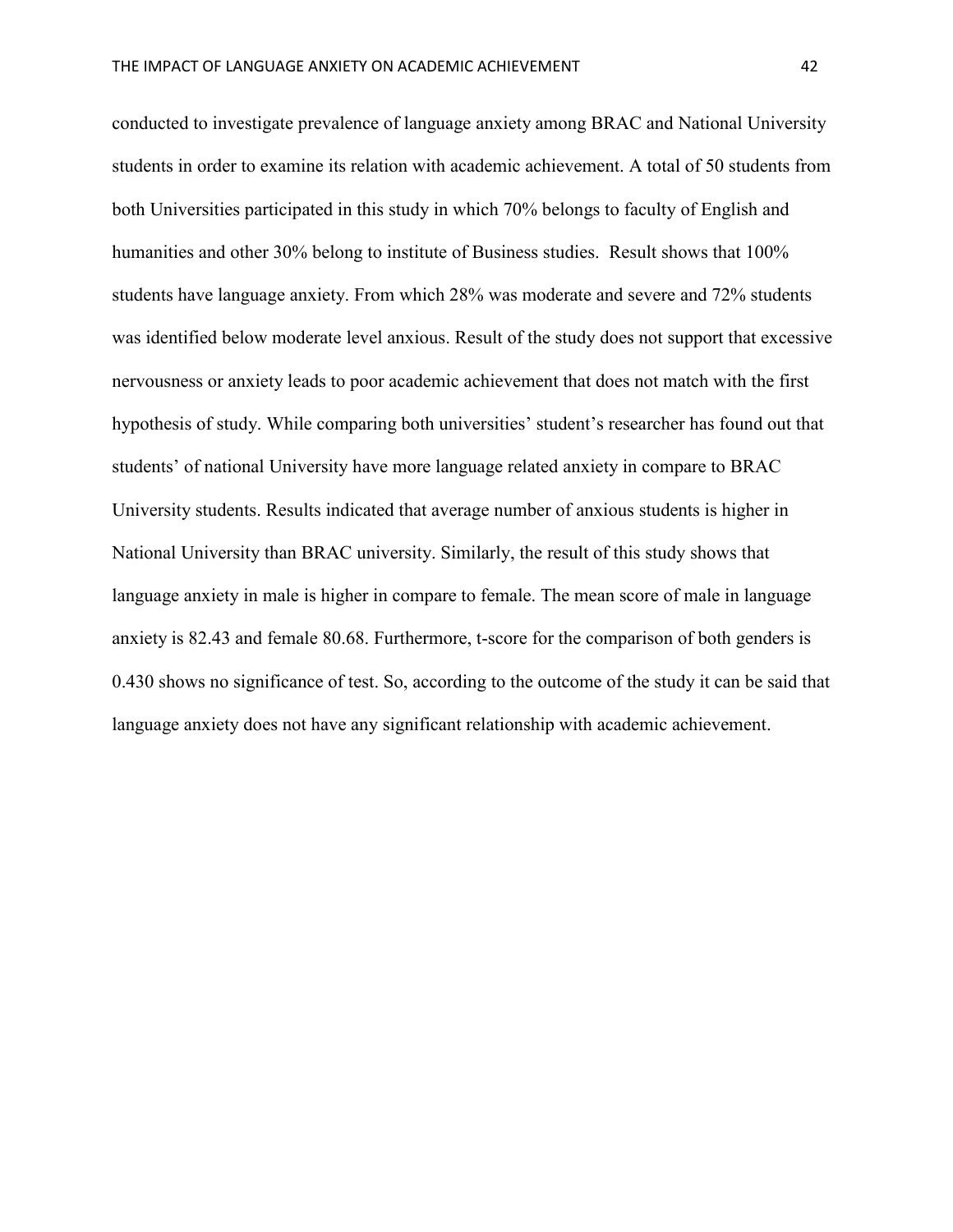#### **CHAPTER 6: CONCLUSION**

This study aims to investigate define anxiety in terms of gender, academic achievement, communicative techniques. According to the result the researcher finds out that there is no significant difference in anxiety in terms of gender. Before doing this research I had a generalized idea that female students prove to be more anxious than the male students. The second research question was 'is there any correlation between language anxiety and academic achievement'. According to the research result there is no significant correlation between language anxiety and academic achievement. Basically, the anxiety level declines when the learner moves to higher level of language proficiency. The third question was 'is there any relationship between communicative techniques and language anxiety'. The result of the research shows that some techniques of communicative language learning accelerate learners' anxiety but students are very positive about the approach of communicative techniques. They appreciate communicative techniques as their language learning strategy. In addition, it has been found that students studding their courses in mother language experience less anxiety than students who study all courses in the foreign or target language which slightly effect on their academic achievement. At present, we feel the necessity of English language in every aspect of our life. To strengthen one's position in the job market competition one needs to have a good command over the English language. The students of English language classroom face anxiety that creates problem like stuttering and high palpitation. in our educational arena, the importance of learning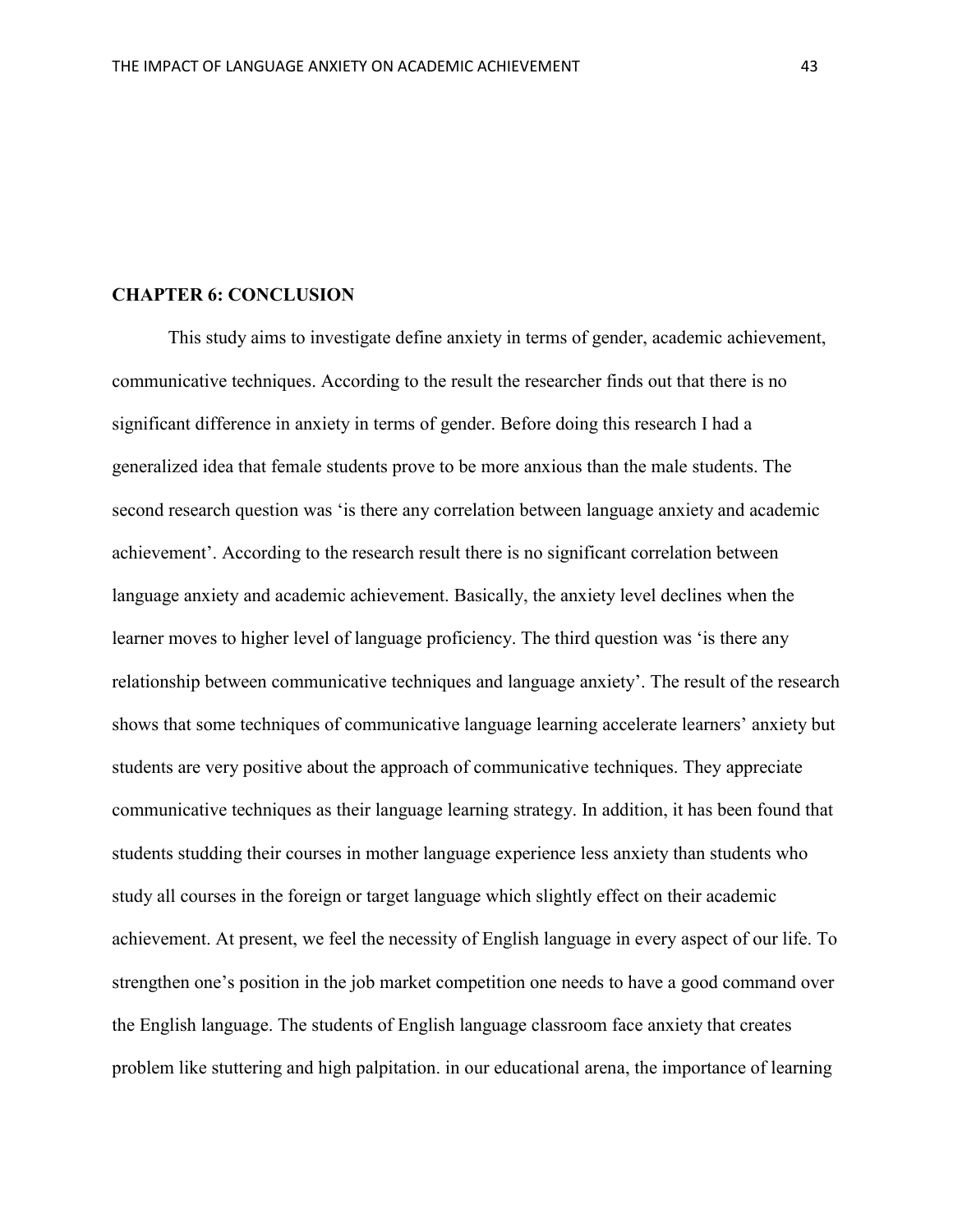English is very high so criteria of measuring foreign language classroom anxiety are unavoidable. Though it is not quite possible for researchers to measure students 'anxiety using the original scale in English considering the prevalent conditions of students. If the original scale is administered to the students, they will be anxious that will not be helpful for getting honest results of the research. Thus, the researchers of this study decided to adapt the original version of the Foreign Language Classroom Scale into Bangla. Students will feel relaxed when the Bangla scale is administered to them. Therefore, the adapted Bangla version of the scale can help to classify Foreign Language Classroom Anxiety more correctly.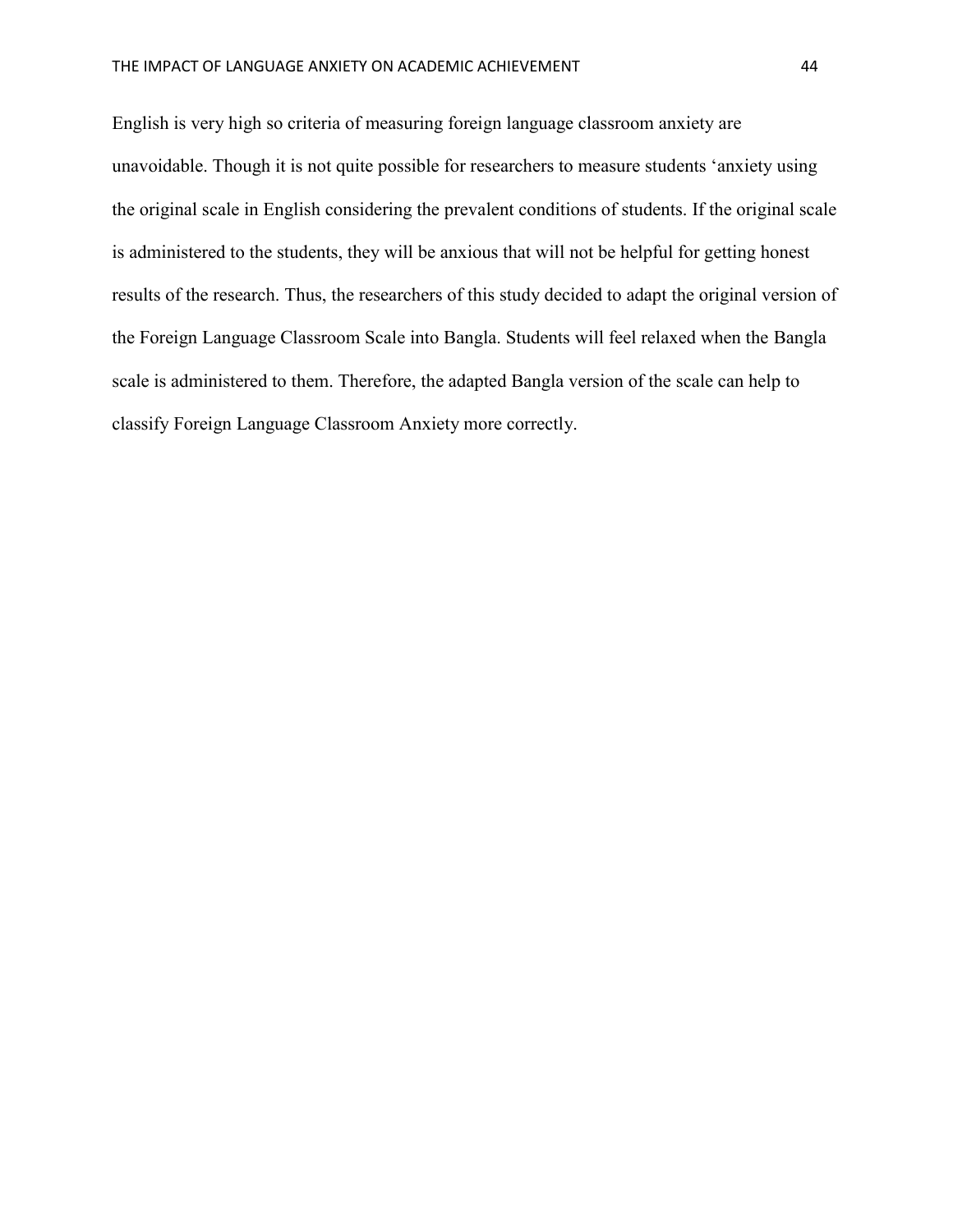### References

- Aida, Y. (1994). Examination of Horwitz, Horwitz, and Cope's Construct of Foreign Language Anxiety: The Case of Students of Japanese. *The Modern Language Journal, 78*(2), 155- 168. doi:10.2307/329005
- Bernaus, M., & Gardner, R. (2008). Teacher Motivation Strategies, Student Perceptions, Student Motivation, and English Achievement. *The Modern Language Journal, 92*(3), 387-401. Retrieved from http://www.jstor.org/stable/25173065
- Cassady, J., & Johnson, R. (2002). Cognitive test anxiety and academic performance*. Contemporary Educational Psychology.*27,270-295.

clarification. *Language Learning,* 39, 251-275.

- Duncan, D., & Stenbeck, M. (1987). Are Likert scales unidimensional? Social Science Research. 16. 245-259
- Foss, K., & Reitzel, A. (1988). A Relational Model for Managing Second Language Anxiety. *TESOL Quarterly, 22*(3), 437-454. doi:10.2307/3587288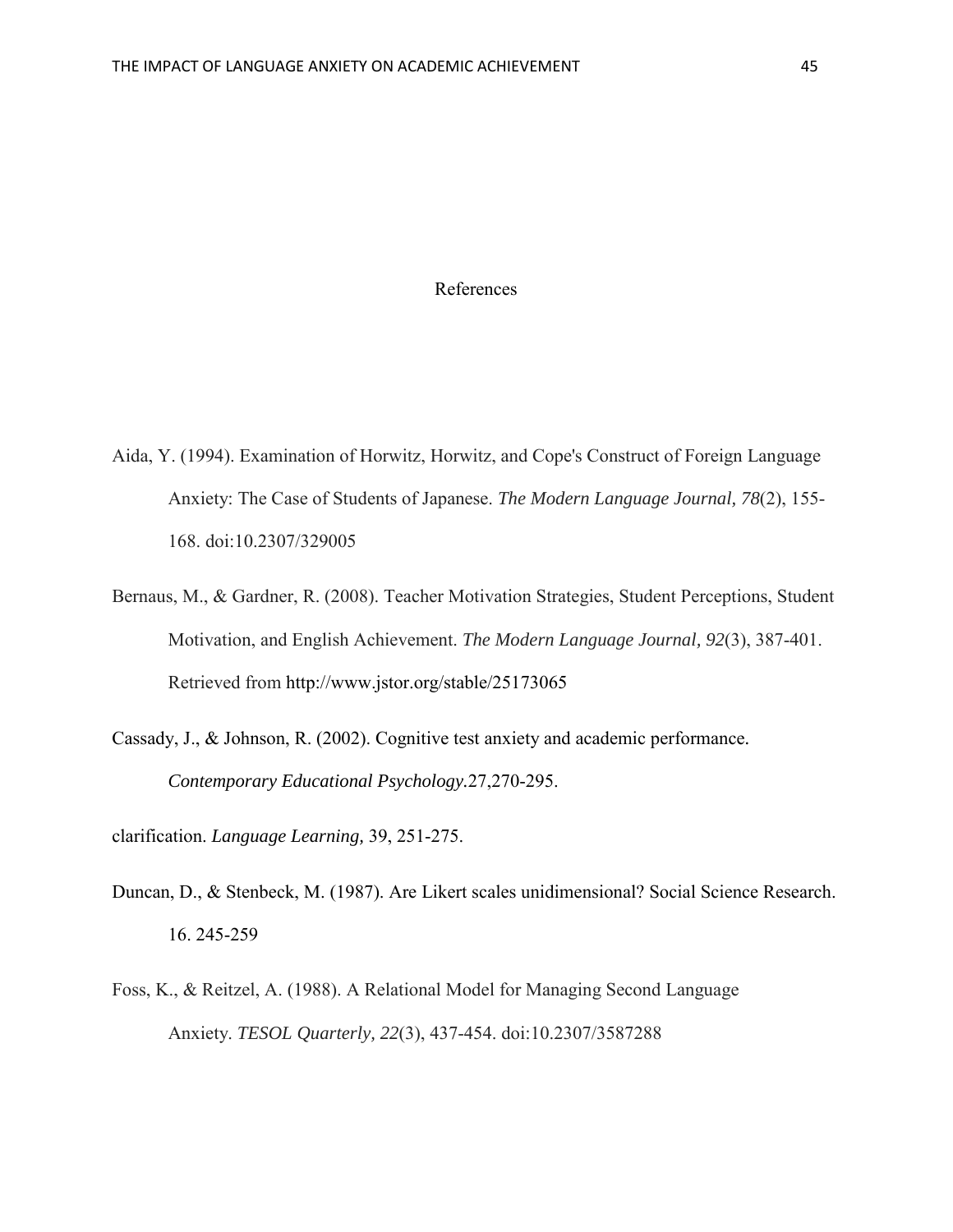- Ganschow, L., & Sparks, R. (1996). Anxiety about Foreign Language Learning among High School Women. *The Modern Language Journal, 80*(2), 199-212. doi:10.2307/328636
- Gregersen, T., & Horwitz, E. (2002). Language Learning and Perfectionism: Anxious and Non-Anxious Language Learners' Reactions to Their Own Oral Performance. *The Modern Language Journal, 86*(4), 562-570. Retrieved from http://www.jstor.org/stable/1192725
- HEWITT, E., & STEPHENSON, J. (2012). Foreign Language Anxiety and Oral Exam Performance: A Replication of Phillips's "MLJ" Study. *The Modern Language Journal, 96*(2), 170-189. Retrieved from http://www.jstor.org/stable/41684068
- Hilbe, J. (2005). A Review of SPSS, Part 3: Version 13.0. The American Statistician, 59(2), 185- 186. Retrieved from http://www.jstor.org.proxy1.athensams.net/stable/27643657
- Horwitz, E. (1986). Preliminary Evidence for the Reliability and Validity of a Foreign Language Anxiety Scale. *TESOL Quarterly, 20*(3), 559-562. doi:10.2307/3586302
- Horwitz, E. (2000). Horwitz Comments: It Ain't over 'til It's over: On Foreign Language Anxiety, First Language Deficits, and the Confounding of Variables. *The Modern Language Journal, 84*(2), 256-259. Retrieved from http://www.jstor.org/stable/330491
- Horwitz, E., Horwitz, M., & Cope, J. (1986). Foreign Language Classroom Anxiety. *The Modern Language Journal, 70*(2), 125-132. doi:10.2307/327317
- Levine, G. (2003). Student and Instructor Beliefs and Attitudes about Target Language Use, First Language Use, and Anxiety: Report of a Questionnaire Study. *The Modern Language Journal, 87*(3), 343-364. Retrieved from http://www.jstor.org/stable/1192959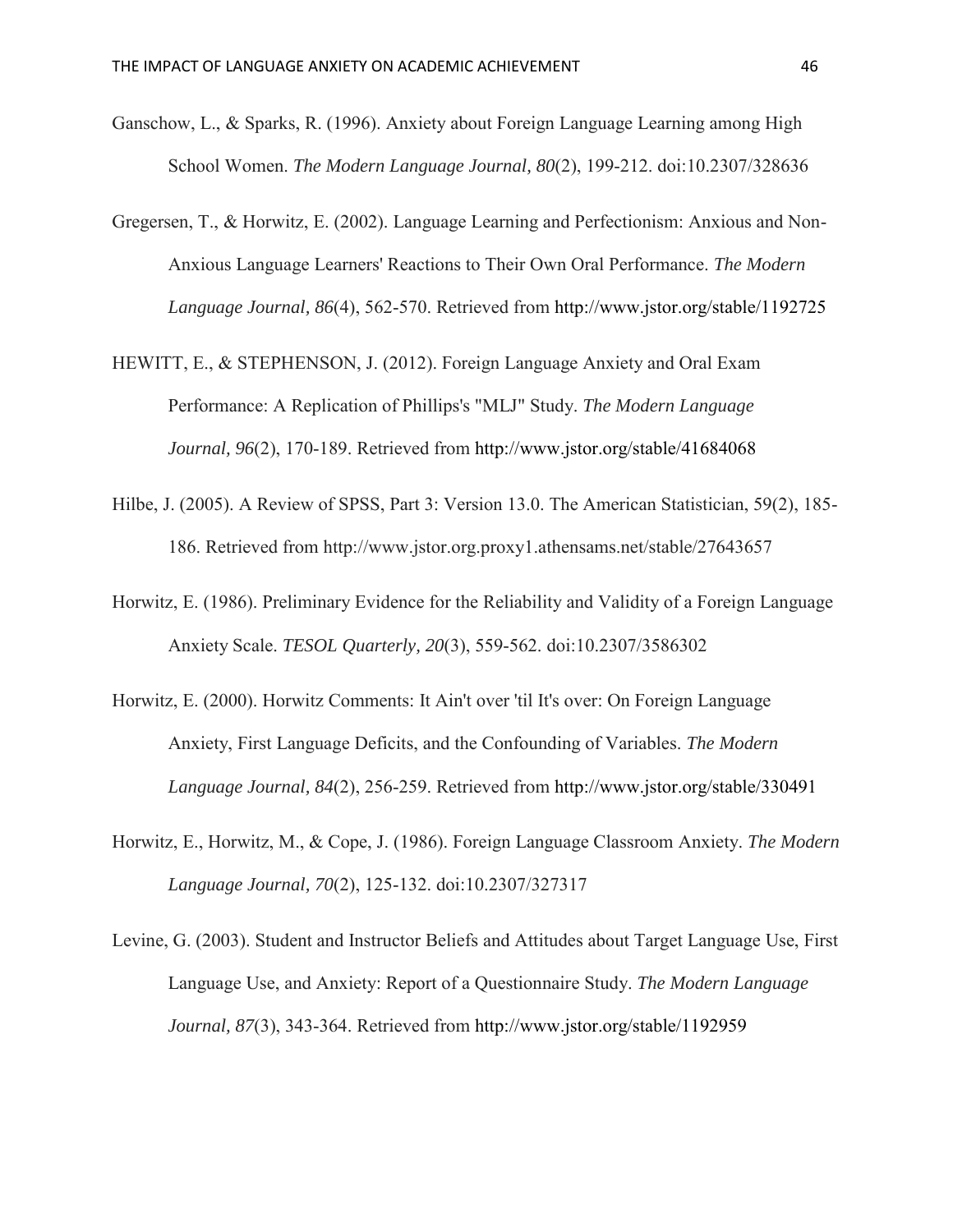- Liu, M., & Jackson, J. (2008). An Exploration of Chinese EFL Learners' Unwillingness to Communicate and Foreign Language Anxiety. *The Modern Language Journal, 92*(1), 71- 86. Retrieved from http://www.jstor.org/stable/25172993
- MacIntyre, P. (1995). How Does Anxiety Affect Second Language Learning? A Reply to Sparks and Ganschow. *The Modern Language Journal, 79*(1), 90-99. doi:10.2307/329395
- MacIntyre, P. D. & Gardener, R. C. (1989). Anxiety and second language learning: Toward a theoretical
- MacIntyre, P., & Gardner, R. (1991). Investigating Language Class Anxiety Using the Focused Essay Technique. *The Modern Language Journal, 75*(3), 296-304. doi:10.2307/328723
- Onwuegbuzie, A., Bailey, P., & Daley, C. (2000). Cognitive, Affective, Personality, and Demographic Predictors of Foreign-Language Achievement. *The Journal of Educational Research, 94*(1), 3-15. Retrieved from http://www.jstor.org/stable/27542298
- Pappamihiel, N. (2002). English as a Second Language Students and English Language Anxiety: Issues in the Mainstream Classroom. *Research in the Teaching of English, 36*(3), 327- 355. Retrieved from http://www.jstor.org/stable/40171530
- Phillips, E. (1991). Anxiety and Oral Competence: Classroom Dilemma. *The French Review, 65*(1), 1-14. Retrieved from http://www.jstor.org/stable/394560

Phillips, E. (1992). *The Modern Language Journal, 76*(3), 404-404. doi:10.2307/330173

Ritter, H. (1990). Anxiety. *Journal of Religion and Health, 29*(1), 49-53. Retrieved from http://www.jstor.org/stable/27506046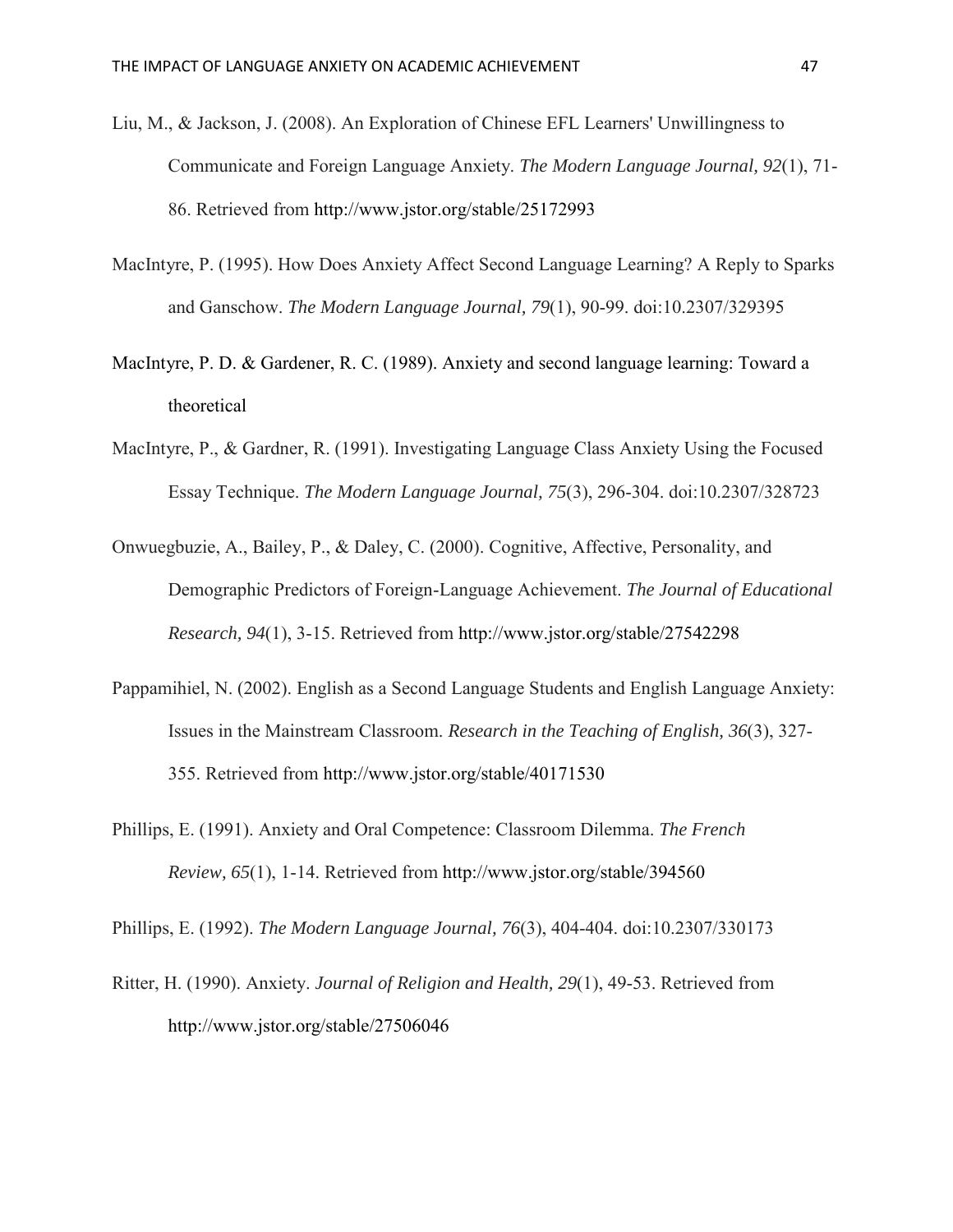- Saito, Y., Horwitz, E., & Garza, T. (1999). Foreign Language Reading Anxiety. *The Modern Language Journal, 83*(2), 202-218. Retrieved from http://www.jstor.org.proxy1.athensams.net/stable/330336
- SHAO, K., YU, W., & JI, Z. (2013). An Exploration of Chinese EFL Students' Emotional Intelligence and Foreign Language Anxiety. *The Modern Language Journal, 97*(4), 917- 929. Retrieved from http://www.jstor.org/stable/43651729
- Steinberg, F., & Horwitz, E. (1986). The Effect of Induced Anxiety on the Denotative and Interpretive Content of Second Language Speech. *TESOL Quarterly, 20*(1), 131-136. doi:10.2307/3586395
- TRANG, T., BALDAUF, R., & MONI, K. (2013). Foreign Language Anxiety: Understanding Its Status and Insiders' Awareness and Attitudes. *TESOL Quarterly, 47*(2), 216-243. Retrieved from http://www.jstor.org/stable/43267790
- Turner, J. (1993). Using Likert Scales in L2 Research. Another Researcher Comments. *TESOL Quarterly, 27*(4), 736-739. doi:10.2307/3587409
- Wu, K. H. (2010). The relationship between language learners' anxiety and learning strategy in the CLT classrooms. *International Education Studies*, *3*(1), 174.
- Yashima, T. (2002). Willingness to Communicate in a Second Language: The Japanese EFL Context. *The Modern Language Journal, 86*(1), 54-66. Retrieved from http://www.jstor.org/stable/1192769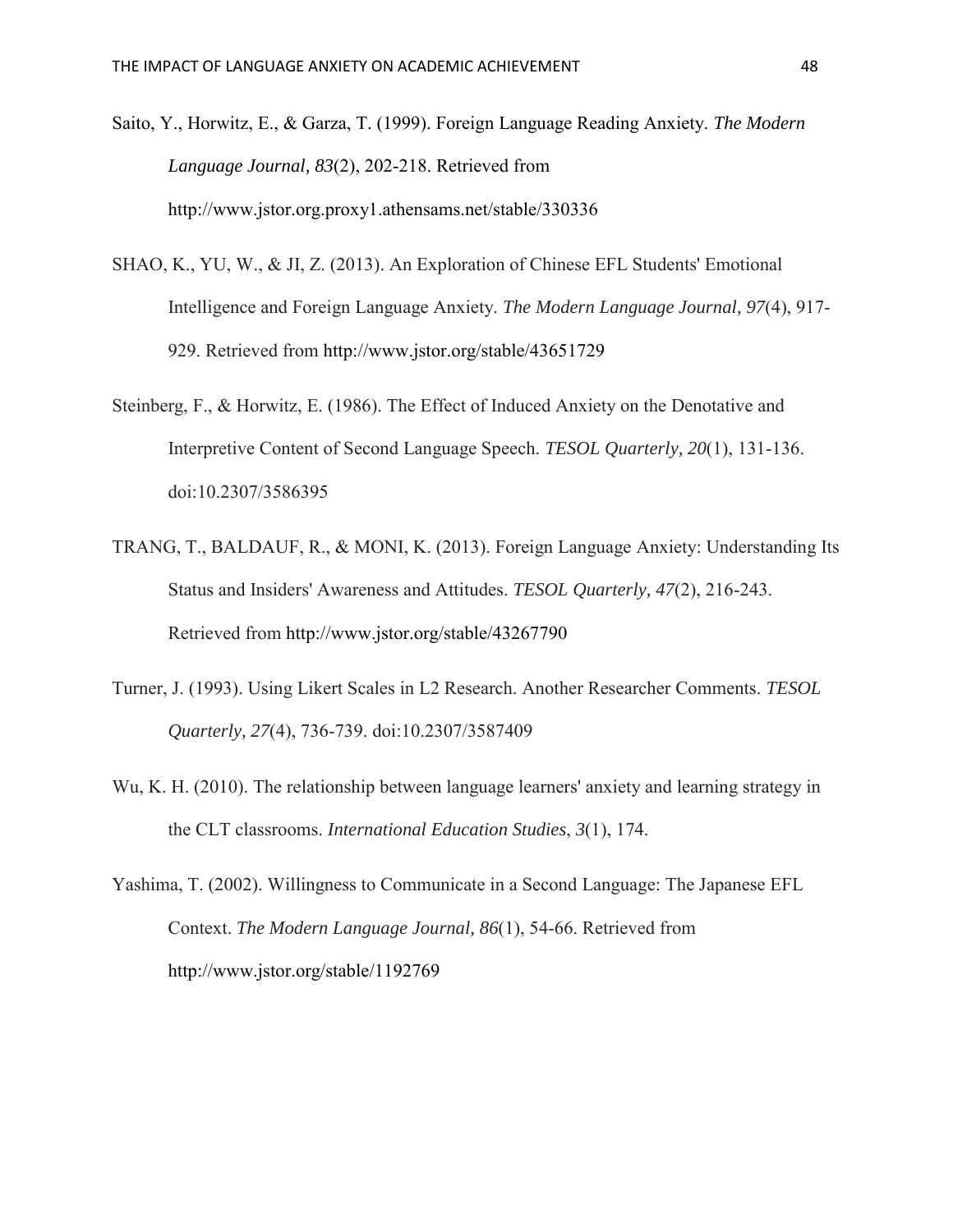Young, D. (1991). Creating a Low-Anxiety Classroom Environment: What Does Language Anxiety Research Suggest? *The Modern Language Journal,75*(4), 426-439. doi:10.2307/329492

### **Appendix A: Questionnaire of students' backgrounds:**

Dear participants,

I am preparing my undergraduate thesis in ELT and Applied Linguistics under the title: "The impact of foreign language anxiety on academic achievement". The objective of these questionnaires is to gather information and to measure the level of anxiety participants may face. Please read each statement of the two appendixes and locate your true feelings about English classroom. The success of the study mostly depends on your honest opinion of scoring. Your cooperation will be greatly appreciated.

Thank you in advance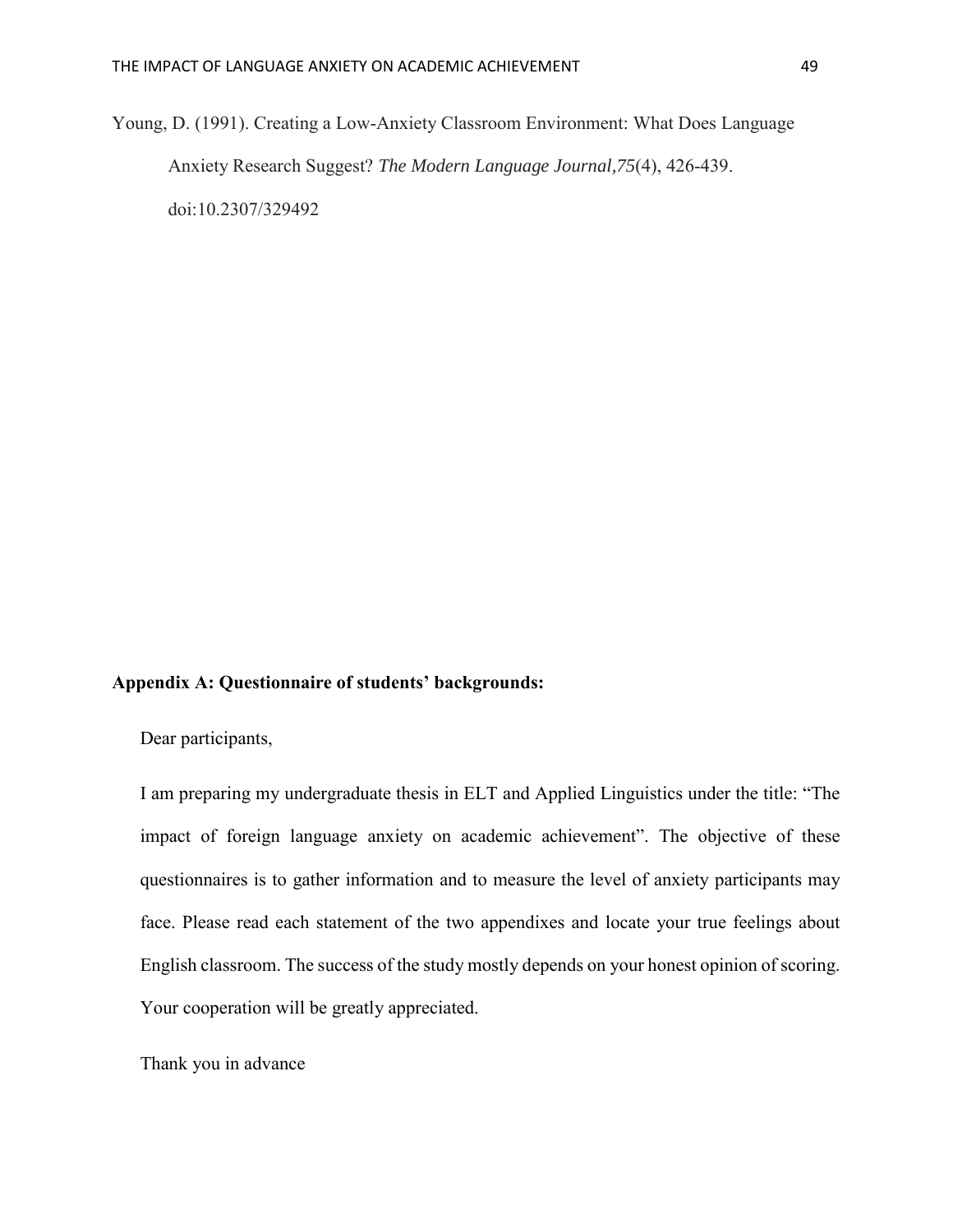Date of Birth \_\_\_\_\_\_ Month \_\_\_\_\_\_ year

Gender: female male

What is your admission session in the university?

Faculty / Institute:

What was the result of your last semester / year? CGPA

1.How often do you participate in group and pair work?

a) Never b) Sometimes c) Often d) Usually e) Always

2.How often do you participate in classroom discussion?

a) Never b) Sometimes c) Often d) Usually e) Always

3.How often do you use English while speaking in class?

a) Never b) Sometimes c) Often d) Usually e) Always

4.How often do you use English while talking with your peers?

a) Never b) Sometimes c) Often d) Usually e) Always

5.How often do you use your first language while asking question to your course instructor?

a) Never b) Sometimes c) Often d) Usually e) Always

6.How often do you avoid classroom participation for the fear of pronunciation error?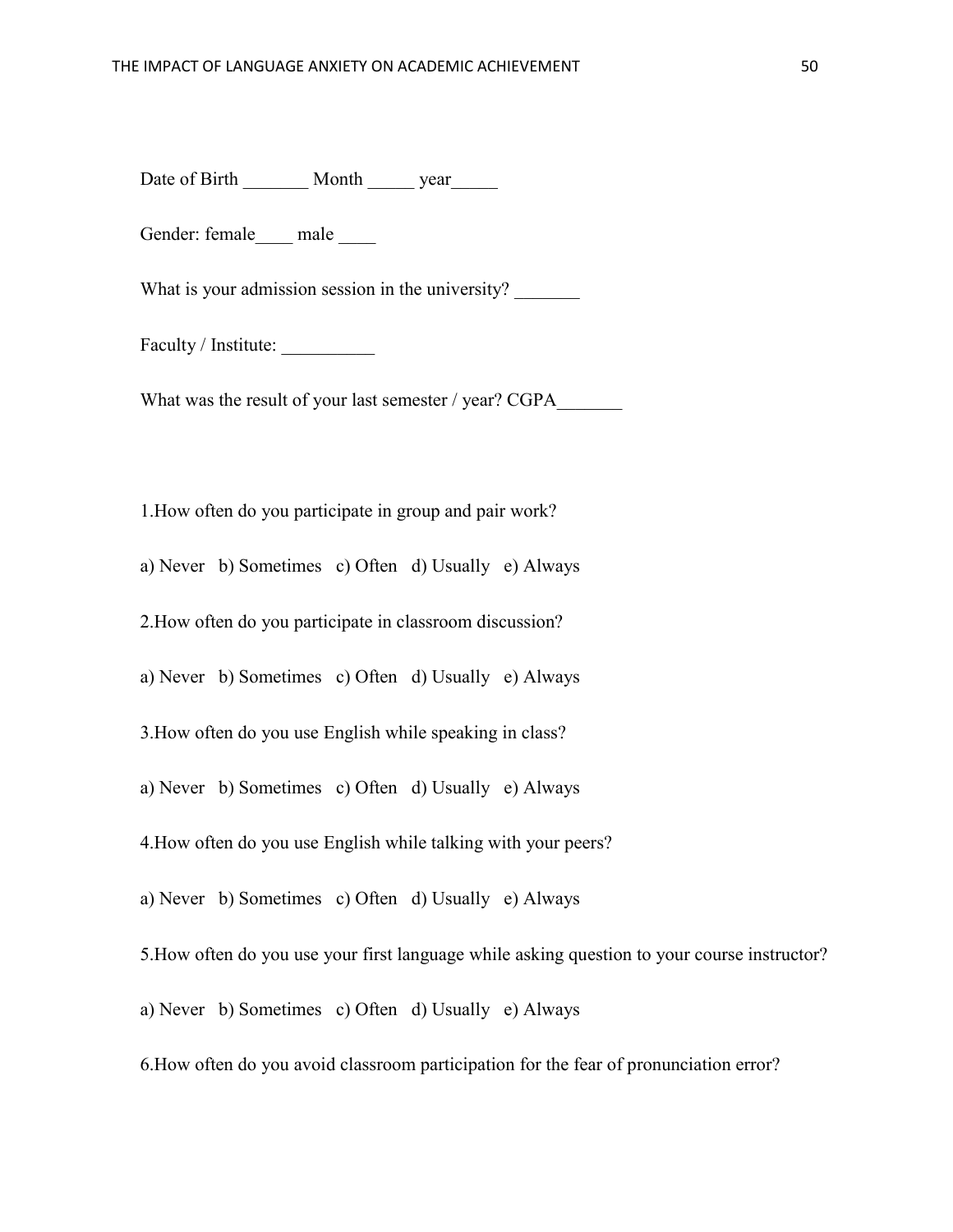a) Never b) Sometimes c) Often d) Usually e) Always

7.Do you feel motivated to overcome your language anxiety?

a) Yes b) No

8. Do you feel different symptoms of anxiety while you are asked to speak in the class?

a) Yes b) No

9.Do you think, people in your classroom will react if you make mistakes?

a) Yes b) No

10.Do you feel your language proficiency hinders you to participate in class?

a) Yes b) No

11. Do you feel nervous when the teacher pointed to you to answer in the target language?

a) Yes b) No

12. Do you feel your language anxiety is responsible for your academic result?

a) Yes b) No

13. Do you ever think of skipping the class for the fear of speaking in front of the class?

a) Yes b) No

14.What are the difficulties you face while participating in classroom discussion using the second language?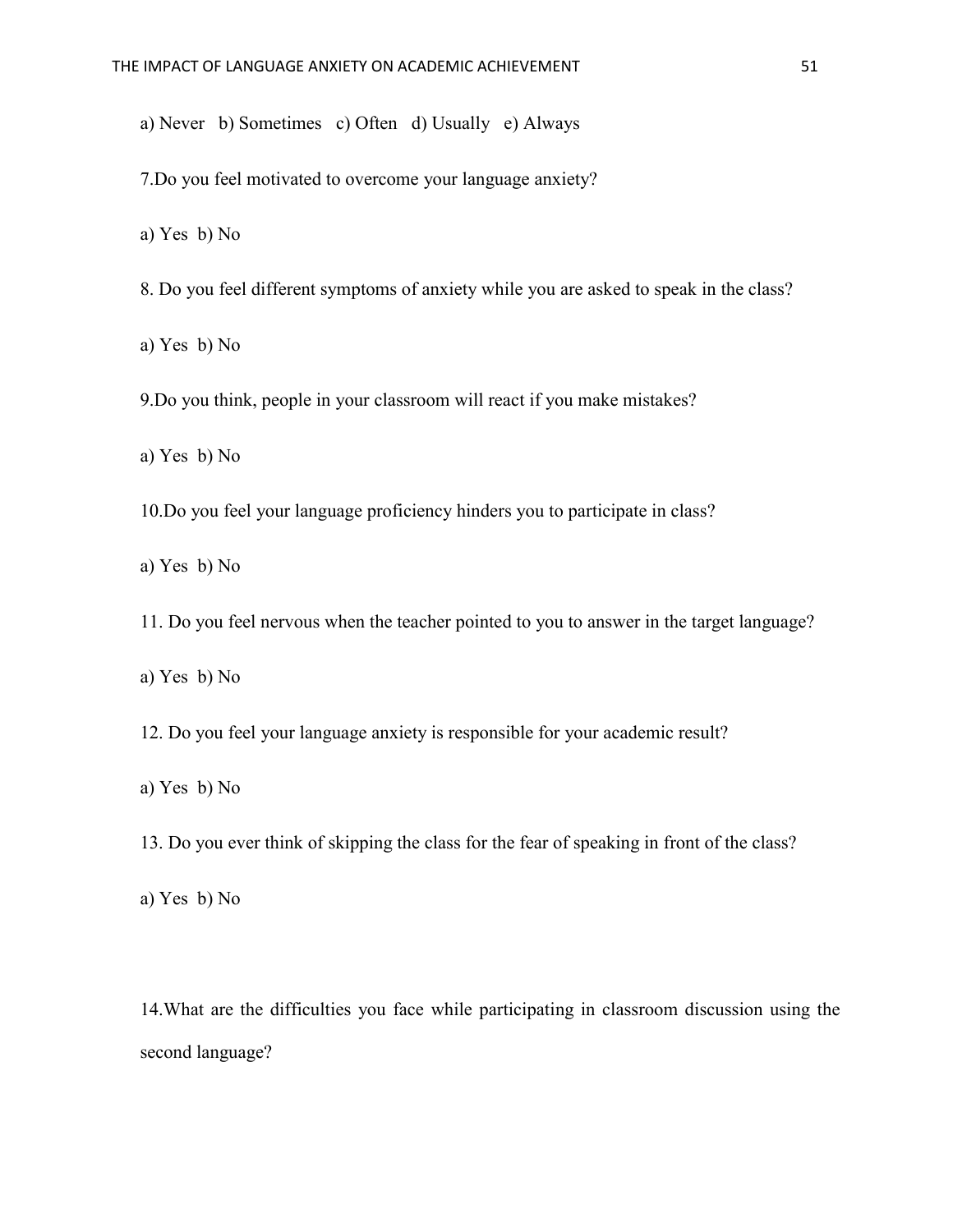15.What kind of classroom activities triggers anxiety in the classroom? Why is it?

16. What are the types of classroom activities you feel less anxious? why is it?

17.What kind of skills (reading, writing, speaking, listening) do you feel confident the most in English class?

18. What kind of skills (reading, writing, speaking, listening) do you feel nervous the most in English class?

19.Do you agree communicative techniques are suitable for language learning? If yes, why and if not why not mention the reasons?

20. What are the symptoms you face while you are feeling worried about your language use?

### **Appendix B:**

Foreign Language Classroom Anxiety Scale

Horwitz, E. K., Horwitz, M. B., & Cope, J. (1986). Foreign language classroom anxiety. The

Modern Language Journal, 70(2), 125‐132.

### **Directions:**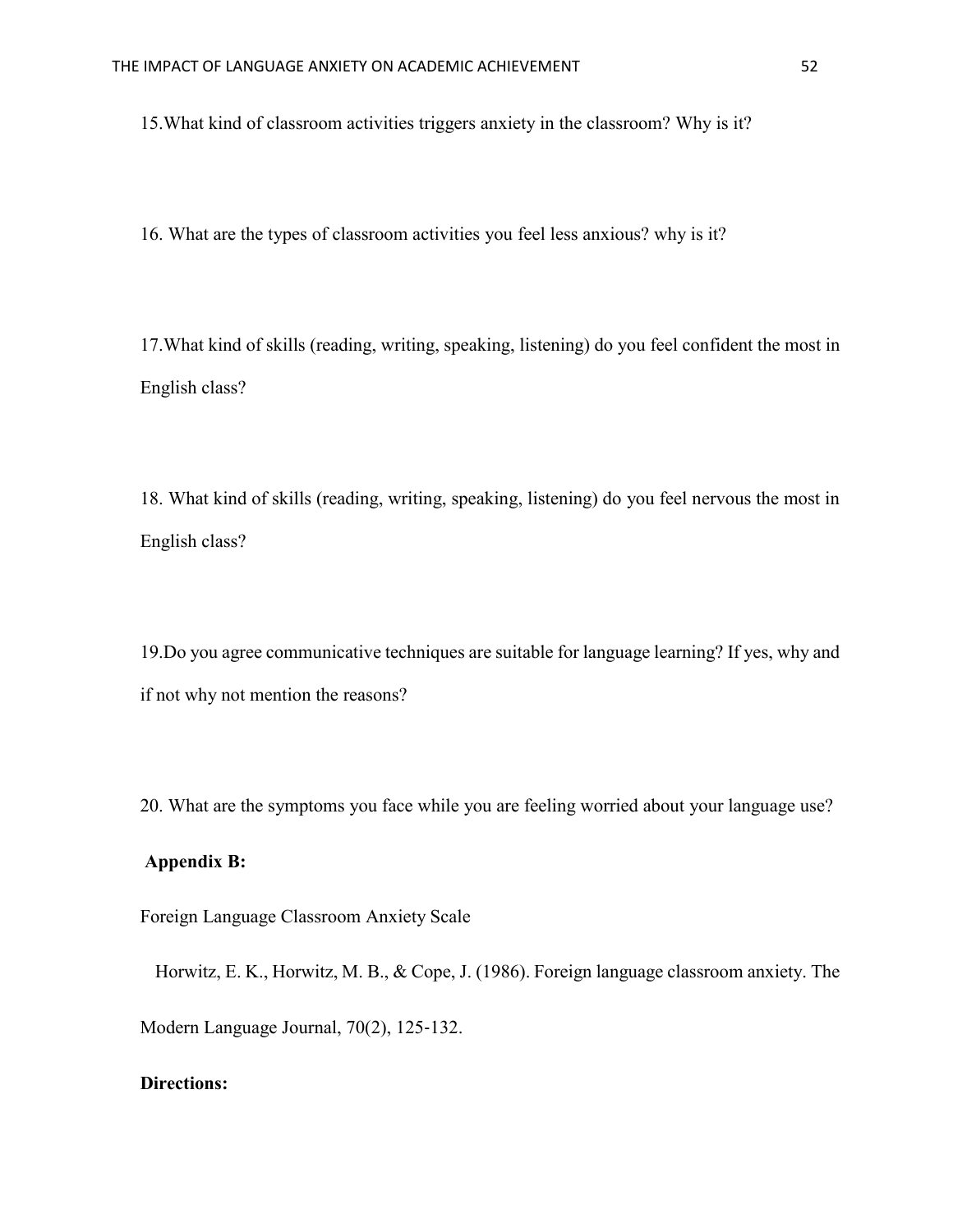Statements 1 through 33 refers to how you feel about English . For each statement, please indicate whether you (1) strongly agree, (2) agree, (3) neither agree nor disagree, (4) disagree, or (5) strongly disagree by marking the appropriate number on the line following each statement. Please give your first reaction to each statement and mark one answer for each statement.

1. I never feel quite sure of myself when I am speaking in my foreign language class.

Strongly agree Agree Neither agree nor disagree Disagree Strongly disagree

2. I don't worry about making mistakes in language class.

Strongly agree Agree Neither agree nor disagree Disagree Strongly disagree 3. I tremble when I know that I'm going to be called on in language class.

Strongly agree Agree Neither agree nor disagree Disagree Strongly disagree 4. It frightens me when I don't understand what the teacher is saying in the foreign language. Strongly agree Agree Neither agree nor disagree Disagree Strongly disagree 5. It wouldn't bother me at all to take more foreign language classes.

Strongly agree Agree Neither agree nor disagree Disagree Strongly disagree 6. During language class, I find myself thinking about things that have nothing to do with the course.

Strongly agree Agree Neither agree nor disagree Disagree Strongly disagree 7. I keep thinking that the other students are better at languages than I am.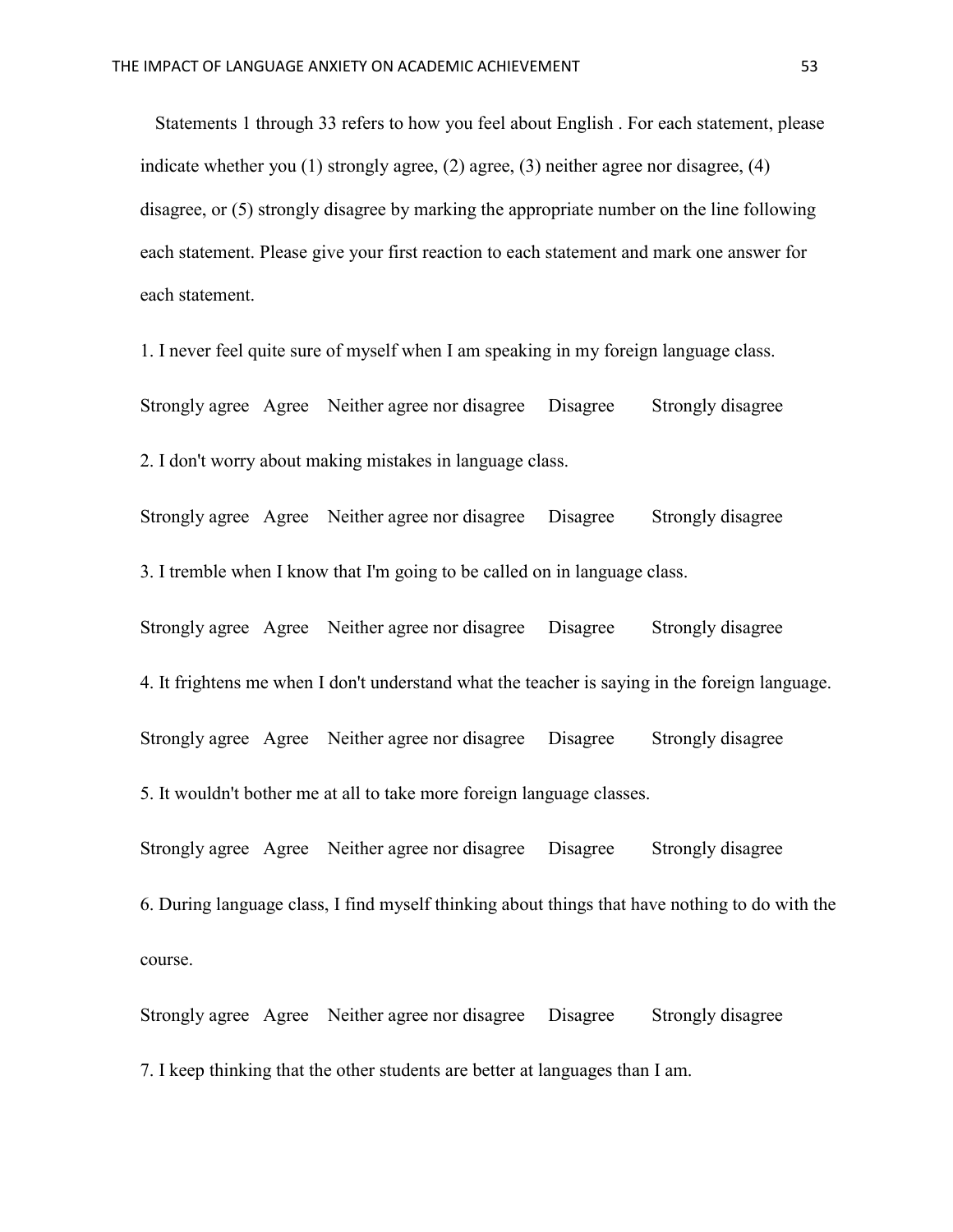Strongly agree Agree Neither agree nor disagree Disagree Strongly disagree 8. I am usually at ease during tests in my language class.

Strongly agree Agree Neither agree nor disagree Disagree Strongly disagree 9. I start to panic when I have to speak without preparation in language class.

Strongly agree Agree Neither agree nor disagree Disagree Strongly disagree 10. I worry about the consequences of failing my foreign language class.

Strongly agree Agree Neither agree nor disagree Disagree Strongly disagree

11. I don't understand why some people get so upset over foreign language classes.

Strongly agree Agree Neither agree nor disagree Disagree Strongly disagree 12. In language class, I can get so nervous I forget things I know.

Strongly agree Agree Neither agree nor disagree Disagree Strongly disagree 13. It embarrasses me to volunteer answers in my language class.

Strongly agree Agree Neither agree nor disagree Disagree Strongly disagree 14. I would not be nervous speaking the foreign language with native speakers.

Strongly agree Agree Neither agree nor disagree Disagree Strongly disagree 15. I get upset when I don't understand what the teacher is correcting.

Strongly agree Agree Neither agree nor disagree Disagree Strongly disagree 16. Even if I am well prepared for language class, I feel anxious about it.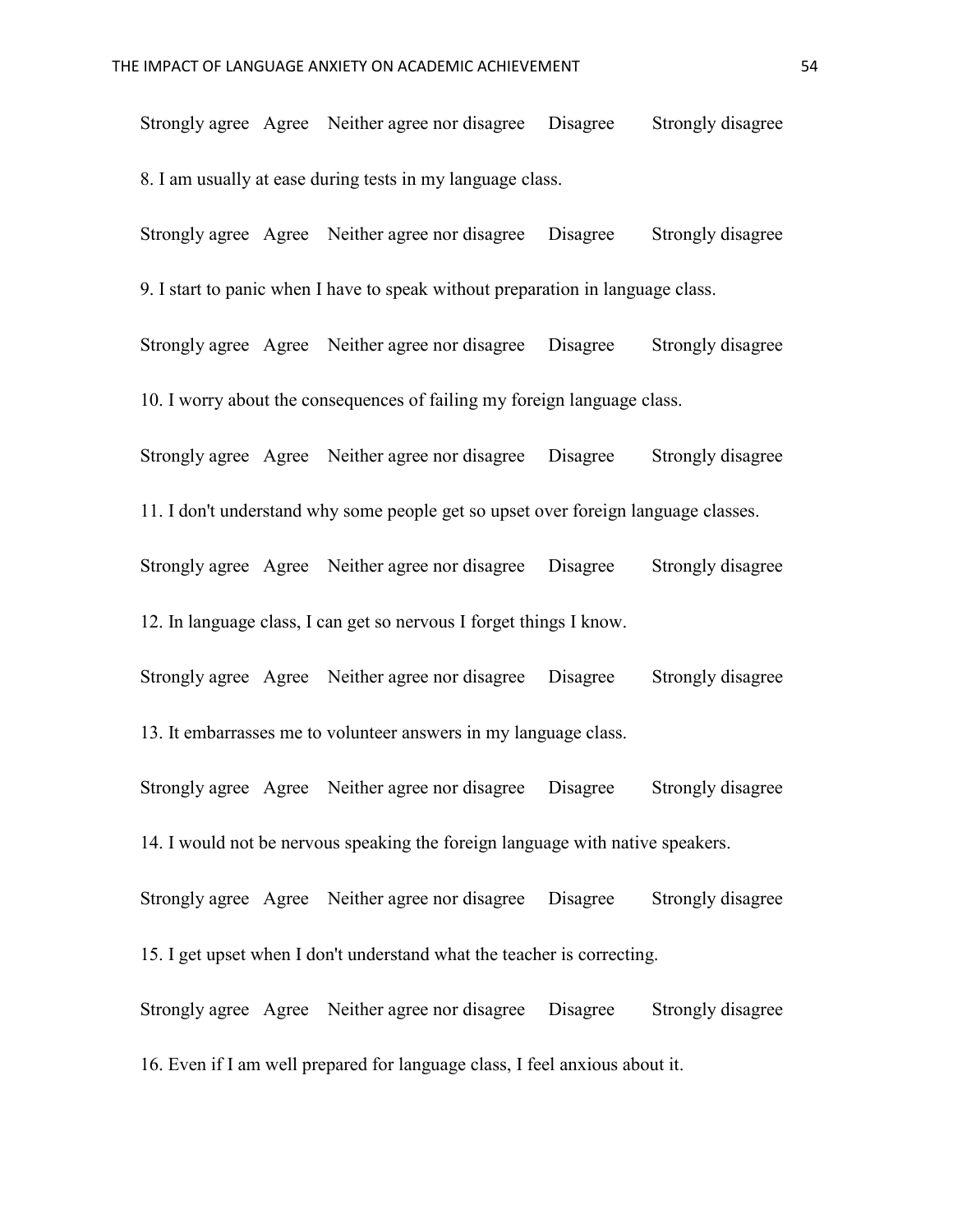Strongly agree Agree Neither agree nor disagree Disagree Strongly disagree 17. I often feel like not going to my language class.

Strongly agree Agree Neither agree nor disagree Disagree Strongly disagree 18. I feel confident when I speak in foreign language class.

Strongly agree Agree Neither agree nor disagree Disagree Strongly disagree 19. I am afraid that my language teacher is ready to correct every mistake I make. Strongly agree Agree Neither agree nor disagree Disagree Strongly disagree 20. I can feel my heart pounding when I'm going to be called on in language class. Strongly agree Agree Neither agree nor disagree Disagree Strongly disagree 21. The more I study for a language test, the more con‐ fused I get.

Strongly agree Agree Neither agree nor disagree Disagree Strongly disagree 22. I don't feel pressure to prepare very well for language class.

Strongly agree Agree Neither agree nor disagree Disagree Strongly disagree 23. I always feel that the other students speak the foreign language better than I do. Strongly agree Agree Neither agree nor disagree Disagree Strongly disagree 24. I feel very self‐conscious about speaking the foreign language in front of other students. Strongly agree Agree Neither agree nor disagree Disagree Strongly disagree 25. Language class moves so quickly I worry about getting left behind.